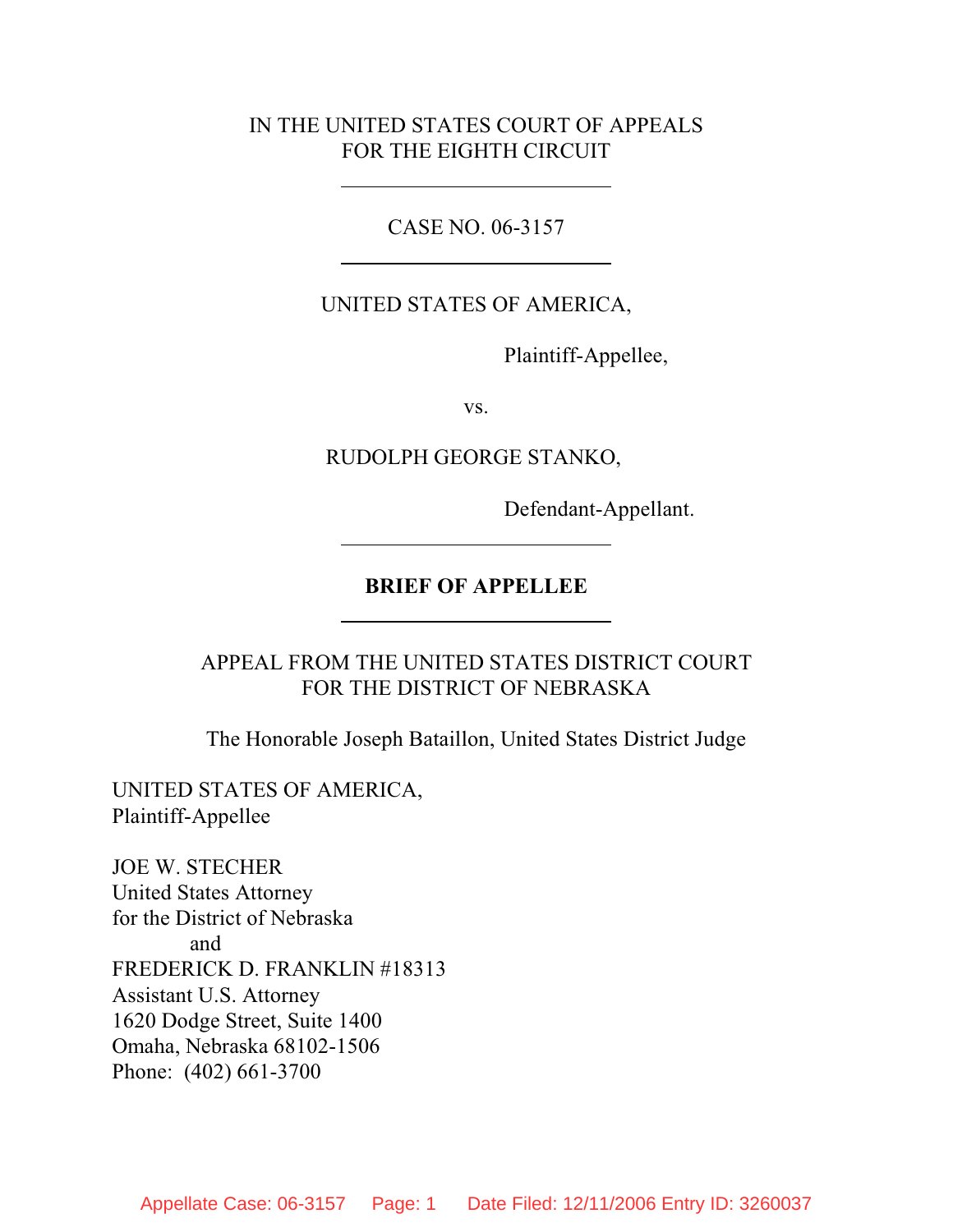#### **SUMMARY AND STATEMENT REGARDING ORAL ARGUMENT**

Rudolph Stanko was convicted on charges of being a felon in possession of firearms and ammunition in violation of Title 18, United States Code, Section  $922(g)(1)$ . The predicate felony was for Conspiracy to Violate the Federal Meat Inspection Act (FMIA) and various FMIA violations.

Stanko argued his prior conviction fell under the unfair trade practice exemption of Title 18, United States Code, Section 921(a)(20)(A). The district court found the exemption did not apply to Stanko's prior conviction. Stanko appeals that finding. Stanko also appeals the district court's denial of a requested jury instruction and his request for grand jury records.

Three Amicus Curiae briefs were filed in support of Stanko's appeal. The brief submitted by The Second Amendment Foundation argues the District Court erroneously interpreted 18 U.S.C. §  $921(a)(20)(A)$  such that it did not encompass Stanko's previous conviction for violations of the Federal Meat Inspection Act.

The Gun Owners Foundation argues the Indictment charging Stanko was fatally defective and the jury instructions omitted an element of the offense.

Fully Informed Jury Association argues Stanko was "denied his right to a lawful trial by a jury that was fully informed of the definitions of the laws Stanko allegedly violated, and (2), the jury that convicted Stanko was denied its right to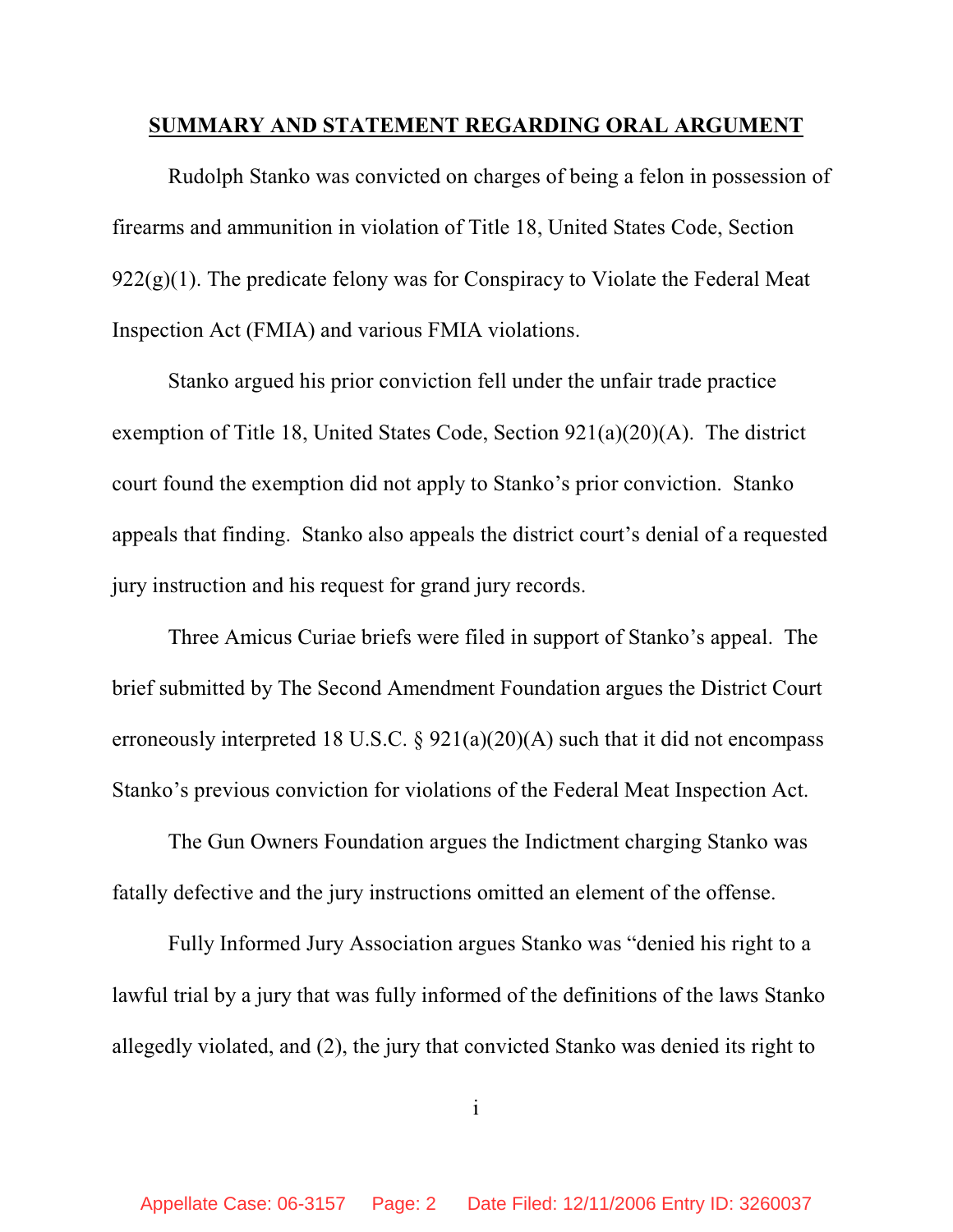fully consider the guilt of Stanko regarding each element of the offenses alleged."

The United States submits the briefs submitted by the parties sufficiently apprise the Court of the facts and the issues in this case. Should this Court decide oral argument is necessary, the United States requests 15 minutes.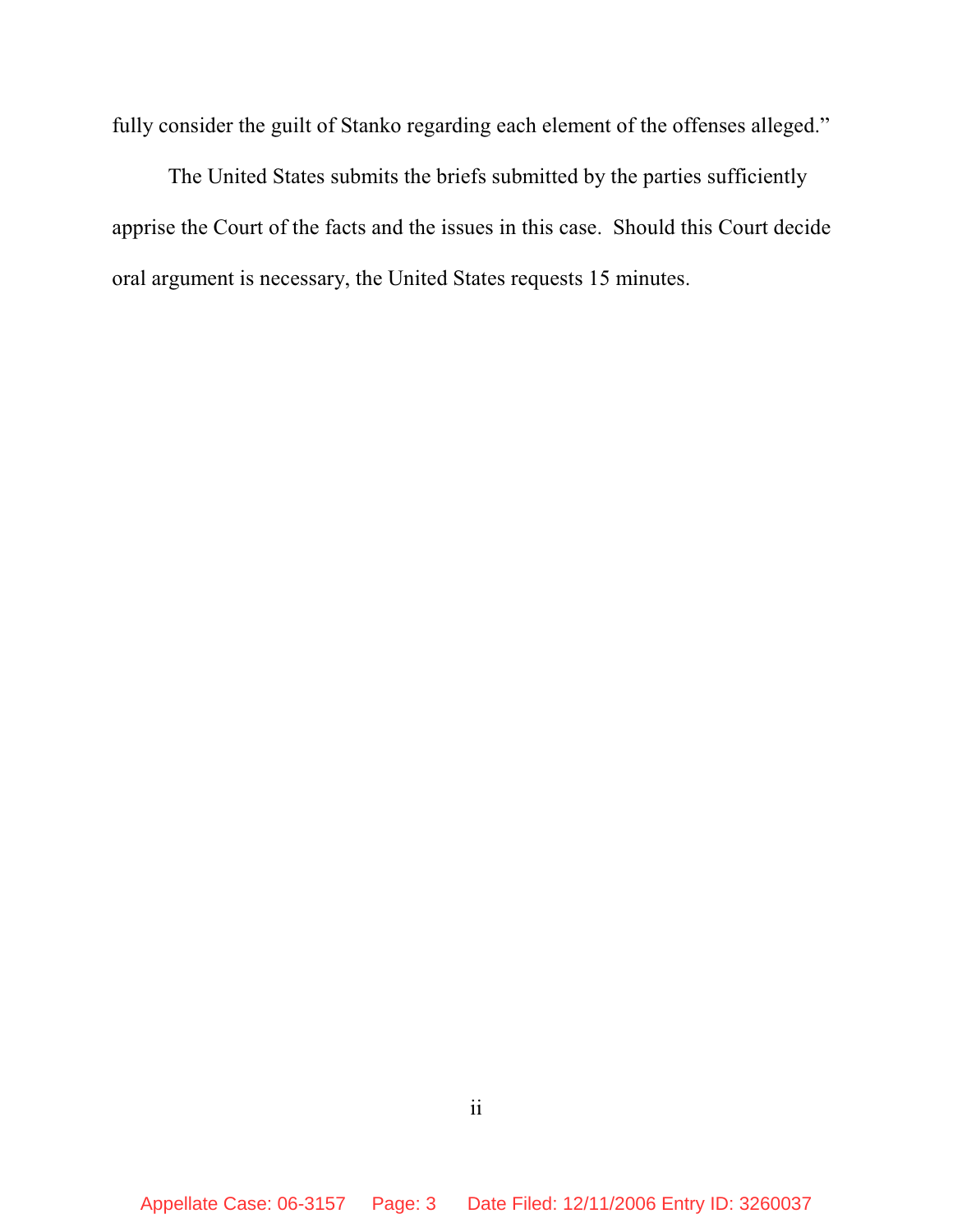# **TABLE OF CONTENTS**

|      | SUMMARY AND STATEMENT REGARDING ORAL ARGUMENT.  i                                                                                                                                                          |
|------|------------------------------------------------------------------------------------------------------------------------------------------------------------------------------------------------------------|
|      |                                                                                                                                                                                                            |
|      |                                                                                                                                                                                                            |
|      |                                                                                                                                                                                                            |
|      |                                                                                                                                                                                                            |
|      |                                                                                                                                                                                                            |
|      |                                                                                                                                                                                                            |
|      |                                                                                                                                                                                                            |
|      | <b>ARGUMENT</b>                                                                                                                                                                                            |
| I.   | The Purpose of the Federal Meat Inspection Act Is to Safeguard the                                                                                                                                         |
| II.  | Stanko's Conviction for Conspiracy to Commit a Violation of the<br>Meat Inspection Act Counts as a Previous Felony Conviction Subject<br>to the Felon-in-Possession Law Set out in Title 18, United States |
| III. | Exceptions Under Title 18, United States Code, Section<br>$921(a)(20)(A)$ Are a Question of Law to Be Decided by the District                                                                              |
| IV.  | The District Court Gave the Proper Jury Instruction for a Violation of                                                                                                                                     |
| V.   | The District Court Did Not Err in Denying Stanko's Motion for                                                                                                                                              |
|      |                                                                                                                                                                                                            |

# iii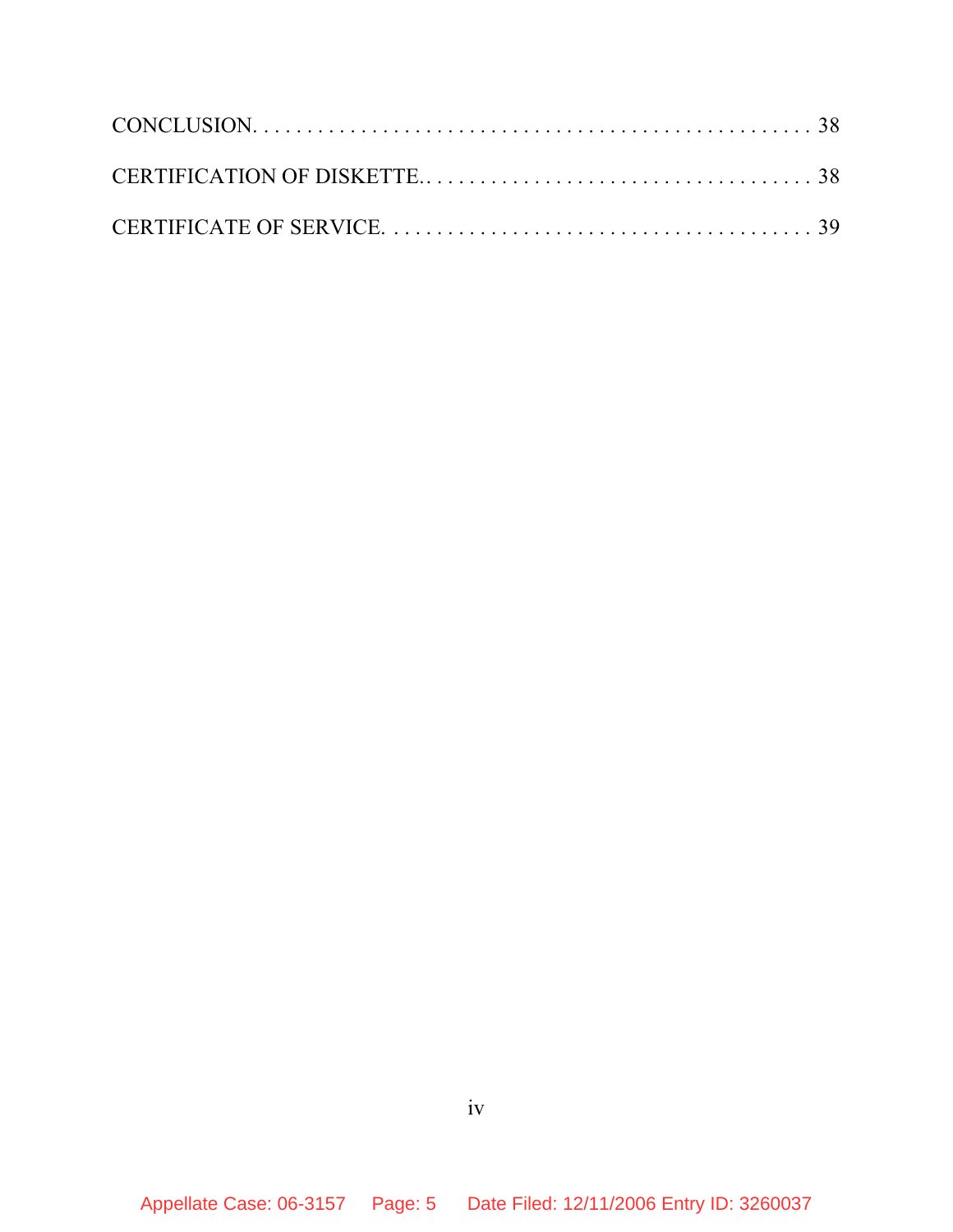# **TABLE OF AUTHORITIES**

## **CASES**

| D&W Food Centers, Inc., v. Block, 786 F.2d 751 (6th Cir. 1986). 2, 17         |
|-------------------------------------------------------------------------------|
| Dreher v. United States, 115 F.3d 330 (5th Cir. 1997) 13, 23, 25, 26          |
| G.A. Portello & Co., Inc. v. Butz, 345 F. Supp. 1204 (D.D.C. 1972). 15        |
|                                                                               |
|                                                                               |
| Michigan Meat Association et al., v. Bock, 514 F. Supp. 560                   |
| Pioneer Investment Services Co. v. Brunswick Associates Ltd. Partnership, 507 |
| Pittsburgh Melting Co v. Totten, 248 U.S. 1, 39 S. Ct. 3 (1918). 15           |
|                                                                               |
| The Original Honey Baked Ham Company of Georgia, Inc. v. Glickman, 172 F.3d   |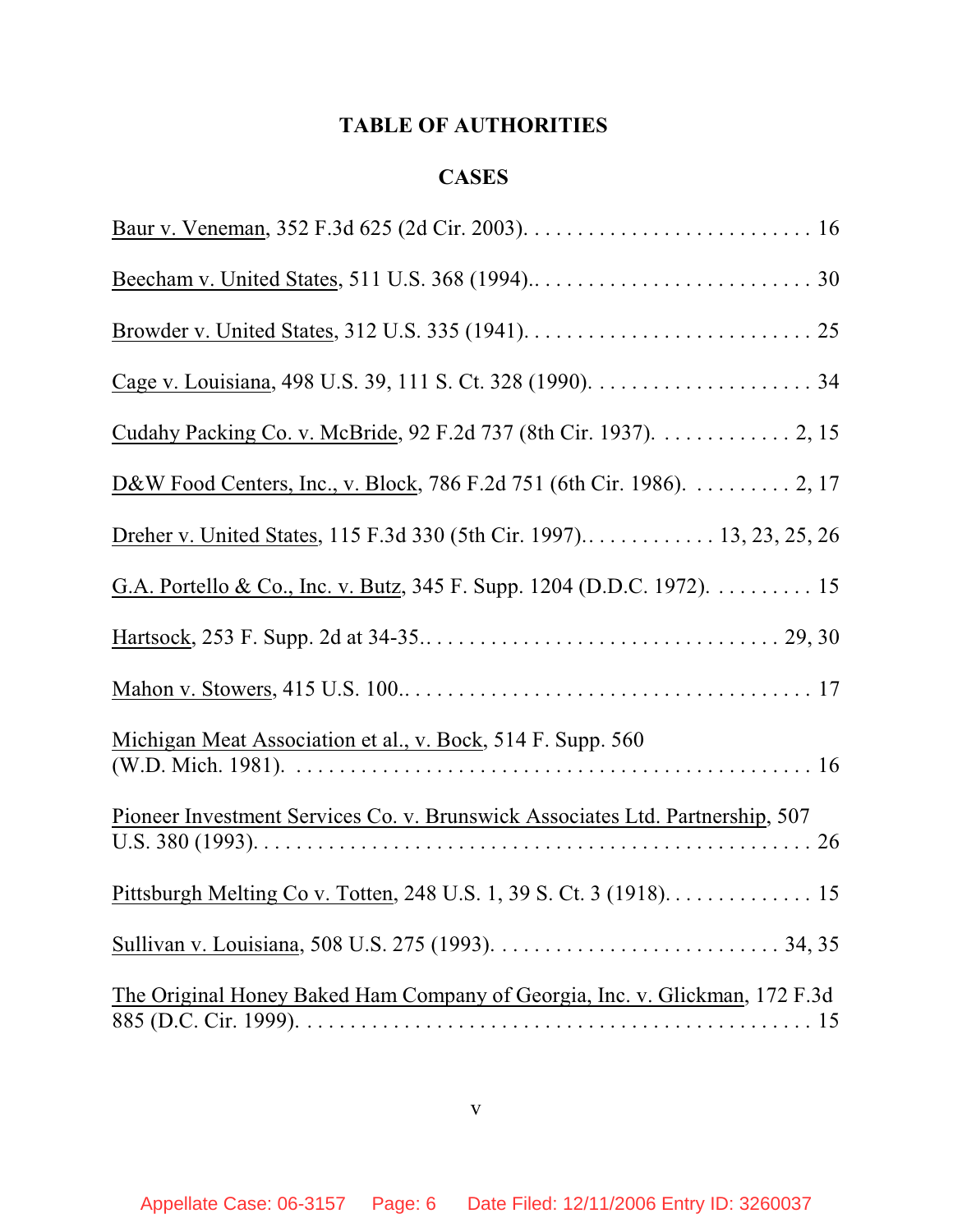| United States v. Bartelho, 71 F.3d 436 (1995). 2, 21, 28, 29, 32           |
|----------------------------------------------------------------------------|
|                                                                            |
| United States v. Bethurum, 343 F.3d 712 (5th Cir. 2003). 21, 29, 30        |
|                                                                            |
| <u>United States v. Cattle King Packing Co., Inc. et al., 793 F.2d 232</u> |
| United States v. Claybourne, 415 F.3d 790 (8th Cir. 2005). 2, 20           |
|                                                                            |
|                                                                            |
|                                                                            |
|                                                                            |
|                                                                            |
|                                                                            |
|                                                                            |
|                                                                            |
|                                                                            |
|                                                                            |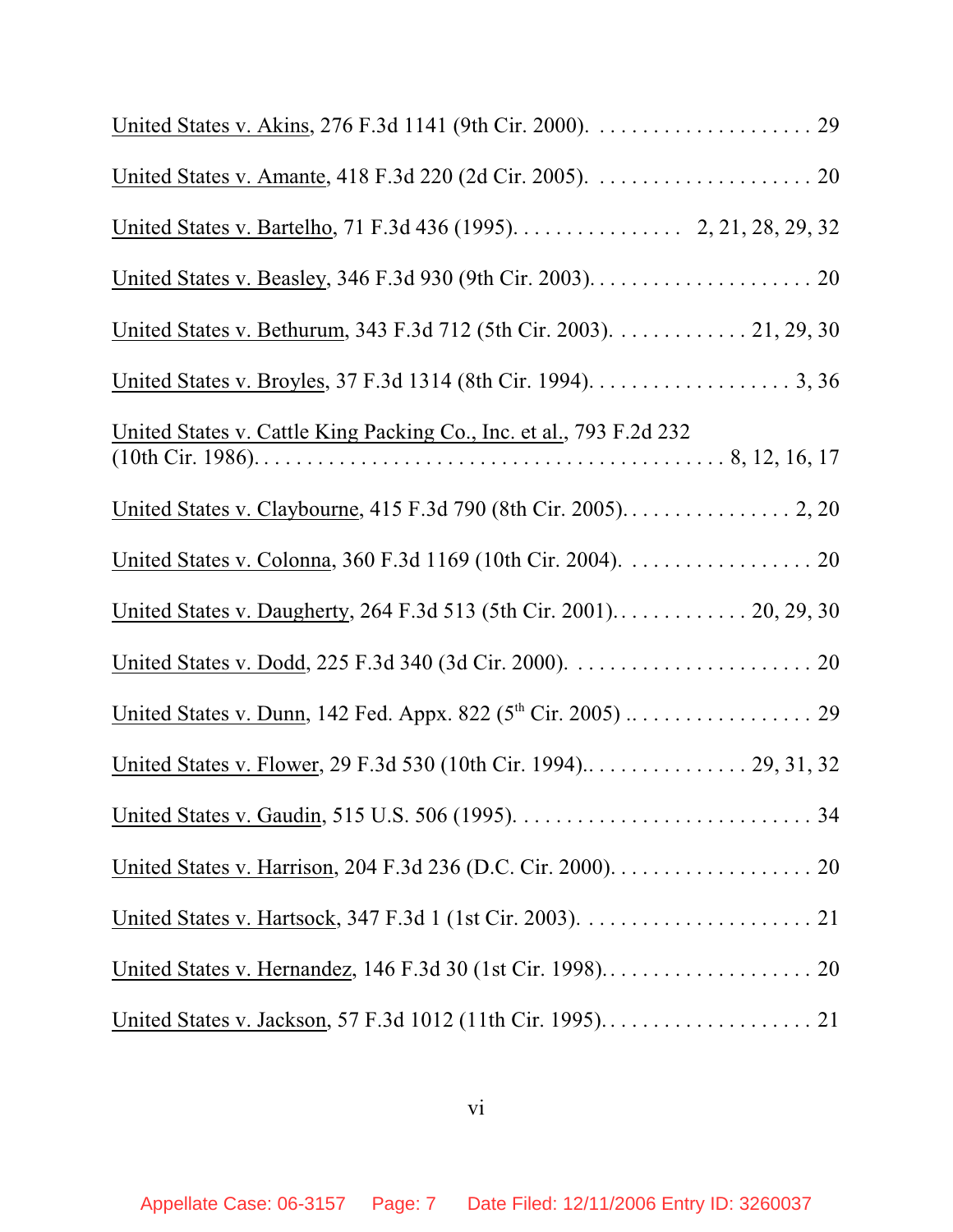| United States v. Kruckel, 1993 WL. 765648 (D.N.J. 1993)(A). 25            |
|---------------------------------------------------------------------------|
|                                                                           |
| United States v. Martinez-Villalva, 232 F.3d 1329 (10th Cir.2000). 15, 28 |
| United States v. McLemore, 792 F. Supp. 96 (S.D. Ala. 1992). 26           |
| United States v. Meldish, 722 F.2d 26 (2d Cir. 1983). 13, 22, 24          |
| United States v. Millot, 433 F.3d 1057 (8th Cir. 2006). 14, 18            |
|                                                                           |
|                                                                           |
|                                                                           |
|                                                                           |
| United States v. Oldroyd, No. 97-30354, 1998 U.S. App. LEXIS 17501        |
|                                                                           |
|                                                                           |
| United States v. Poe, 442 F.3d 1101 (8th Cir. 2006). 22, 31, 32           |
|                                                                           |
|                                                                           |
|                                                                           |
| United States v. Stockett, 157 Fed. Appx. 920 ( $7th$ Cir. 2005) 20, 22   |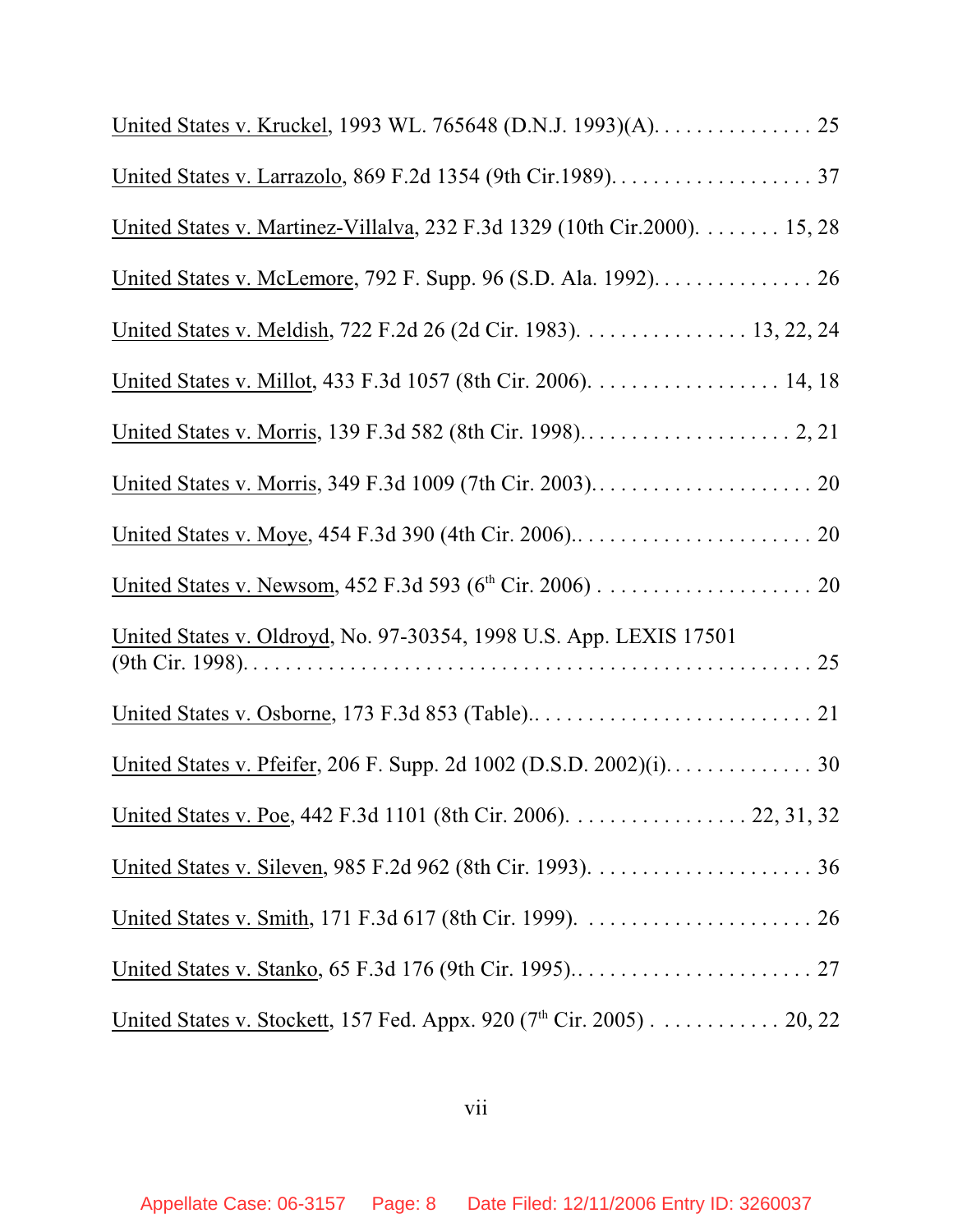| United States v. Thompson, 134 F. Supp. 2d 1227 (D. Utah 2001) 29, 30 |
|-----------------------------------------------------------------------|
|                                                                       |
| United States v. Warren, 16 F.3d 247 (8th Cir. 1994). 3, 36, 37       |
|                                                                       |
|                                                                       |

# **STATUTES**

| 18 U.S.C. $\S$ 921(a)(20)(A)                                                        |
|-------------------------------------------------------------------------------------|
|                                                                                     |
|                                                                                     |
|                                                                                     |
|                                                                                     |
| 18 U.S.C. § 922(g)(1). i, iii, 2, 3, 18, 19, 20, 21, 22, 23, 26, 28, 29, 31, 32, 33 |
|                                                                                     |
|                                                                                     |
|                                                                                     |

# viii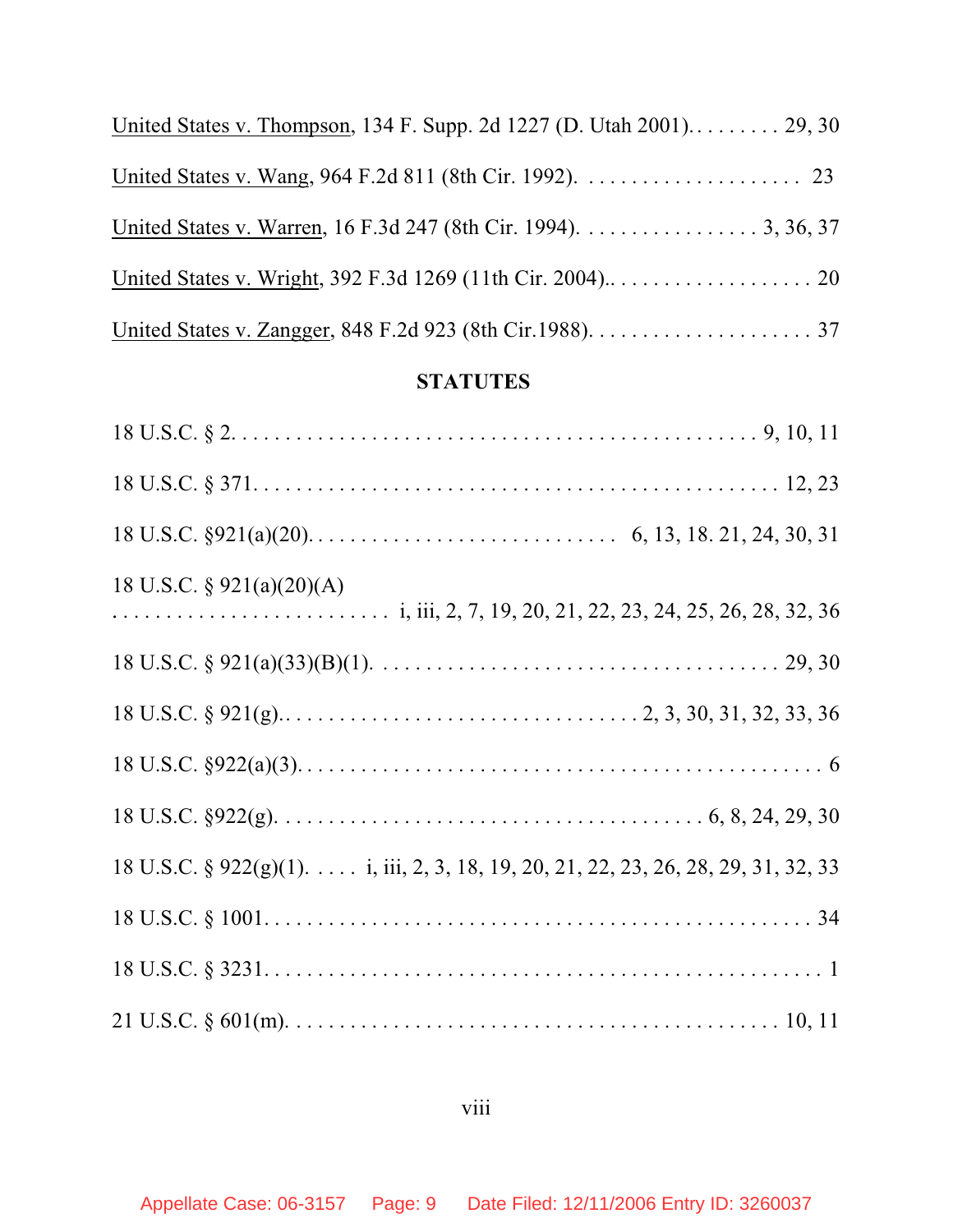| <b>MISCELLANEOUS</b> |  |
|----------------------|--|
|                      |  |

|--|--|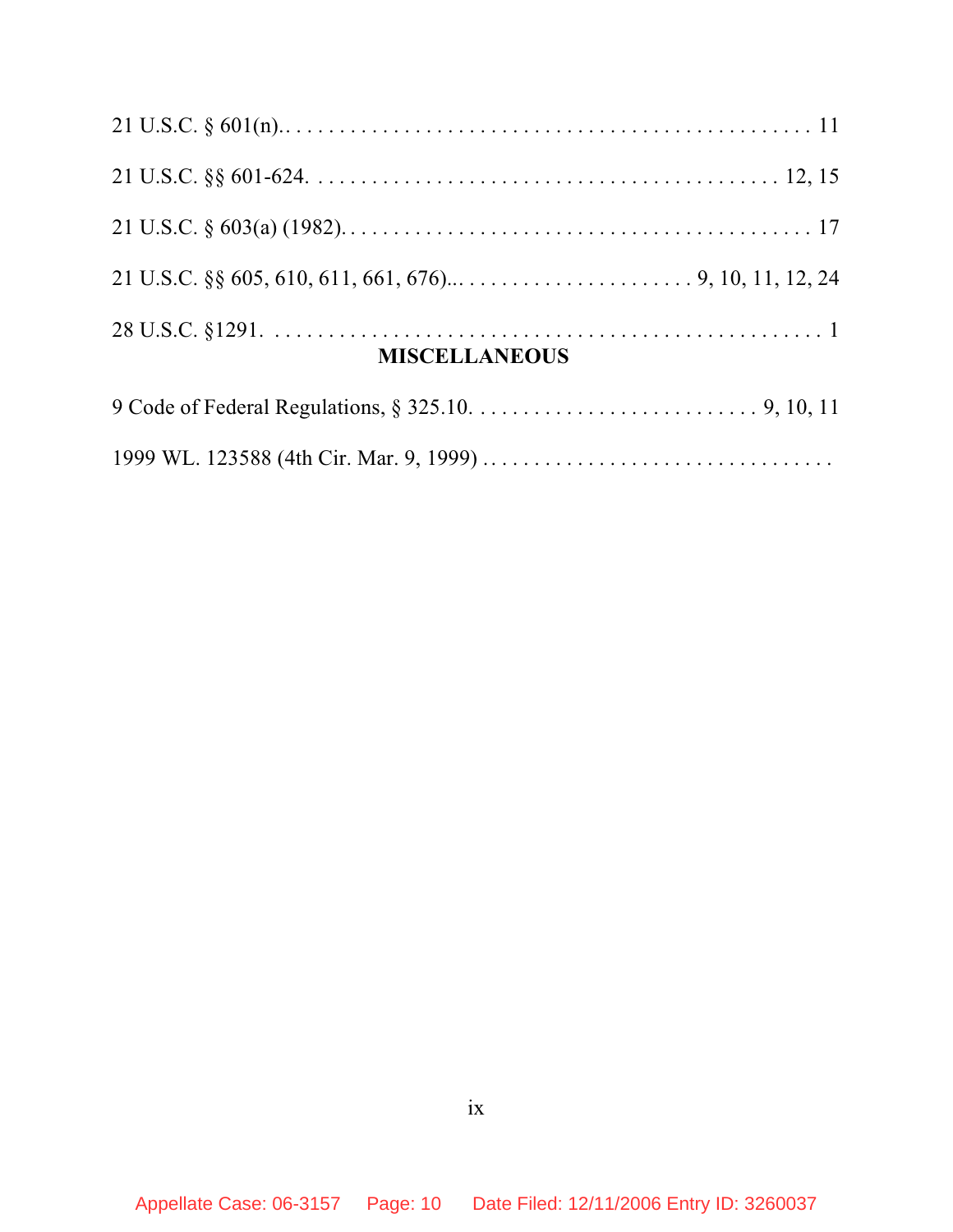### **JURISDICTIONAL STATEMENT**

The decision below was reached by the Honorable Joseph Bataillon, United States District Court Judge, for the District of Nebraska, in case number 8:05CR93.

The grounds on which jurisdiction of the Court below was founded is 18 U.S.C. § 3231. Sentencing was held on August 3, 2006, and the final judgment below was docketed on August 15, 2006. (Filing No. 300).

Mr. Stanko timely filed his Notice of Appeal on August 23, 2006. (Filing No. 305). This Court has jurisdiction pursuant to Title 28 U.S.C. §1291 to hear this appeal.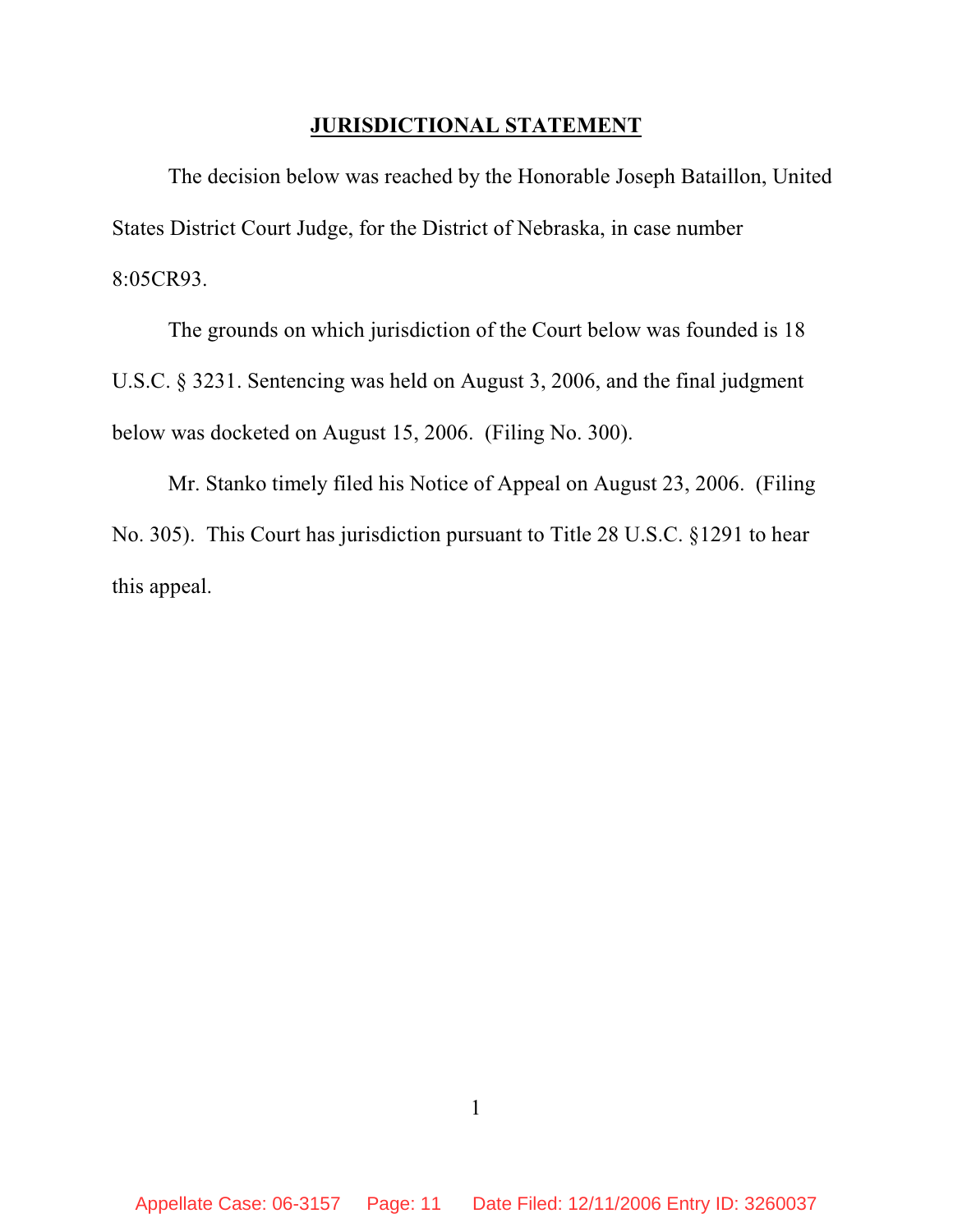# **STATEMENT OF THE ISSUES**

# **I. Whether the Purpose of the Federal Meat Inspection Act Is to Safeguard the Public Against Adulterated Meat.**

Cudahy Packing Co. v. McBride, 92 F.2d 737 (8th Cir. 1937).

D&W Food Centers, Inc., v. Block, 786 F.2d 751 (6th Cir. 1986).

**II. Whether Stanko's Conviction for Conspiracy to Commit a Violation of the Meat Inspection Act Counts as a Previous Felony Conviction Subject to the Felon-in-Possession Law Set out in Title 18, United States Code, Section 922(g)(1).**

United States v. Claybourne, 415 F.3d 790 (8th Cir. 2005).

United States v. Morris, 139 F.3d 582 (8th Cir. 1998).

**III. Whether Exceptions Under Title 18, United States Code, Section 921(a)(20)(A) Are a Question of Law to Be Decided by the District Court Not the Jury.**

United States v. Bartelho, 71 F.3d 436 (1995).

## **IV. Whether the District Court Gave the Proper Jury Instruction for a Violation of Title 18, United States Code, Section 921(g).**

Eighth Circuit Model Jury Instruction 6.18 [Felon in Possession of Firearm] (2006 Ed.).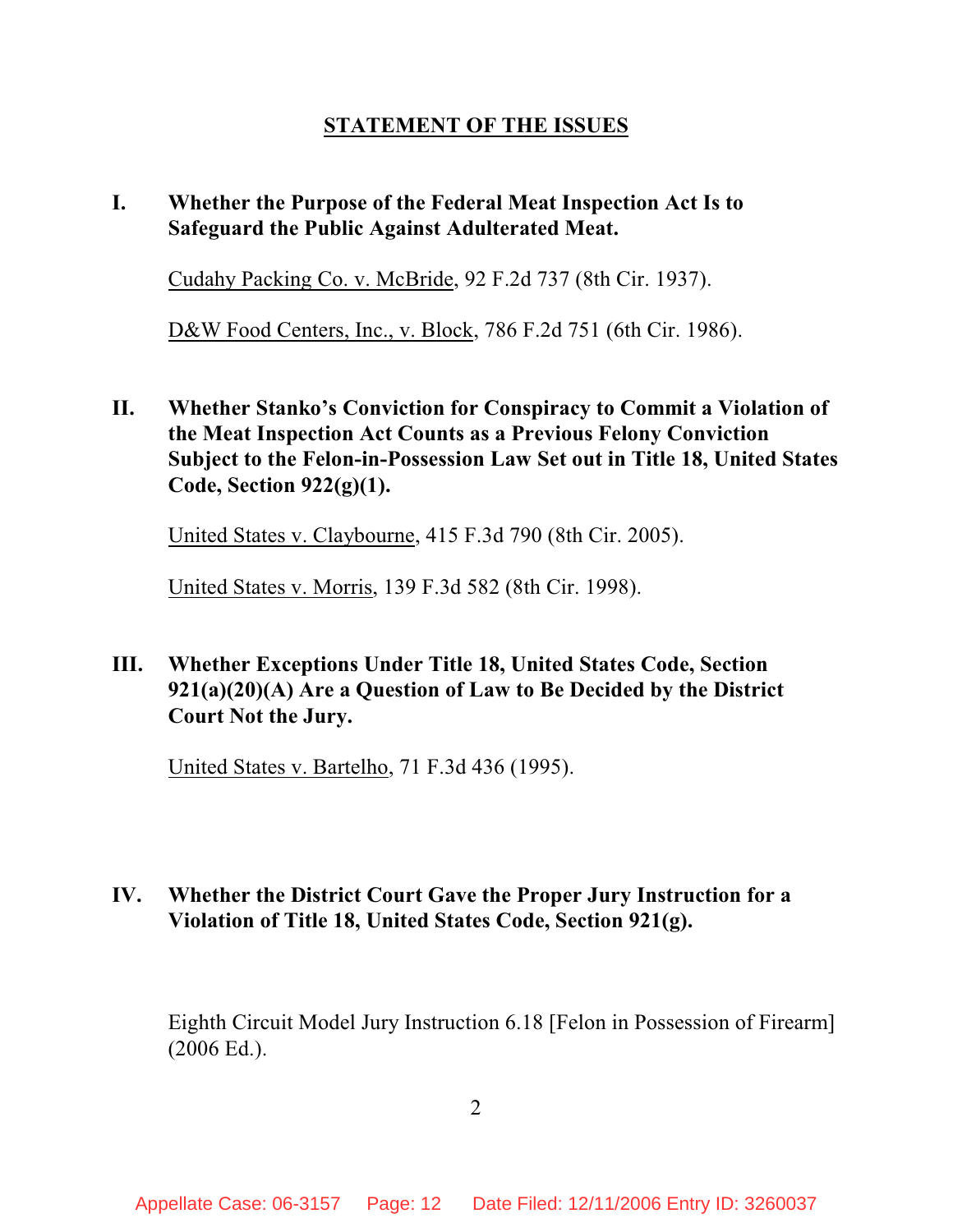# **V. The District Court Did Not Err in Denying Stanko's Motion for Grand Jury Records.**

United States v. Broyles, 37 F.3d 1314 (8th Cir. 1994).

United States v. Warren, 16 F.3d 247 (8th Cir. 1994).

United States v. Warren, 16 F.3d 247 (8th Cir. 1994).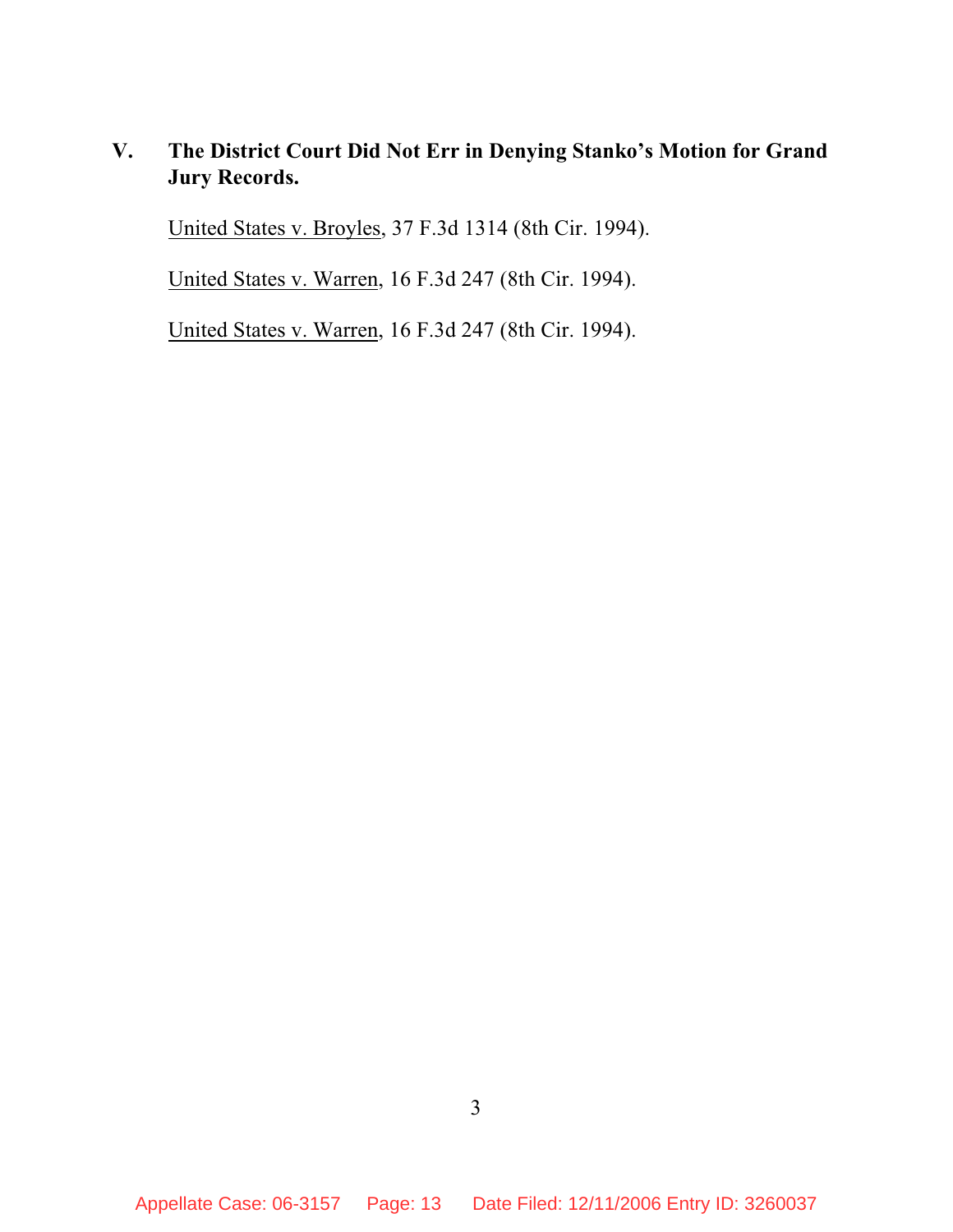#### **STATEMENT OF THE CASE**

#### **I. Nature of the Case.**

On March 10, 2005, Rudolph George Stanko was charged by criminal complaint in the District of Nebraska with being a felon in possession of firearms and ammunition in violation of Title 18, United States Code, Section 922(g)(1). (Filing No. 1). On March 21, 2005, a federal grand jury sitting in the District of Nebraska returned a two count indictment against Stanko alleging possession of firearms and ammunition by a felon. (Filing No. 14). The indictment specified Stanko's prior felonies as Conspiracy To Violate the Federal Meat Inspection Act, from the U.S. District Court for the District of Colorado and Bank Fraud, from the U.S. District Court for the District of Nebraska. (Id.).

On April 1, 2005, Stanko filed a Motion and Brief for Access to Grand Jury Materials Relating to the Grand Jury's Composition, the Defendant's Alleged Bank Fraud Conviction and the government's Representation of Stanko's Felon Status: Challenge to the Constitutionality of Rule 6(e). (Filing No. 21). In his motion, Stanko sought grand jury materials alleging the grand jury may have been misled regarding the factual basis for the indictment. (Filing No. 21, p. 3). In his motion, Stanko claims his Meat Inspection Act conviction is exempted under the "unfair trade practice exception" set out at 18 U.S.C.  $\S$  921(g)(20) and that the jury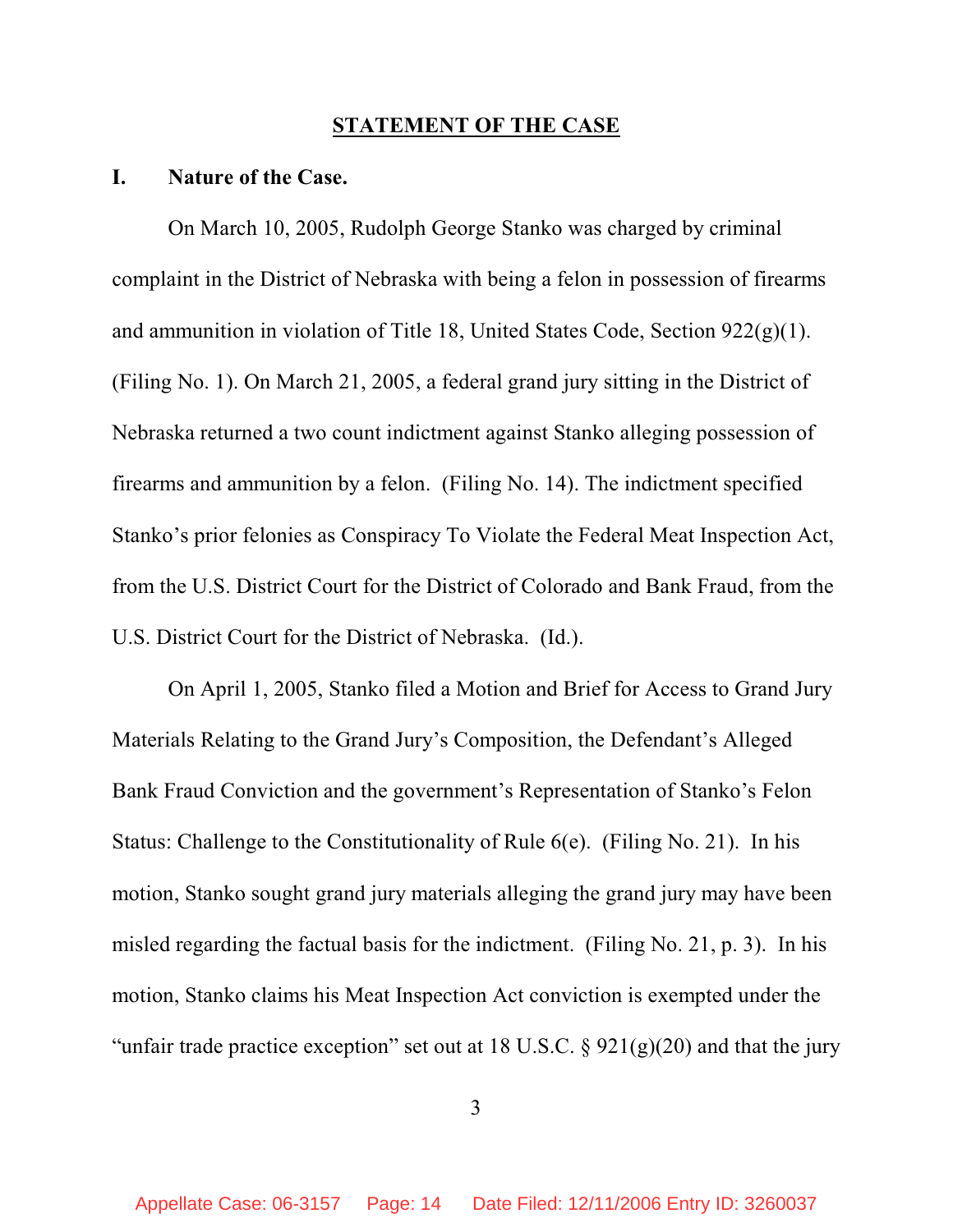should have been alerted to this fact. (Id.). Stanko also filed an Affirmative Defense Motion and Brief for Declaratory Judgment that the Defendant is not a Convicted Felon under the Gun Control Act and for Dismissal with Prejudice. (Filing No. 22). The United States filed a Brief in Opposition to Defendant's Motions on April 25, 2005. (Filing No. 44).

United States District Court Judge Joseph F. Bataillon denied Stanko's request in each of these instances. (Filing No. 47). On May 8, 2005, Stanko filed an interlocutory appeal from the denials of his motions. (Filing No. 48). The appeal was docketed in the United States Court of Appeals for the Eighth Circuit as Case number 05-2281. This Court dismissed the appeal for lack of jurisdiction. (Mandate issued September 26, 2005, Filing No. 62).

By Memorandum and Order issued December 9, 2005, the district court addressed the following motions: Petition for a bill of particulars, Filing Nos. 78 and 79; motion to change venue and for a hearing, Filing Nos. 66 and 87; motion to reassert challenge to indictment and for a hearing, Filing Nos. 83 and 84; motion to obtain grand jury transcripts, Filing No. 89; and motion to dismiss, Filing No. 93; and the government's motions: motion for a special setting, Filing No. 72; motion to deny declaratory judgment, Filing No. 98; motion to deny change of venue, Filing No. 99; motion to deny motion for bill of particulars,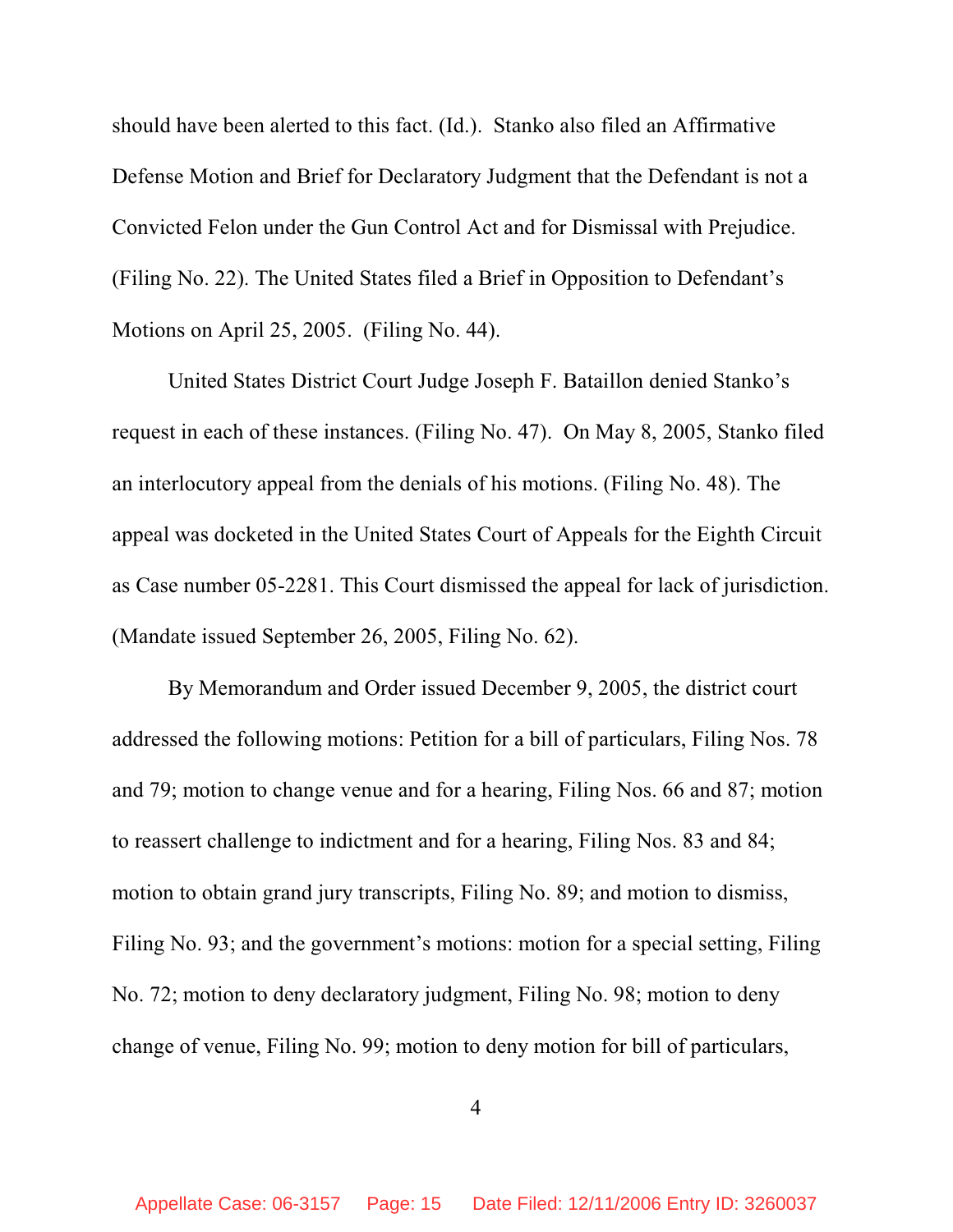Filing No. 100; and motion to deny grand jury transcripts, Filing No. 101. (Filing No. 106). The district court denied Stanko's request for grand jury transcripts finding "Nothing in the grand jury transcript will assist the court in determining the merits" of Stanko's affirmative defense. (Id. at p. 4 of 6). The district court further stated "whether the Federal Meat Inspection Act felony applies in this case is a legal argument that will be presented at trial." (Id.). In response to Stanko's request for a declaratory judgment, the district court referred to its May 4, 2005 order wherein it informed Stanko he was free to raise the issue at trial. (Id. at p. 5 of 6). The district court noted Stanko's affirmative defense that he was not a convicted felon for purposes of the Gun Control Act has been rejected previously by the District Court of Montana. (Id. at FN1.).

A Superseding Indictment was filed on September 21, 2005. (Filing No. 58). The Superseding Indictment removed the allegation that Mr. Stanko had been convicted of bank fraud in the United States District Court for the District of Nebraska. (Id.).

An evidentiary hearing was held on December 28 and 29, 2005, on Stanko's various motions. (Transcript at Filing No. 217 hereinafter "Mtr."). During the hearing, counsel for Stanko requested a preliminary ruling on whether Stanko's previous conviction is a felony subject to the felon-in-possession law. (Filing No.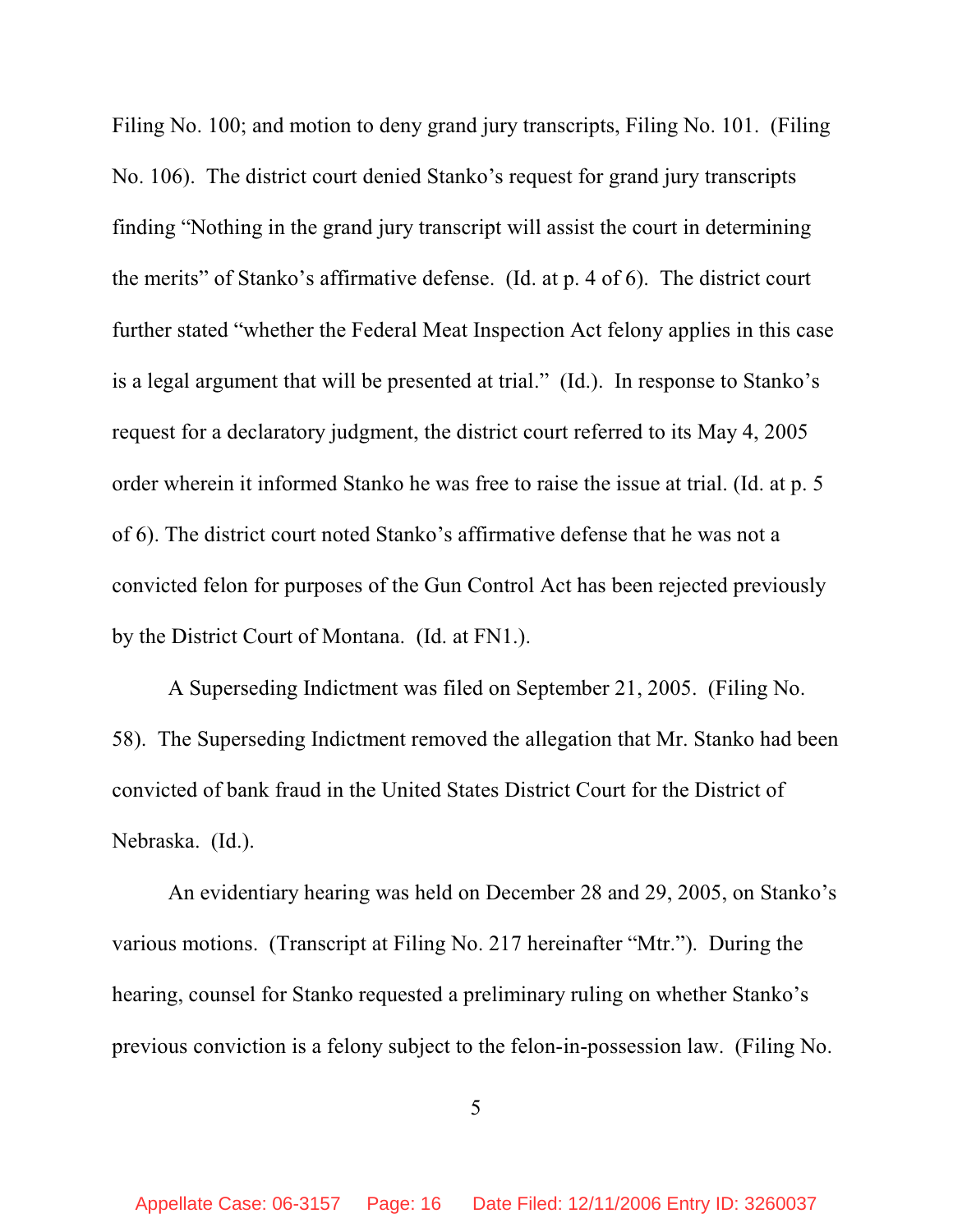186, p. 10). He specifically argued Stanko is not a convicted felon under the law of the gun control act. (Mtr. 223-224). Both parties filed post-hearing briefs on the issue. (Filing Nos. 176 and 177). By Order filed January 10, 2006, the district court found the "exception set forth in 18 U.S.C. § 921(a)(20) does not apply to defendant's previous conviction." (Filing No. 186, p. 11).

A Second Superseding Indictment was filed on February 24, 2006 (Filing No. 220) adding a third count. Count III charged Stanko with unlawful transportation of a firearm in violation of Title 18, United States Code, Sections 922(a)(3) and 924(a)(1)(D). (Id.).

On April 4, 2006, Stanko filed a Motion to Dismiss the indictment for unlawful method of grand and petit jury selection (Filing No. 241) and a Motion to Dismiss the indictment based on a speedy trial violation. (Filing No. 242). An evidentiary hearing was held on April 10, 2006. (Minute Entry at Filing No. 245; Transcript at Filing No. 307 hereinafter "Mtr2."). During the hearing, the district court allowed Stanko to again present argument concerning his belief his conviction for violating the Meat Inspection Act is not a qualifying crime within the meaning of the Gun Control Act. (Mtr2. 141-148).

By Order dated April 10, 2006, Stanko's motions to dismiss were denied. (Filing No. 248). Stanko filed a motion for an interlocutory appeal on April 14,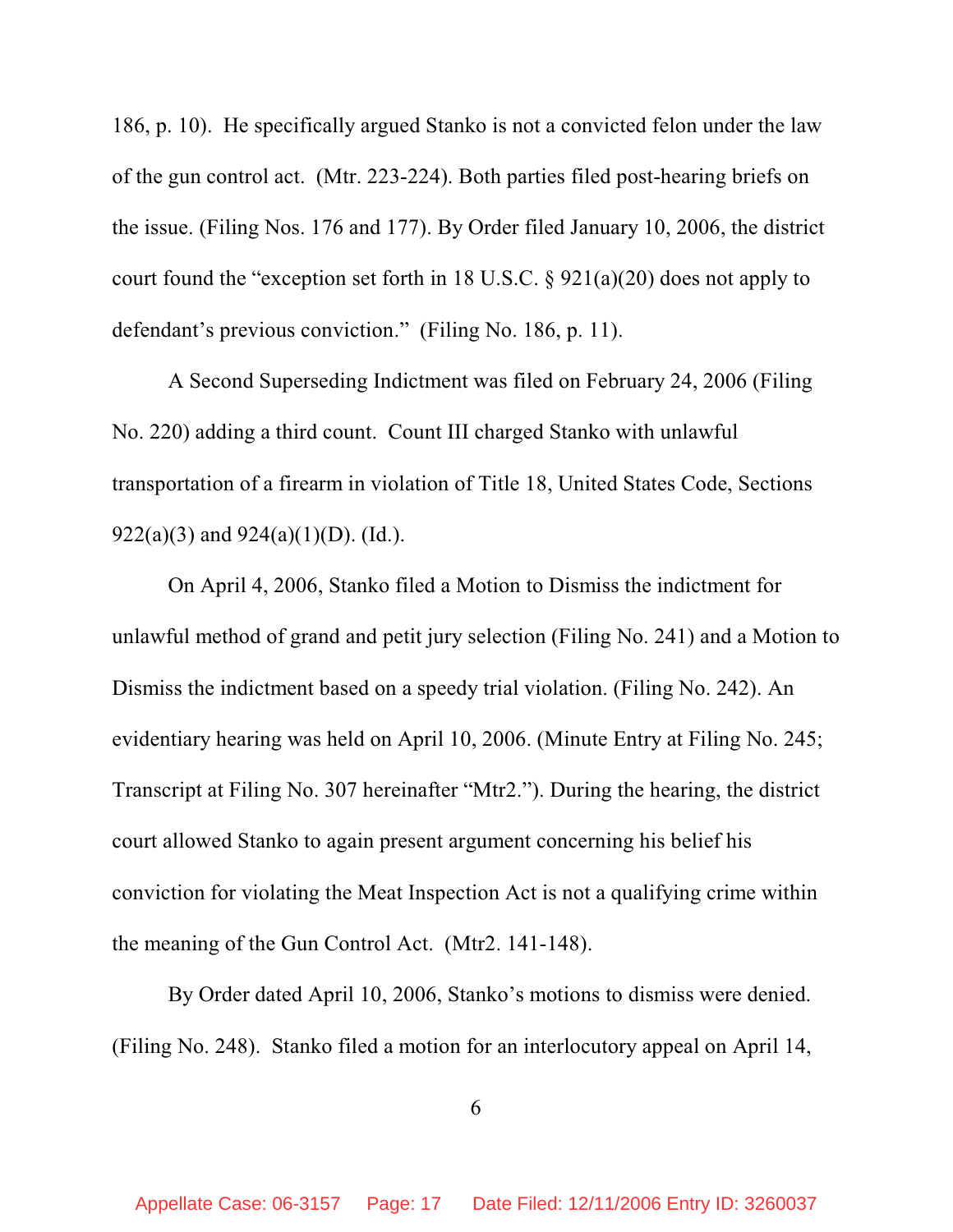2006. (Filing No. 252). The same day, the district court denied Stanko's motion. (Filing No. 253).

On April 14, 2006, a Memorandum and Order was issued responding to Stanko's "contention that his underlying conviction does not constitute a felony which would prohibit him from carrying a firearm." (Filing No. 250, p. 1). The district court reiterated its previous Order dated January 10, 2006 (Filing No. 186), wherein it found Stanko's conviction was not encompassed under the exception set out in 18 U.S.C. § 921(a)(20)(A). (Filing No. 250, p. 3 of 5).

Trial commenced on April 17, 2006. A discussion regarding jury instructions was had prior to voir dire. (Trial Transcript, hereinafter "Tr." 7-28). Following a four day trial, the jury found Stanko guilty of Counts I and II. (Filing No. 271). He was acquitted of Count III. (Id.).

Stanko appeared for sentencing on August 3, 2006. (Minute Entry at 292). He was sentenced to 72 months on counts I and II to run concurrently. (Filing No. 300). A three year term of supervised release was ordered. A \$200 special assessment and jury costs of \$5,143.63 were imposed. (Id.). Stanko timely filed his Notice of appeal on August 23, 2006. (Filing No. 305).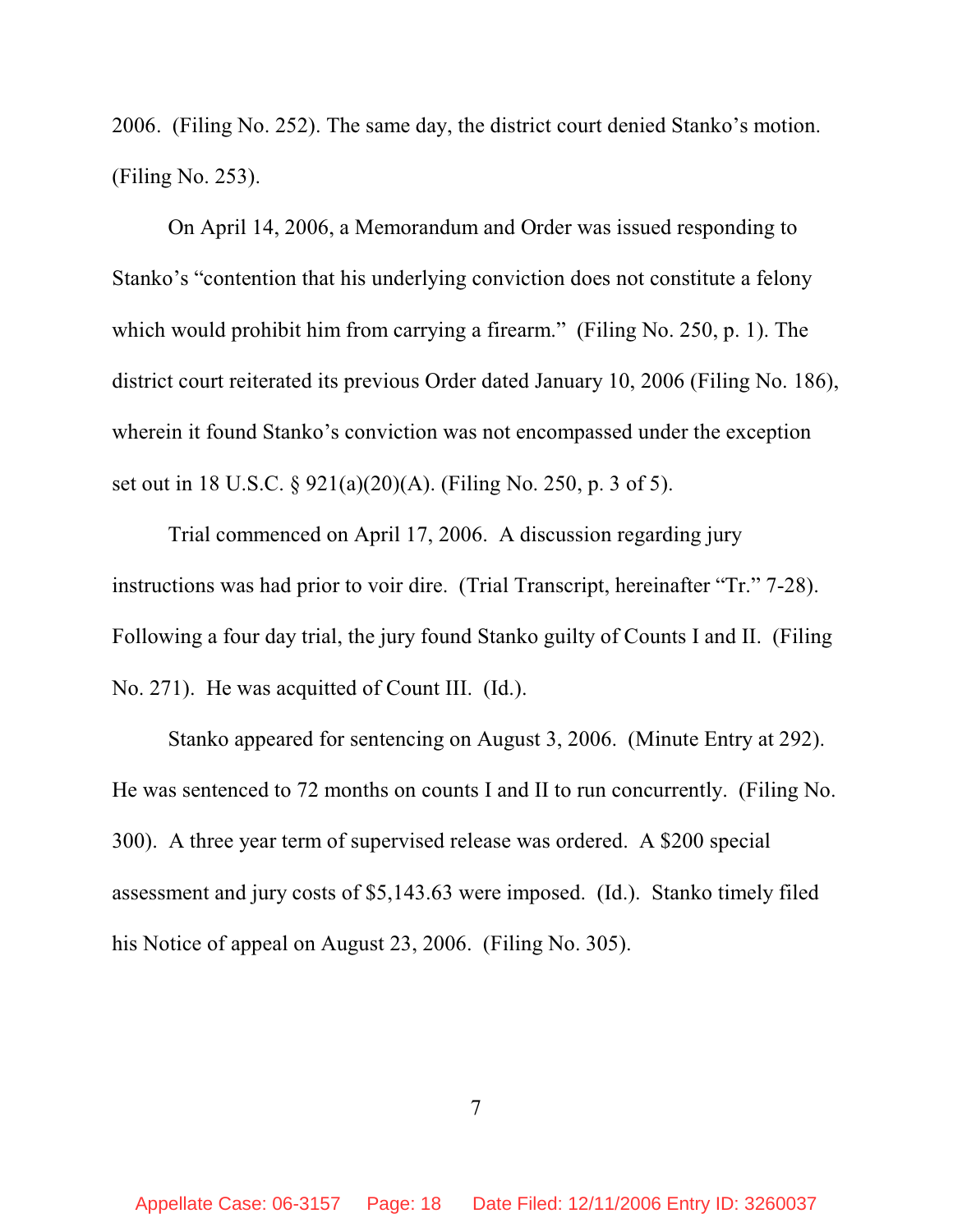### **STATEMENT OF THE FACTS**

A federal grand jury sitting in the District of Nebraska returned a three count superseding indictment against Stanko alleging possession of firearms and possession of ammunition by a felon, and unlawful transportation of a firearm. (Filing No. 220). The indictment specified Stanko's prior felony as Conspiracy To Violate the Federal Meat Inspection Act, from the U.S. District Court for the District of Colorado. (Id.). The main thrust of Stanko's pretrial arguments and his defense at trial was that he is not a prohibited person for purposes of 18 U.S.C. §  $922(g)$  because his 1985 conviction for conspiracy to violate the Federal Meat Inspection act (FMIA) does not qualify as a felony conviction under the Gun Control Act.

A certified copy of the Colorado Indictment and the Judgment were introduced at several hearings. (Mtr. 10; Mtr2. 13). At trial, as evidence of Stanko's prior conviction, the United States introduced "a self-authenticating certified copy of the Indictment and Conviction from the District of Colorado." (Tr. 358:11-25, 374:12-375:22, Exhibit 14). The Exhibit showed eight of the fifteen counts were dismissed prior to trial. Stanko and co-defendants were convicted by a jury on all seven of the remaining counts. United States v. Cattle King Packing Co., Inc. et al., 793 F.2d 232 (10th Cir. 1986).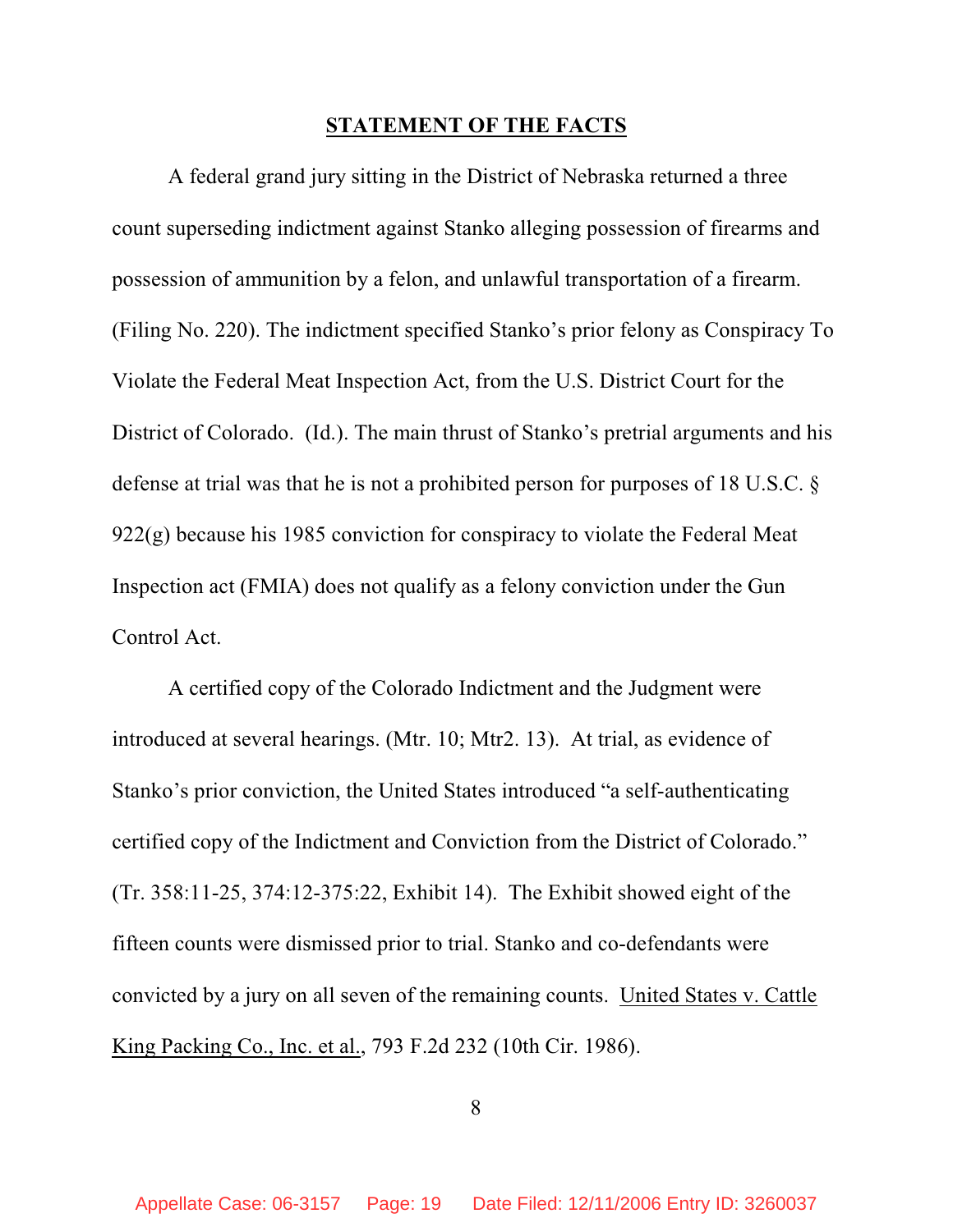A Colorado jury found Stanko guilty of the following counts as set out in

indictment:

- Count I From on or about June 1, 1981, to December 30, 1983, in the State and District of Colorado and elsewhere, the defendants, RUDOLPH G. "BUTCH" STANKO, HENRY L. STANKO, JR., GARY WADERICH, JAMES THOMAS BAMRICK, DANE WHITE and CATTLE KING PACKING CO., INC., doing business as Nebraska Beef Processors, willfully and knowingly did combine, conspire and confederate and agree together with each other, and with other persons to the Grand Jury known and unknown, to commit with the intent to defraud, the following offenses, to wit: to violate Sections 605, 610 and 611 of Title 21, United States Code.
- Count III On or about February 12, 1983, within the State and District of Colorado, CATTLE KING PACKING CO., INC., doing business as Nebraska Beef Processors, RUDOLPH G. "BUTCH" STANKO, HENRY L. STANKO, JR., and GARY WADERICH, defendants, caused, with the intent to defraud, approximately 15,900 pounds of meat food product of cattle which had been issued from and returned to CATTLE KING PACKING CO., INC., an official establishment, to enter said establishment without having the meat food products examined and reinspected by a federal meat inspector or any other authorized federal employee, in violation of Title 18, United States Code, Section 2 and Title 21, United States Code, Sections 605, 661(c) and 676(a), and Title 9, Code of Federal Regulations, Section 325.10.
- Count IV On or about May 9, 1983, within the State and District of Colorado, CATTLE KING PACKING CO., INC., doing business as Nebraska Beef Processors, GARY WADERICH, HENRY L. STANKO, JR., and RUDOLPH G. "BUTCH" STANKO, defendants, sold and offered for transportation, within the State of Colorado, with the intent to defraud, to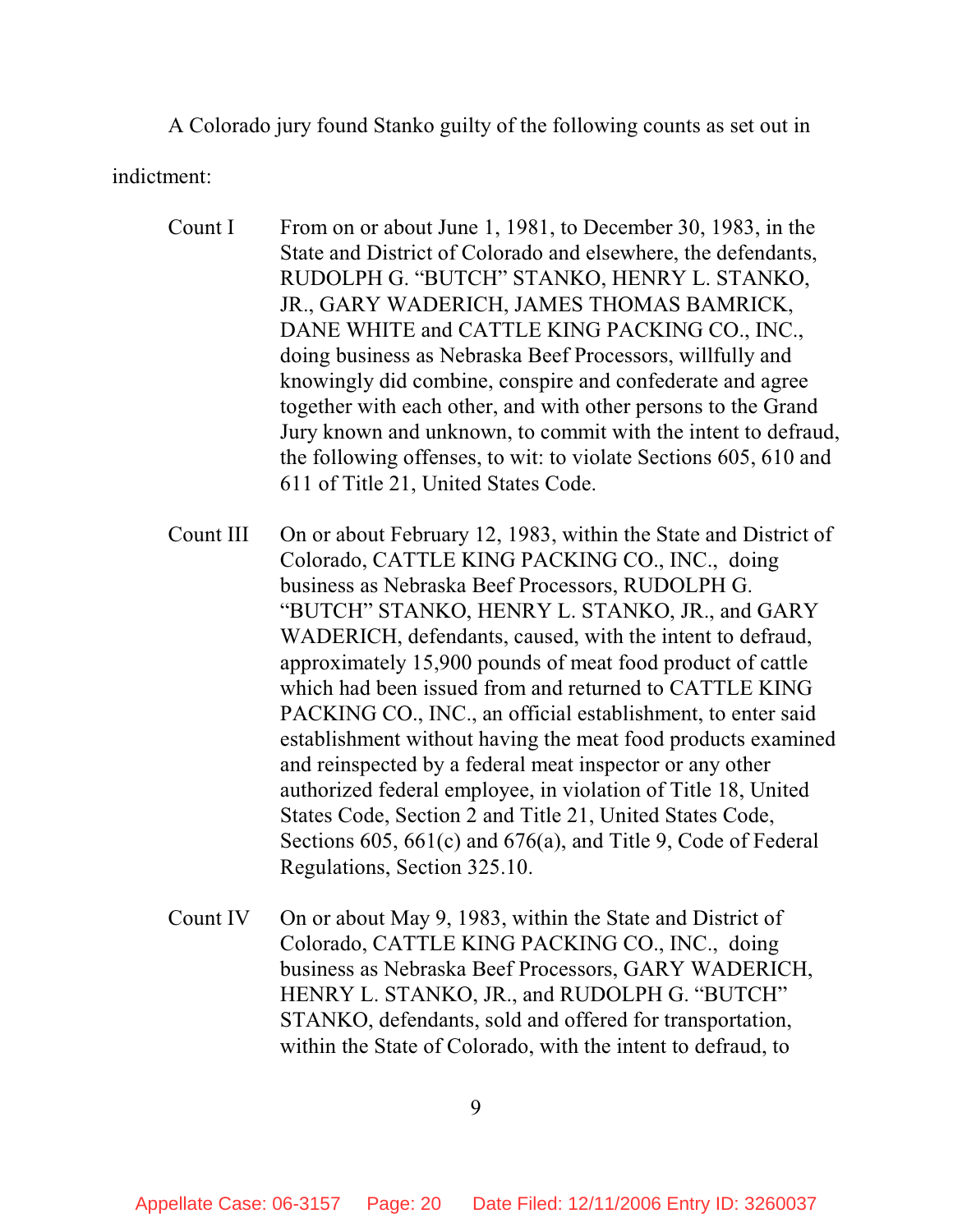Nobel/Sysco Food Services Company, Denver, Colorado, meat food products of cattle which were capable of use as human food, and which were misbranded, as defined by Title 21, United States Code, Section 601(m)(1), because the labeling was false or misleading, in that the stamped production dates were false, in violation of title 21, United States Code, Sections 610(c), 661(c) and 676 (a).

- Count VI On or about May 11, 1983, within the State and District of Colorado, CATTLE KING PACKING CO., INC., doing business as Nebraska Beef Processors, RUDOLPH G. "BUTCH" STANKO, HENRY L. STANKO, JR., and GARY WADERICH, defendants, caused, with the intent to defraud, approximately 2,400 pounds of meat food product of cattle, which had been issued from and returned to CATTLE KING PACKING CO., INC., an official establishment, to enter said establishment without having the meat food products examined and reinspected by a federal meat inspector or any other authorized federal employee, in violation of Title 18, United States Code, Section 2 and Title 21, United States Code, Sections 605, 661(c) and 676(a), and Title 9, Code of Federal Regulations, Section 325.10.
- Count IX On or about August 10, 1983, within the State and District of Colorado, CATTLE KING PACKING CO., INC., doing business as Nebraska Beef Processors, RUDOLPH G. "BUTCH" STANKO, HENRY L. STANKO, JR., and GARY WADERICH, defendants, sold, in commerce, to California Provisions, Vernon, California, meat food products of cattle that were represented as course ground beef weighing approximately 9,838 pounds, that were capable of use as human food and which were adulterated, as defined in Title 21, United States Code, Section 601(m)(3), because the products were, in whole or in part, putrid, unsound, unhealthful, unwholesome or otherwise unfit for human food, in violation of Title18, United States Code, Section 2 and Title 21, United States Code, Sections 610(c) and 676(a).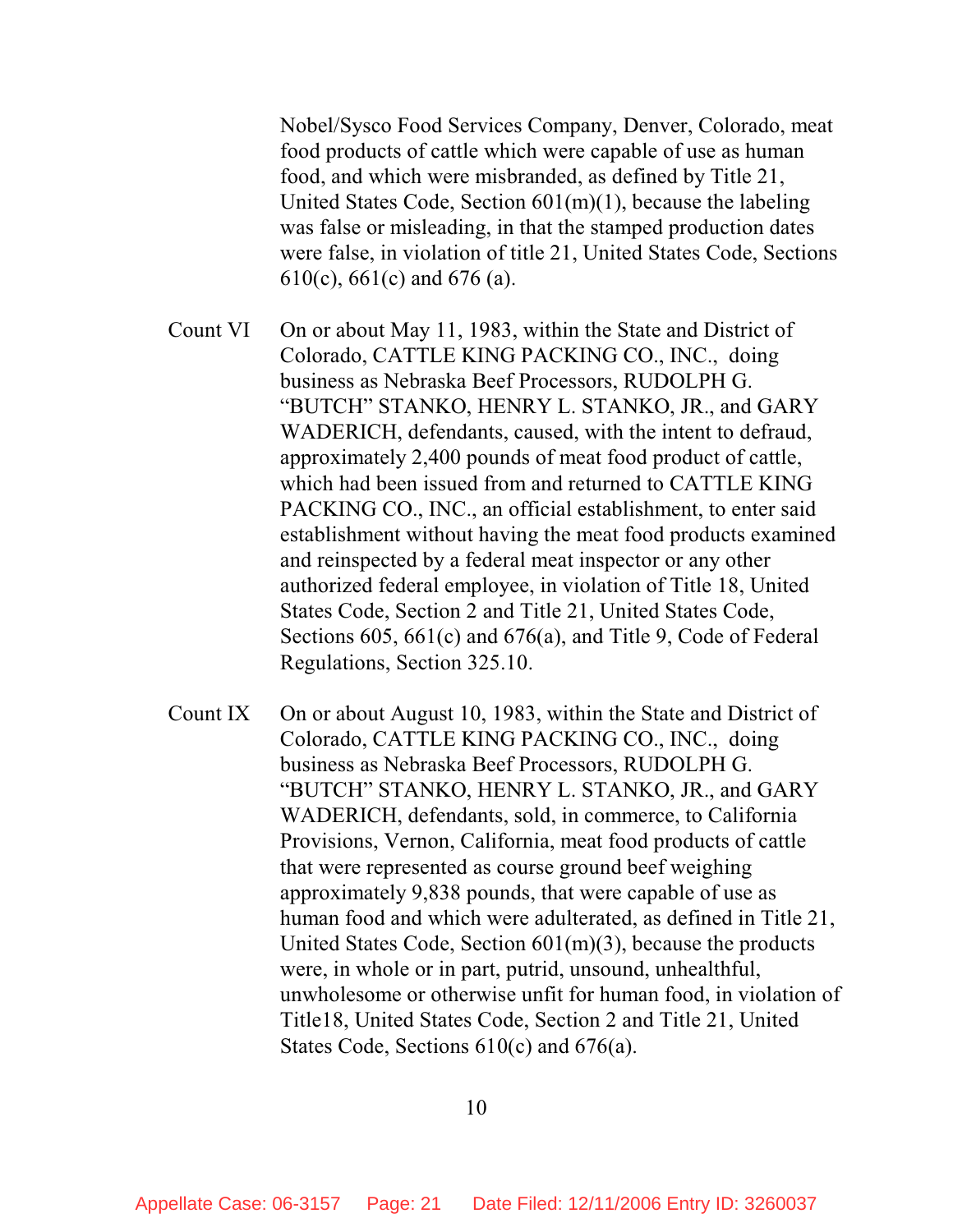- Count XII On or between May 1, 1983, through June 30, 1983, in the State and District of Colorado, CATTLE KING PACKING CO., INC., doing business as Nebraska Beef Processors, RUDOLPH G. "BUTCH" STANKO, HENRY L. STANKO, JR., GARY WADERICH, Gary M. Tuck and Bruce L. Ryan, who are named but not charged in this indictment, prepared articles of cattle at CATTLE KING PACKING CO., INC., with the intent to defraud, which were capable of use as human food, which were adulterated as defined in as defined in Title 21, United States Code, Section 601(m)(4), in that such articles were prepared, packed or held under insanitary conditions, whereby they may have become contaminated with filth or whereby they may have been rendered injurious to health, to wit: plastic cry-o-vac tubes used for packaging of meat food product were poked with holes to allow gas to escape from the tube, in violation of Title 18, United States Code Section 2 and Title 21, United States Code, Sections 610(a), 661(c) and 676(a).
- Count XIII On or about March 14, 1983, within the State and District of Colorado, CATTLE KING PACKING CO., INC., doing business as Nebraska Beef Processors, RUDOLPH G. "BUTCH" STANKO, HENRY L. STANKO, JR., James Thomas Bamrick and GARY WADERICH, defendants, sold and offered for transportation, in commerce, with the intent to defraud, to Fairfield Farm Kitchens, Capitol Heights, Maryland, a subsidiary of the Marriott Corporation, fresh inside rounds weighing approximately 10, 473 pounds which were capable of use as human food, and which were misbranded, as defined by Title 21, United States Code, Section 601(n)(1), because the labeling was false or misleading, in that the stamped production dates were false, in violation of Title 18, United States Code Section 2 and Title 21, United States Code, Sections 610(c) and 676(a), and Title 9, Code of Federal Regulations, Section 317.8.

(Trial Transcript p. 358, 374-75 [Exhibit 14]).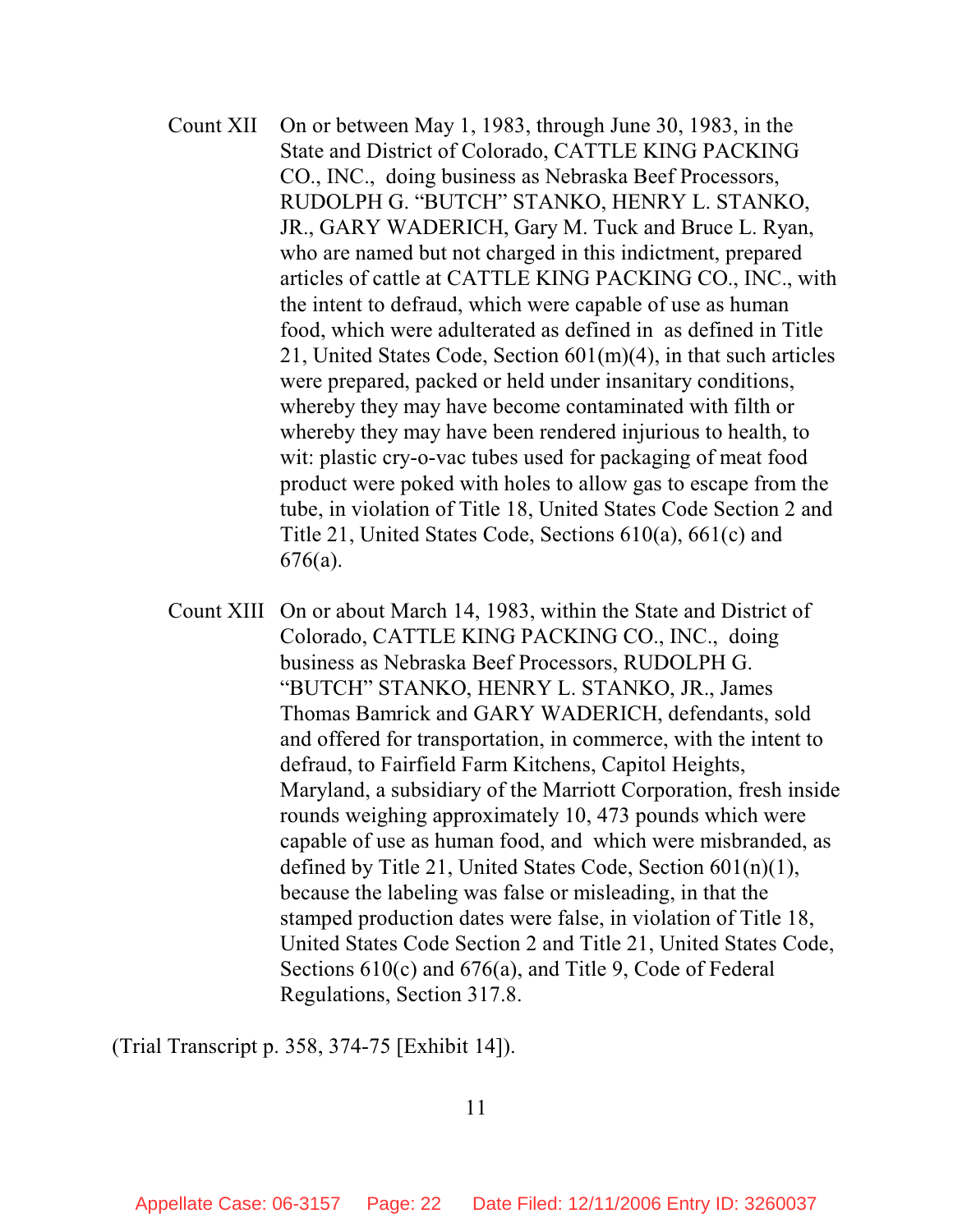#### **SUMMARY OF ARGUMENT**

An evidentiary hearing was held on December 28 and 29, 2005, regarding: motions to withdraw, Filing Nos. 103 and 107; motions to suppress, Filing Nos. 125, 133, and 138, and plaintiff's objections to the motions to suppress, Filing No. 150; defendant's motion to correct erroneous docket sheet, Filing No. 162; motion for complete discovery, filing No. 164; and miscellaneous matters. (Filing No. 186, p. 1 of 12). Both parties submitted post-hearing briefs. (Filing Nos. 176 and 177). By Order filed January 10, 2006, the district court issued its opinion. (Filing No. 186).

The district court stated it had "reviewed the record, evidence, case law, and briefs, including the brief filed by the defendant in opposition to the gun act felony, Filing No. 183." (Filing No. 186, p. 1 of 12). The district court noted it had been "supplied with a certified copy of the defendant's conviction, and the conviction has been upheld on appeal. United States v. Cattle King Packing., Inc., 793 F.2d 232 (10th Cir. 1986)." (Id.). The district court found:

The Colorado District Court jury convicted Mr. Stanko pursuant to a Federal Meat Inspection Act for multiple violations of 18 U.S.C. § 371 and 21 U.S.C. §§ 601-624, and§ 661-680, which included counts for having more than 15,000 pounds of meat inspected with the intent to defraud, misbranding meat with an intent to defraud, preparing adulterated meat with intent to defraud, and misbranding meat with the intent to defraud. The Colorado District Court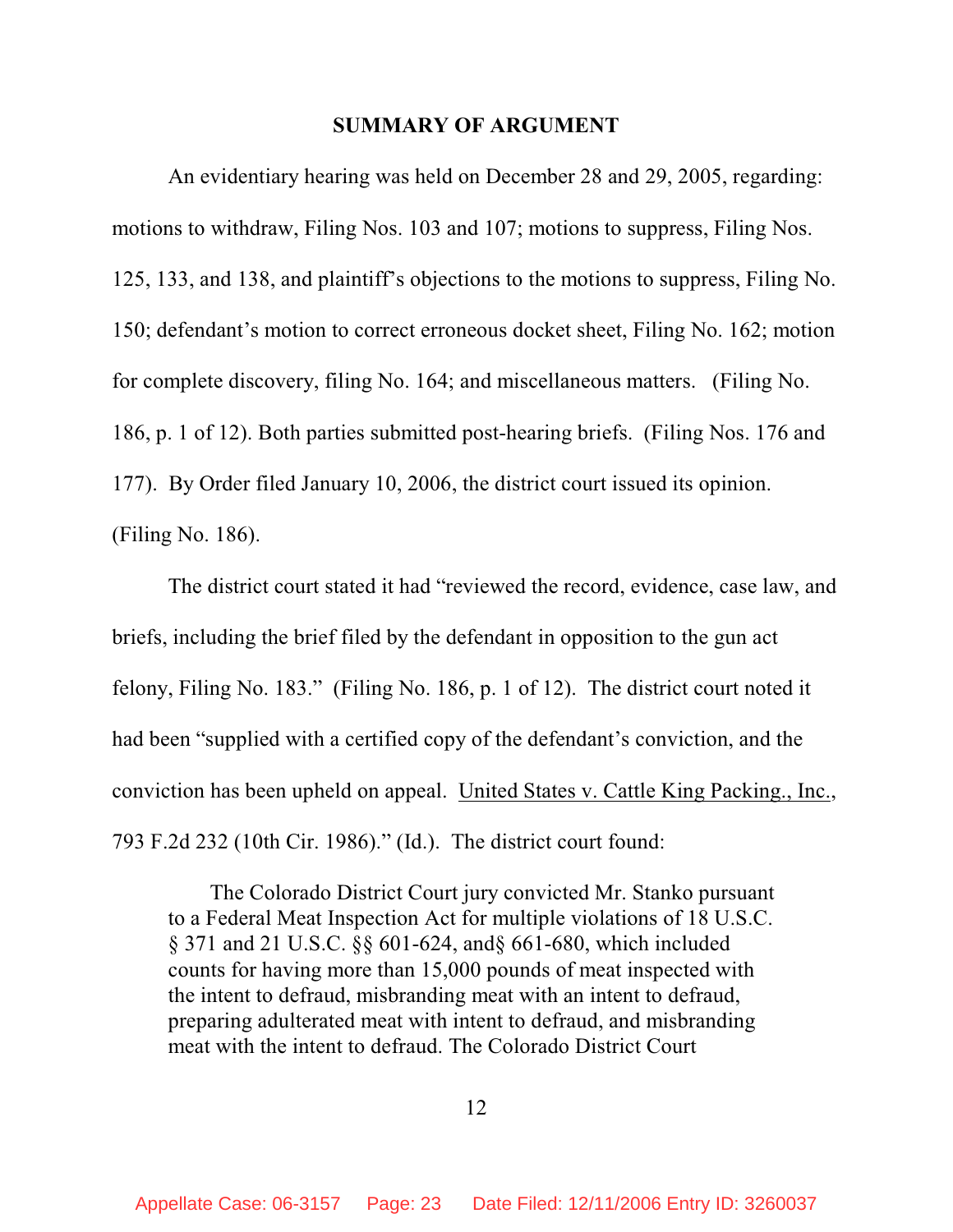sentenced defendant on October 11, 1984; he reported to prison on August 13, 1986; and he was released on December 12, 1991.

\* \* \*

The court has reviewed this exception to the felony conviction rule and preliminary rules that the felony exists for unfair trade and antitrust convictions. The court finds the exception set forth in 18 U.S.C. § 921(a)(20) does not apply to defendant's previous conviction. Congress intended to exclude "offenses relating to antitrust violations and similar business offenses." Conference Rep. No. 1956, 9th Cong. 2d Sess. 29 reprinted in 1968 U.S. Code Cong. & ad. News 4410, 4426, 4428. Defendant's previous conviction was based on the fraudulent distribution of adulterated meat products, the fraudulent misbranding of meat shipments, and circumvention of meat inspection laws. Accordingly, the court makes a preliminary finding that 18 U.S.C. § 921(a)(20) is not applicable in this case.

(Filing No. 186, pp. 10-11 of 12).

During an evidentiary hearing on April 10, 2006, Stanko reiterated his

argument that the issue of whether he has the underlying convictions that qualify

for the prohibition under the Gun Control Act requires submission to a jury.

(Mtr2. 8). The United States reasserted its position that whether Stanko's

underlying convictions qualify is an issue of law for the court to decide. (Mtr2. 9-

10). On April 12, 2006, the district court issued a Order and Memorandum

finding

Although in some respects the allegations against the defendant in the Colorado case could be considered unfair trade practices, the gravamen of these charges are issues of food safety and fraud, not unfair trade practices. The court agrees with the analysis in the Meldish and Dreher opinions and concludes that defendant's conviction does not rely on whether his crime affected the consumer or competition.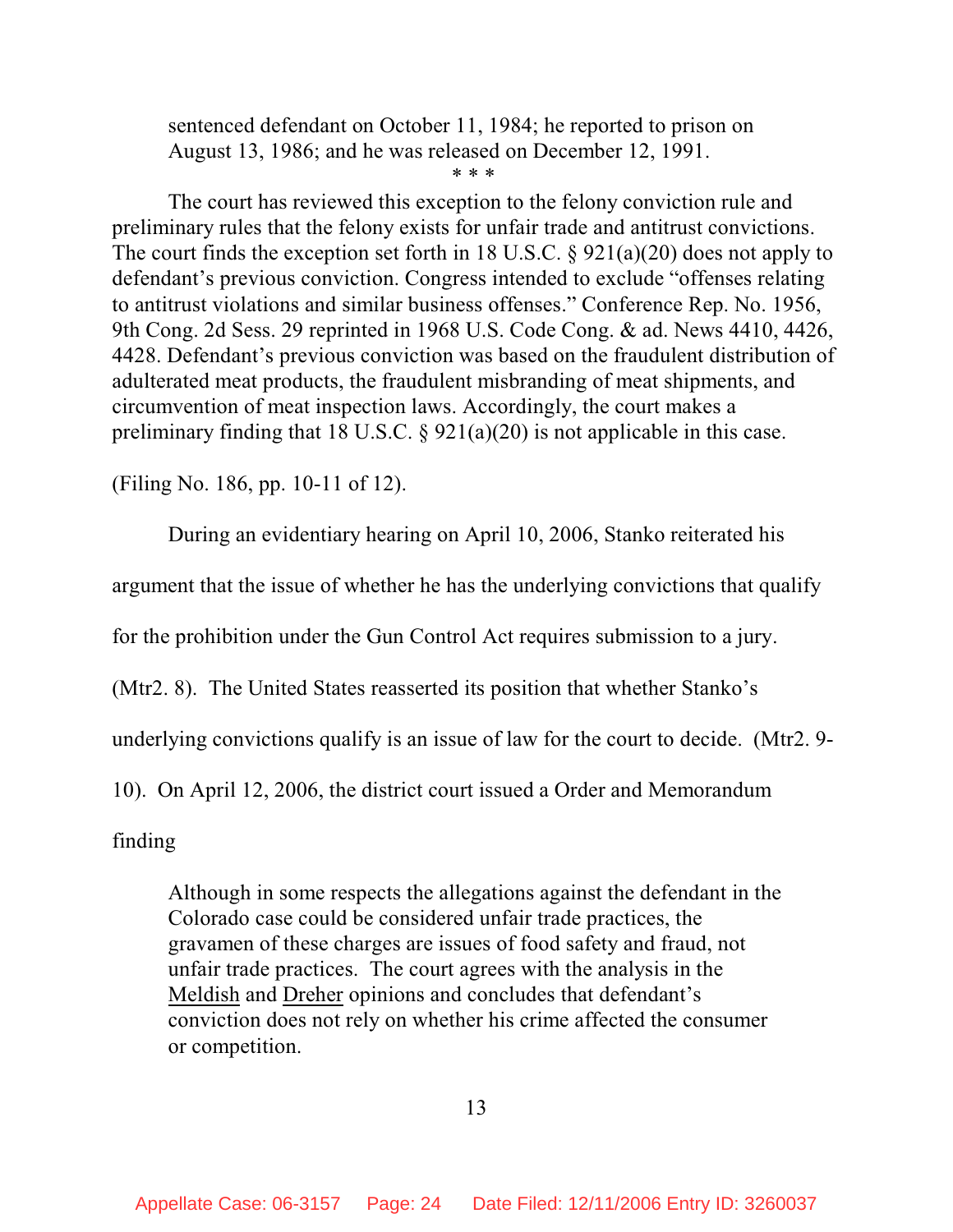(Filing No. 250, p. 5 of 5).

Trial commenced on April 17, 2006. Prior to voir dire, Stanko preserved his argument that he is entitled to trial by jury on the application of 21, United States Code, Section  $921(g)(20)$ . (Tr. 7:6-14). At the jury conference, Stanko objected to Instruction 11 which instructed the jury on the elements of "Count I: Felon in Possession of a Firearm." (Tr. 16). Stanko argued against the use of the term "felon" because "it is itself an emotion-charged term that prejudices the defendant." (Tr. 16:11-20). Stanko further argued, the elements of proof were misstated and that he was entitled to a submission to the jury on the exception to the act. (Tr. 16:21-25). The district court overruled Stanko's objections.

The jury returned a verdict of guilty as to Counts I and II. Stanko was acquitted on Count III.

#### **ARGUMENT**

### **I. THE PURPOSE OF THE FEDERAL MEAT INSPECTION ACT IS TO SAFEGUARD THE PUBLIC AGAINST ADULTERATED MEAT.**

#### **A. Standard of Review.**

This Court reviews a district court's interpretation of a statute de novo. United States v. Millot, 433 F.3d 1057, 1060 (8th Cir. 2006). The classification of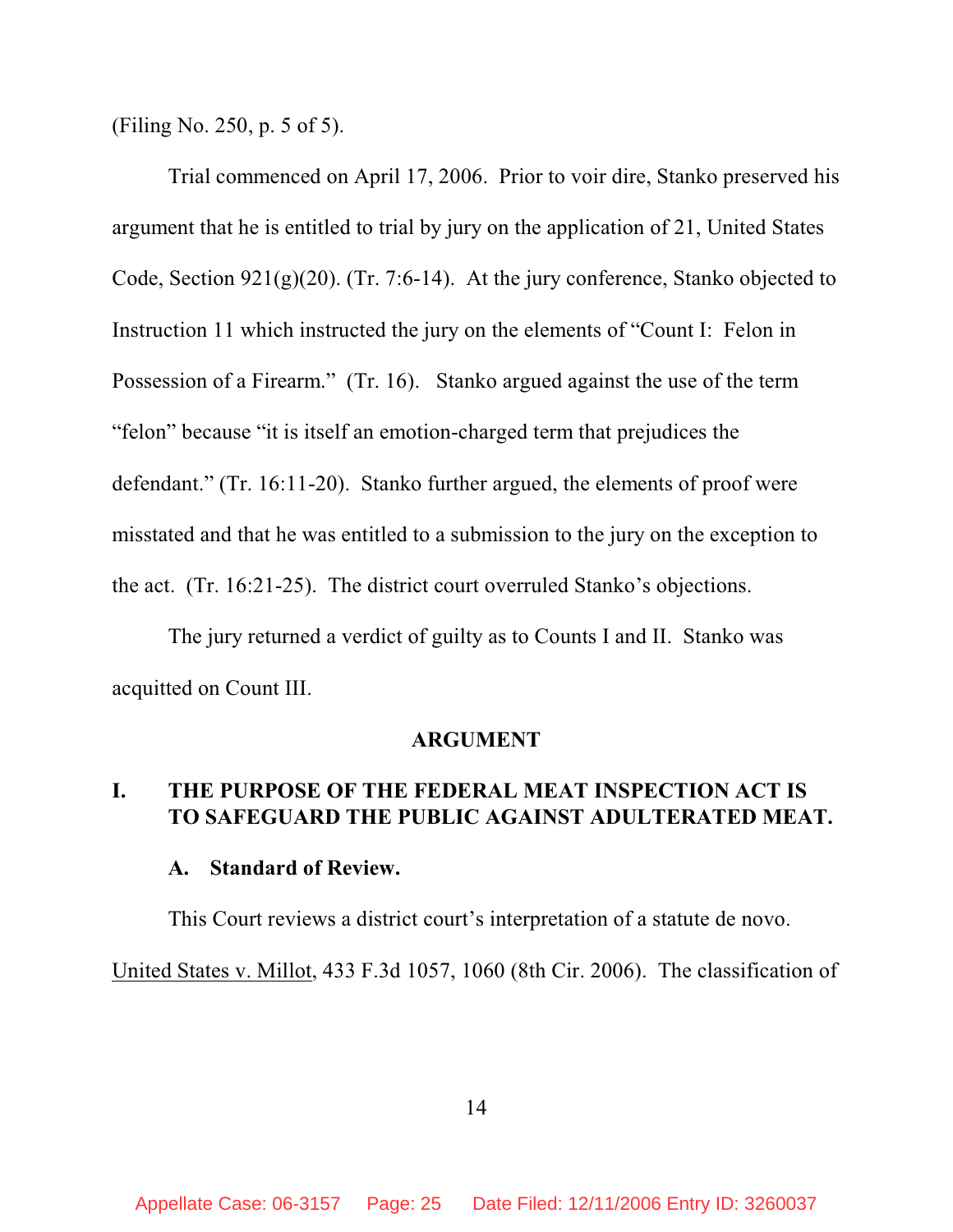a prior conviction is a question of law we review de novo. United States v. Martinez-Villalva, 232 F.3d 1329, 1332 (10th Cir.2000).

#### **B. Argument.**

Contrary to Stanko's argument, a violation of the Federal Meat Inspection Act (FMIA) is not necessarily an unfair trade practice. Indeed, this Court found the FMIA has, as its stated purpose, the enforcement of standards throughout meat packing plants. Cudahy Packing Co. v. McBride, 92 F.2d 737, 739-740 (8th Cir. 1937).

Shortly after FMIA's enactment, the Supreme Court stated in Pittsburgh Melting Co v. Totten, 248 U.S. 1, 2, 4-5, 39 S. Ct. 3, 2, 2, 3 (1918), "The [Meat Inspection Act] provides an elaborate system of inspection of animals before slaughter, and of carcasses after slaughter and of meat-food products, with a view to prevent the shipment of impure, unwholesome, and unfit meat and meat-food products in interstate and foreign commerce."

The policy of the Federal Meat Inspection Act, as amended by the Wholesome Meat Act of 1967, as stated in 21 U.S.C. § 601 (1970) "is above all to protect the health and welfare of consumers." G.A. Portello & Co., Inc. v. Butz, 345 F. Supp. 1204, 1208 (D.D.C. 1972). See also, The Original Honey Baked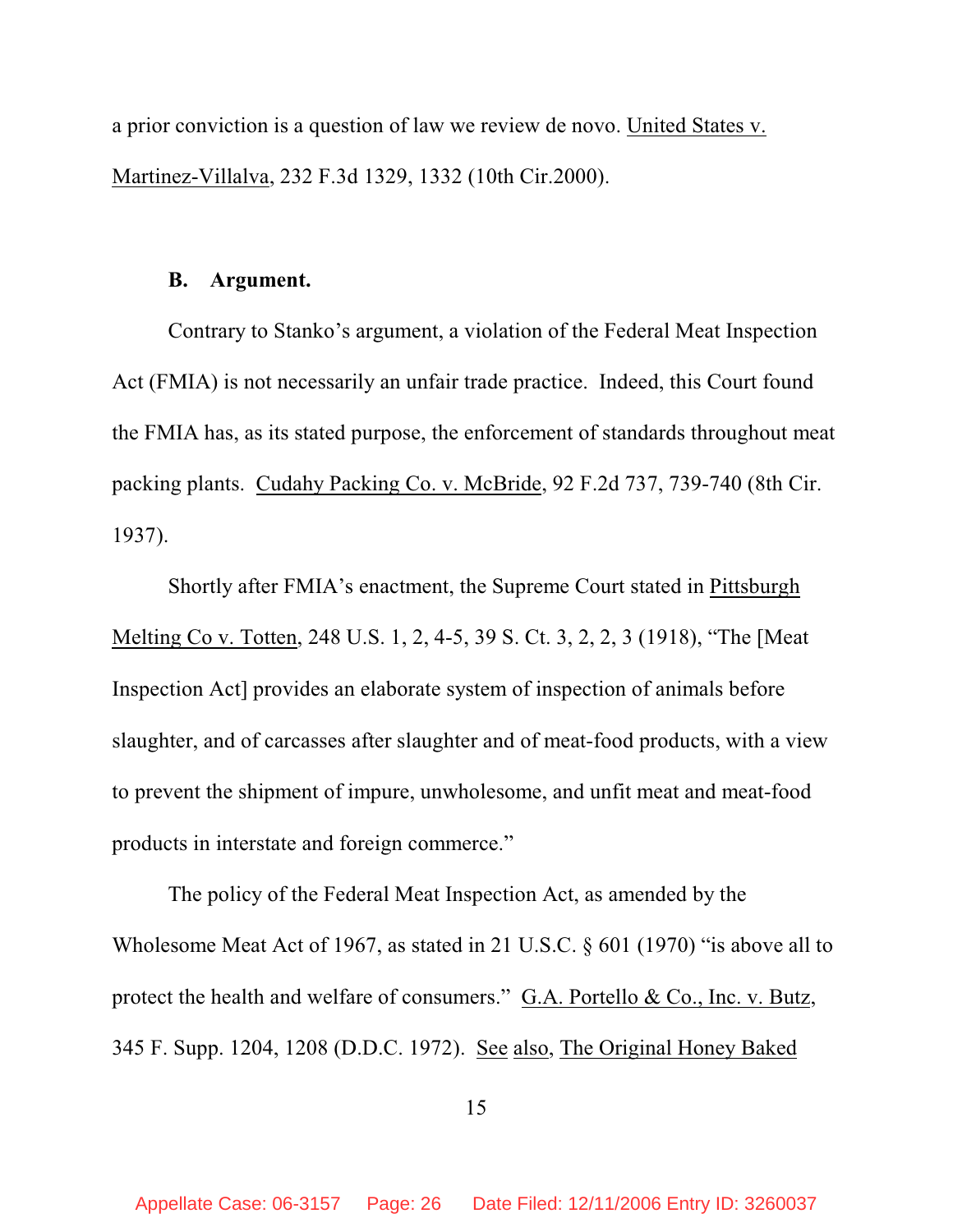Ham Company of Georgia, Inc. v. Glickman, 172 F.3d 885, 887 (D.C. Cir. 1999) (The purpose of the Meat Inspection Act is "ensuring that meat and poultry products are 'wholesome, [and] not adulterated,' all to the end of protecting the 'health and welfare of consumers' and the market for wholesome and unadulterated products."); Michigan Meat Association et al., v. Bock, 514 F. Supp 560, 562 (W.D. Mich. 1981) ("The primary purpose of the Wholesome Meat Act is to benefit the consumer and to enable him to have a correct understanding of and confidence in meat products purchased. Prohibitions against mislabeling are an integral part of this purpose."); Baur v. Veneman, 352 F.3d 625, 634 -636 (2d Cir. 2003) (The purpose of the FMIA statutes is to "ensure the safety of the nation's food supply and to minimize the risk to public health from potentially dangerous food and drug products.").

Stanko's 1984 conviction for conspiracy to violate the Meat Inspection Act as well as multiple violations of the FMIA was not for unfair trade practices. The case involved fraudulent conduct. The underlying facts of Stanko's conviction involved, in part, Cattle King<sup>1</sup> reworking and reshipping unhealthy adulterated meat in that the bags "containing the meat were 'puffy' with gas caused by

<sup>&</sup>lt;sup>1</sup>Rudolph Stanko started the company, Cattle King, in 1981 and was an officer and shareholder of the corporation at the time of conviction. Cattle King, 793 F.2d at 234.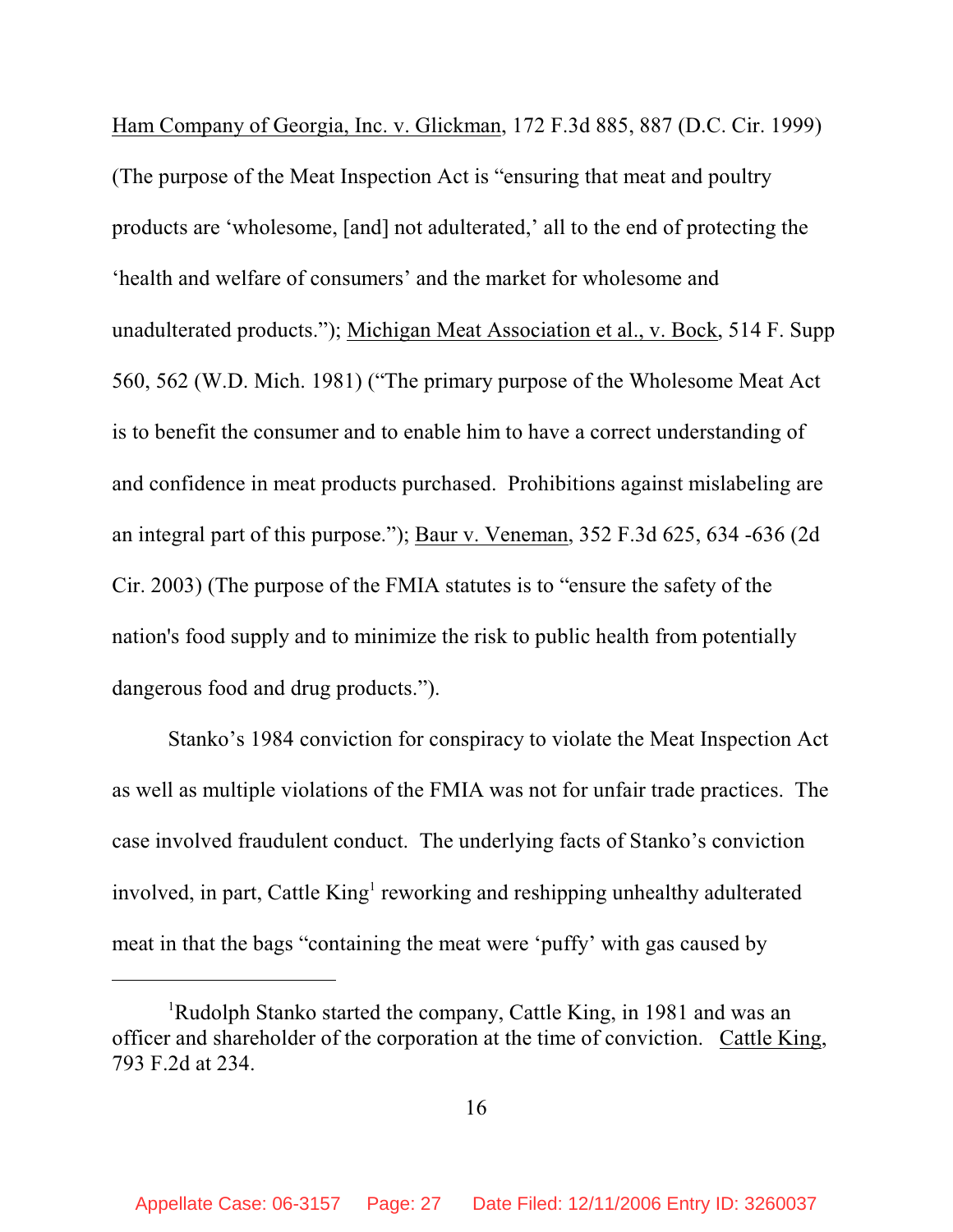spoilage" and that the "bags were 'poked' to let the gas escape." Cattle King, 793 F.2d at 238. While Cattle King may have benefitted economically from the crime, it was due in great part, because they mixed "inedible scrap" meat with edible meat to enhance "the poundage of the salable meat" as well as reselling meat products that were "unfit for human consumption." Id. at 237-238.

Although the Federal Meat Inspection Act and the Stockyards Act both regulate "packers" in some fashion, they have very different purposes. In D&W Food Centers, Inc., v. Block, 786 F.2d 751 (6th Cir. 1986), the Sixth Circuit discussed those differences:

[A]lthough the Stockyards Act's definition of 'packer' is similar to that in the FMIA, the statutes have quite different purposes. The FMIA is a public health statute, aimed at preventing the use in commerce of meat and meat food products which are adulterated.... 21 U.S.C. § 603(a) (1982).

Id. at 755. (internal quotations omitted). "In contrast, the Stockyards Act is a fair trade practices law, and 'the chief evil' at which it was aimed was 'the monopoly of the packers, enabling them unduly and arbitrarily to ...' injure consumers and suppliers by controlling pricing." Id. (quoting Mahon v. Stowers, 416 U.S. 100, 106, 94 S. Ct. 1626, 1629, 40 L.Ed.2d 79 (1974)).

In the instant case, the district court properly determined Stanko's 1984 Colorado conviction included "counts for having more than 15,000 pounds of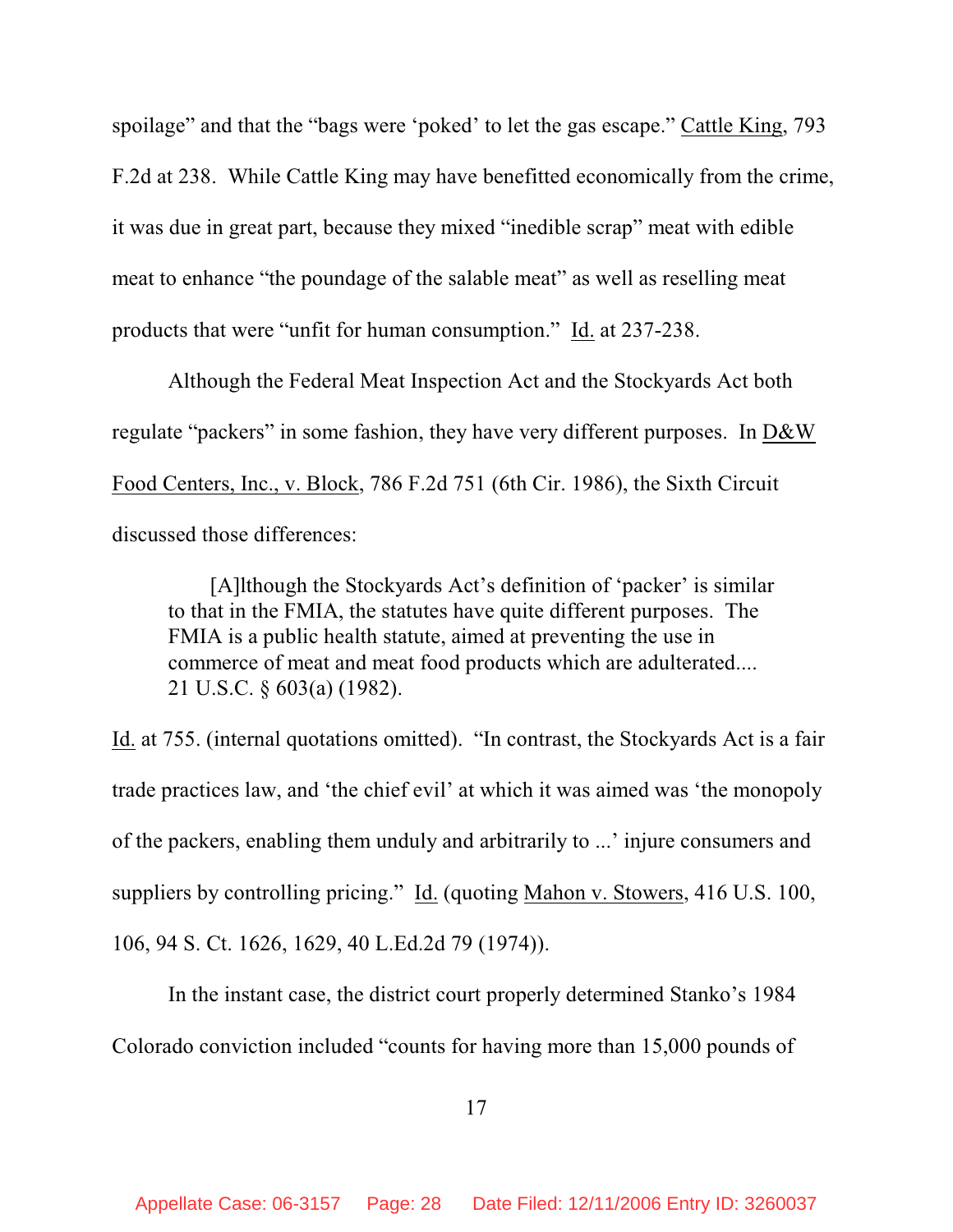meat inspected with the intent to defraud, misbranding meat with an intent to defraud, preparing adulterated meat with intent to defraud, and misbranding meat with the intent to defraud." (Filing No. 186, p. 10 of 12).

Based upon this finding, the district court properly determined Stanko's "previous conviction was based on the fraudulent distribution of adulterated meat products, the fraudulent misbranding of meat shipments, and circumvention of meat inspection laws. Accordingly, the court [made] a finding that 18 U.S.C. §  $921(a)(20)$  is not applicable in the case." (Filing No. 186, pp. 10-11 of 12). This Court should reach the same conclusion and affirm the district court.

# **II. STANKO'S CONVICTION FOR CONSPIRACY TO COMMIT A VIOLATION OF THE MEAT INSPECTION ACT COUNTS AS A PREVIOUS FELONY CONVICTION SUBJECT TO THE FELON-IN-POSSESSION LAW SET OUT IN 18 U.S.C. § 922(G)(1).**

### **A. Standard of Review.**

This Court reviews a district court's interpretation of a statute de novo.

United States v. Millot, 433 F.3d 1057, 1060 (8th Cir. 2006).

### **B. Argument.**

Stanko and amici argue his prior felony conviction does not qualify as a

predicate felony for 18 U.S.C.  $\S$  922(g)(1). He specifically argues his conviction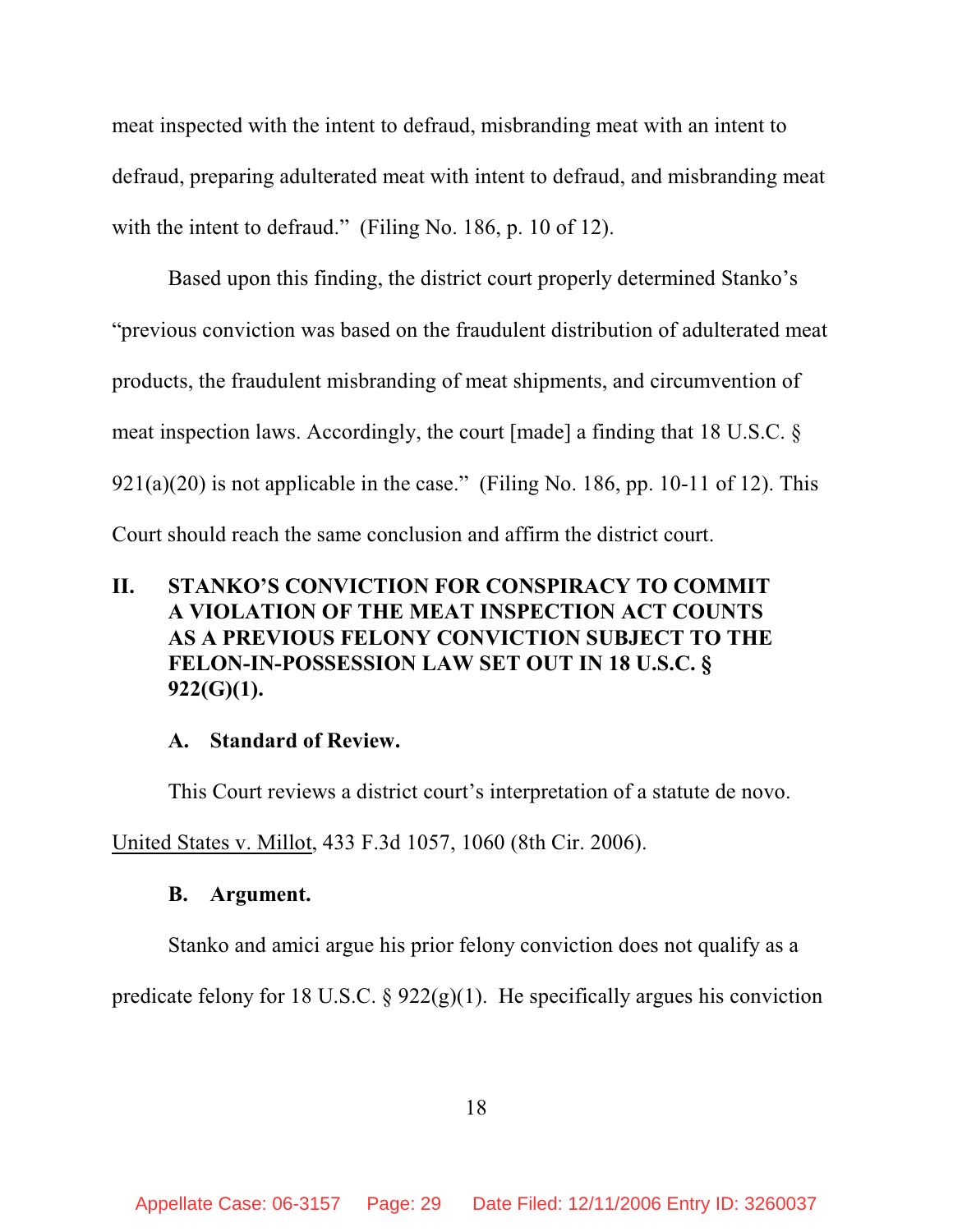falls under the exemption set out in 18 U.S.C.  $\S 921(a)(20)(A)$  for unfair business practices. His argument is without merit and should be denied.

Under 18 U.S.C.  $\S 922(g)(1)$  it is unlawful for any person who has been convicted in any court of, a crime punishable by imprisonment for a term exceeding one year to ship or transport in interstate or foreign commerce, or possess in or affecting commerce, any firearm or ammunition; or to receive any firearm or ammunition which has been shipped or transported in interstate or foreign commerce. The term "crime punishable by imprisonment for a term exceeding one year" is defined under 18 U.S.C.  $\S$  921(a)(20)(A) as not including any Federal or State offenses pertaining to antitrust violations, unfair trade practices, restraints of trade, or other similar offenses relating to the regulation of business practices.

Stanko and his amici argue that in order to establish a violation of section  $922(g)(1)$ , the government must prove not only that the defendant has a prior felony conviction, but that the conviction at issue is not one which falls into the section 921(a)(20)(A) exception. However, *every* Circuit—including the Eighth Circuit—has held that there are three essential elements that must be proved beyond a reasonable doubt for a section  $922(g)(1)$  conviction: (1) that defendant previously was convicted of a felony; (2) that he possessed a firearm; and (3) that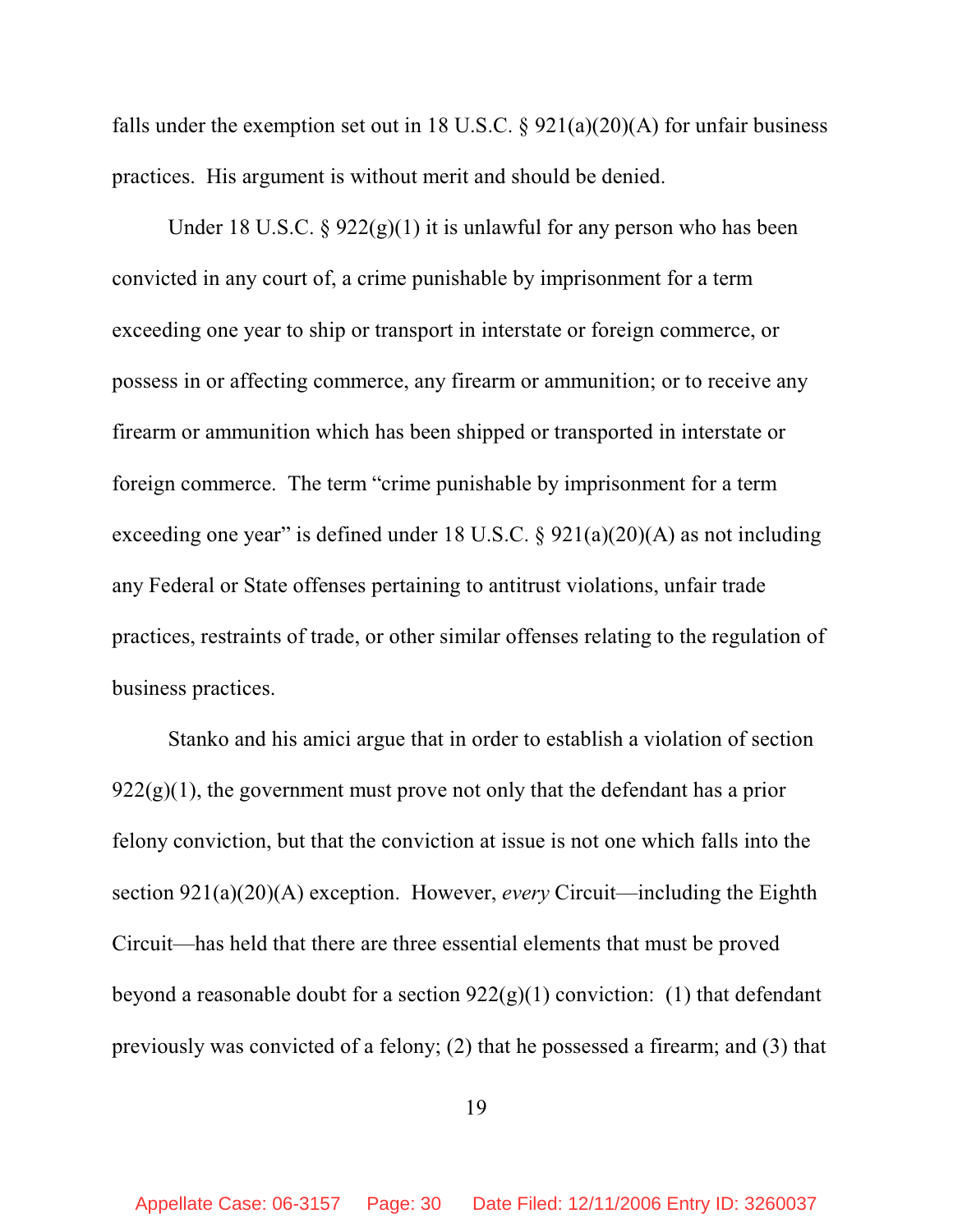the firearm traveled in or affected interstate commerce. See, United States v. Moye, 454 F.3d 390, 395 (4th Cir. 2006); United States v. Newsom, 452 F.3d 593, 608 (6th Cir. 2006); United States v. Amante, 418 F.3d 220, 221 n.1 (2d Cir. 2005); United States v. Claybourne, 415 F.3d 790, 795 (8th Cir. 2005); United States v. Wright, 392 F.3d 1269, 1273 (11th Cir. 2004); United States v. Colonna, 360 F.3d 1169, 1178 (10th Cir. 2004); United States v. Morris, 349 F.3d 1009, 1013 (7th Cir. 2003); United States v. Beasley, 346 F.3d 930, 933-34 (9th Cir. 2003); United States v. Daugherty, 264 F.3d 513, 515 (5th Cir. 2001); United States v. Dodd, 225 F.3d 340, 344 (3d Cir. 2000); United States v. Harrison, 204 F.3d 236, 238 (D.C. Cir. 2000) (finding two elements; a felony conviction and transported in interstate commerce); United States v. Hernandez, 146 F.3d 30, 33 n.3 (1st Cir. 1998). These are the elements as set forth in 18 U.S.C.  $\S$  922(g)(1).

If Stanko's position were to prevail, the government would not only have to prove the three elements listed above, but also have to prove the nonexistence of all of the exceptions found in section  $921(a)(20)(A)$ : ie. the previous felony conviction was not one pertaining to antitrust violations, unfair trade practices, restraints of trade, or other similar offenses; the felony conviction was not pardoned; the felony conviction was not set aside; the felony conviction was not expunged; and the defendant's civil rights had not been restored. These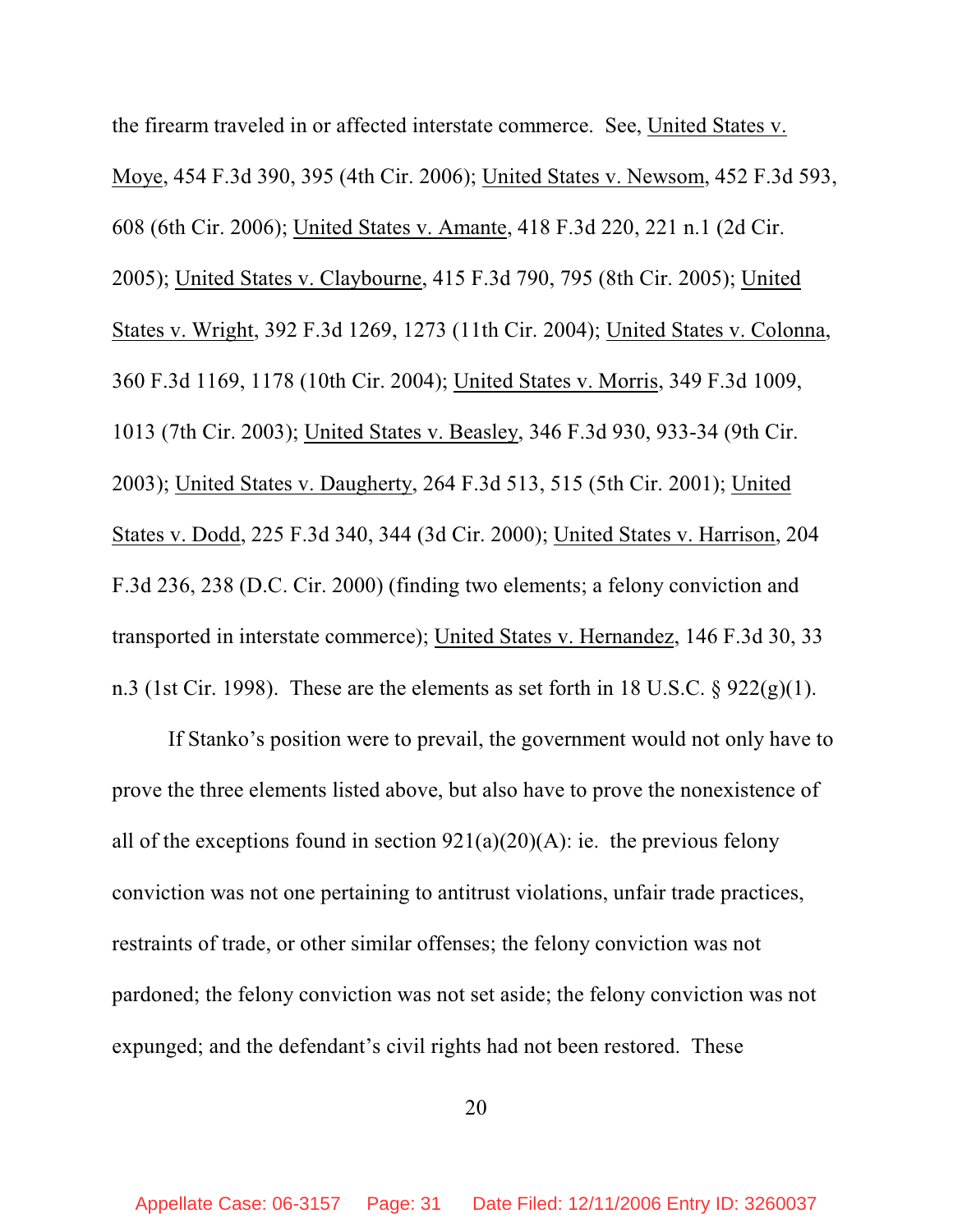"exceptions" are not elements of the offense, but are part of the legal definition of "conviction for a term exceeding one year." See, United States v. Morris, 139 F.3d 582, 584 (8th Cir. 1998) ("18 U.S.C. § 921(a)(20) … defin[es] the felon-inpossession offense"); see also, United States v. Bartelho, 71 F.3d 436, 440 (1st Cir. 1995) (concluding that the exception found in 18 U.S.C.  $\S$  921(a)(20)(A) is merely a legal definition for the phrase "conviction for a term exceeding one year" in 18 U.S.C. §  $922(g)(1)$ ). As a legal definition, the exception is a question of law for the court to decide rather than a separate and essential element of the violation which requires jury determination. United States v. Bethurum, 343 F.3d 712 (5th Cir. 2003).

Moreover, courts that have encountered the issue have held the exceptions listed in section 921(a)(20)(A) to be affirmative defenses. See, United States v. Stockett, 157 Fed. Appx. 920, 923 (7th Cir. 2005) (unpublished) ("Several circuits have held that  $\S 921(a)(20)$  is essentially an affirmative defense that must be raised by the defendant before the government has any obligation to prove the continuing validity of a conviction."); United States v. Hartsock, 347 F.3d 1, 7 (1st Cir. 2003) (discussing similar provision in section 921(a)(33)(B)); United States v. Osborne, 173 F.3d 853 (Table); 1999 WL 123588, at 1 (4th Cir. Mar. 9, 1999) (discussing restoration of civil rights); United States v. Jackson, 57 F.3d 1012,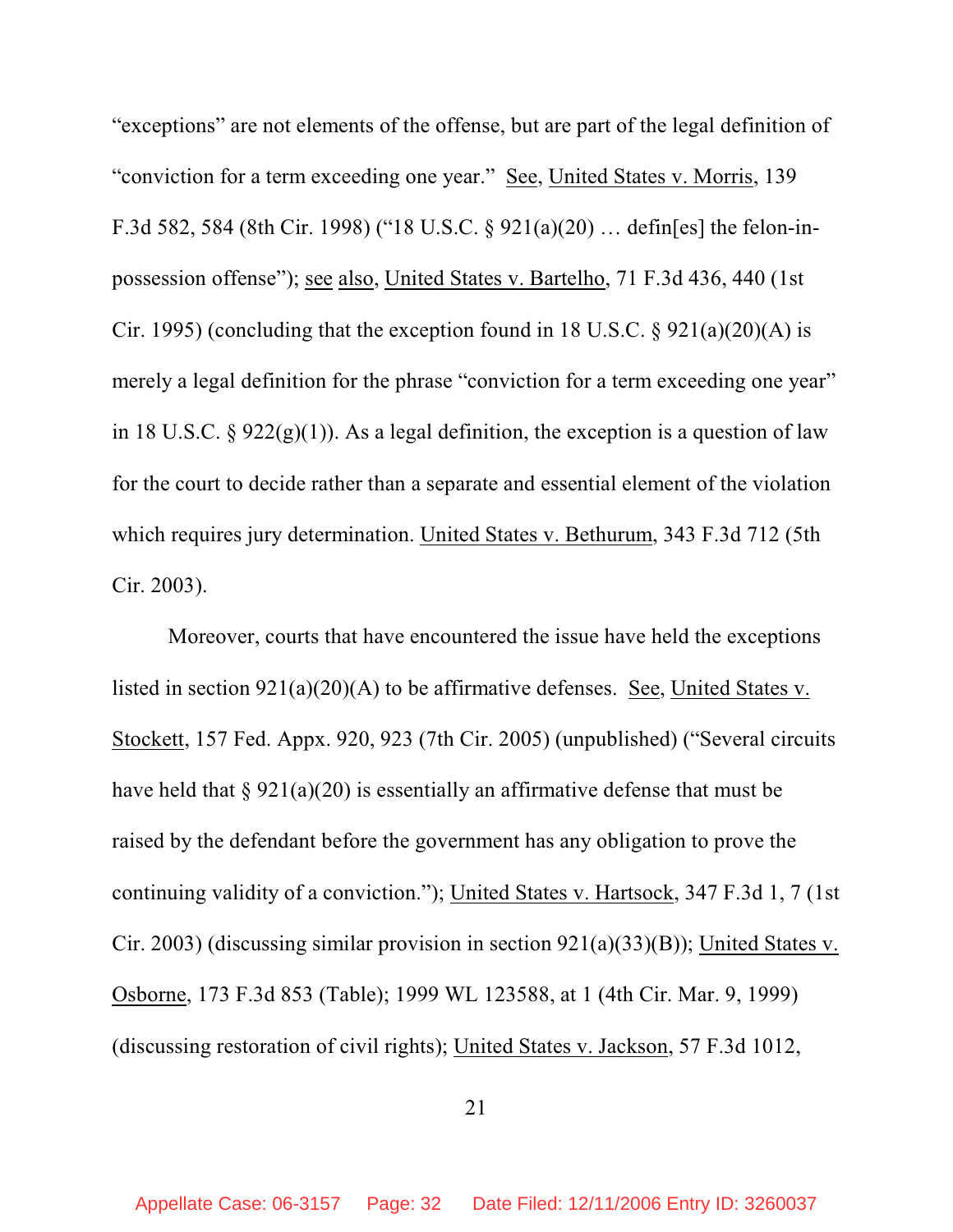1015-16 (11th Cir. 1995) (holding government had no obligation to prove inapplicability of statutory exceptions in  $922(g)(1)$  prosecution). The burden to prove an affirmative defense to a section  $922(g)(1)$  charge is on the defendant. See, United States v. Poe, 442 F.3d 1101, 1103-04 (8th Cir. 2006) (Affirming district court and rejecting defendant's argument that the court erred by refusing the give a jury instruction on his justification defense to the  $922(g)(1)$  charge, noting that a "district court has broad discretion when formulating jury instructions.")

### **A. Exception Set Forth in 18 U.S.C. § 921(a)(20)(A).**

Whether the exception in 18 U.S.C.  $\S$  921(a)(20)(A) applies is a question of law which the defendant must raise before the government has any obligation to prove the conviction is not precluded from the statute. United States v. Stockett, 157 Fed.Appx. 920 (7th Cir. 2005). Stanko requested that the court apply the exception in 18 U.S.C. §  $921(a)(20)(A)$  to his Federal convictions. The court found that Stanko's prior Federal felony convictions did not come under the exception in 18 U.S.C. § 921(a)(20)(A).

The exception set forth in 18 U.S.C. § 921(a)(20)(A) is directed towards illegal restraint of trade, monopolies, and anti-competitive forces in the marketplace. See, United States v. Meldish, 722 F.2d 26, 27-28 (2d Cir. 1983).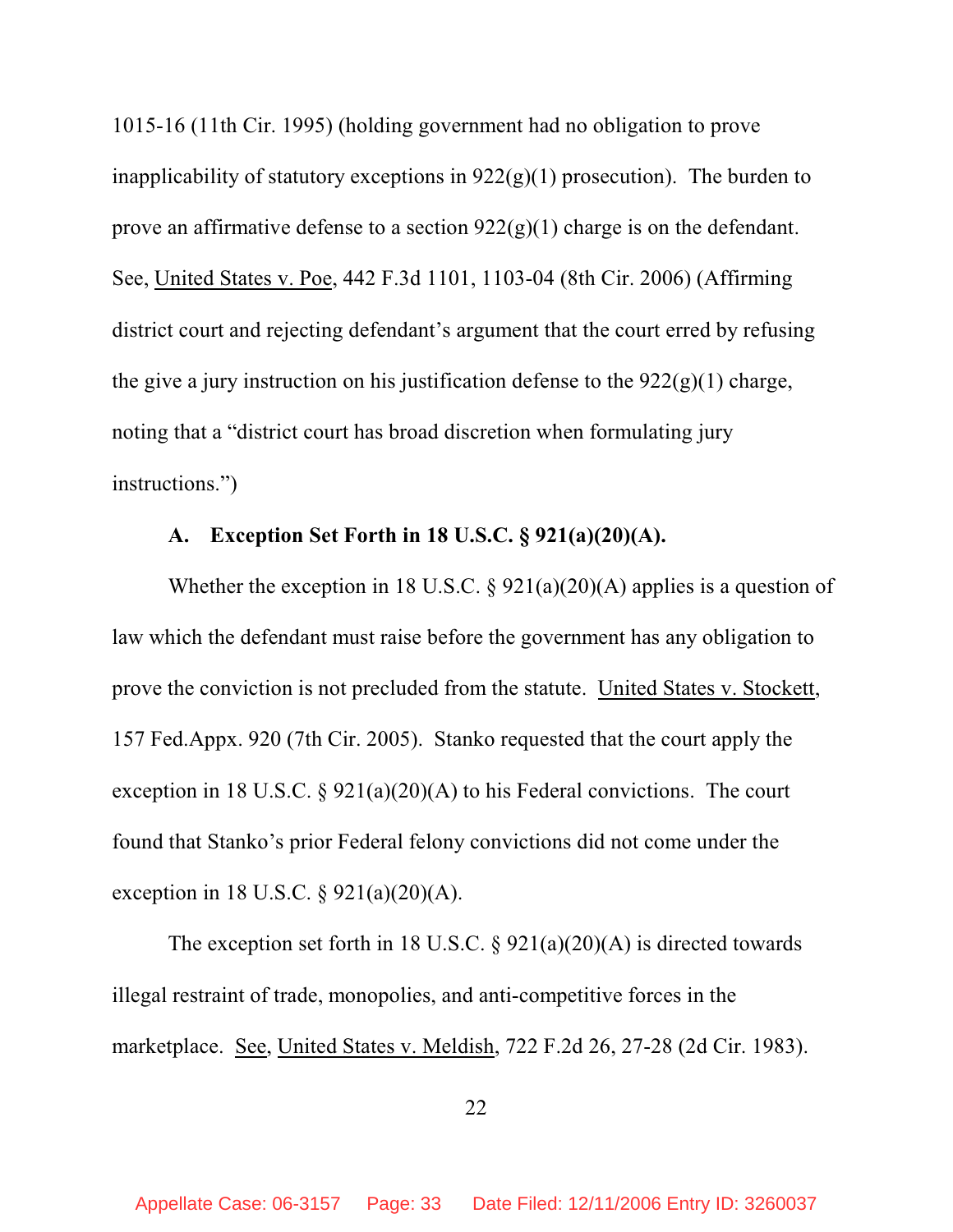Congress' intention was to exclude "offenses relating to antitrust violations and similar business offenses" and not every offense relating to business within the exception contained in 18 U.S.C. § 921(a)(20)(A). Conference Rep. No. 1956, 90th Cong. 2d Sess. 29 reprinted in 1968 U.S. Code Cong. & Ad. News 4410, 4426, 4428. The legislative history of the Omnibus Crime Control and Safe Streets Act of 1968, Pub.L.No. 90-351, 82 Stat. 197, June 19, 1968, which was repealed and replaced by the Gun Control Act of 1968, also refers to "commercialtype crimes" as those Congress intended to be excluded. S.Rep.No. 1097, 90th Cong., 2d Sess., at 113 (1968).

As an initial matter, Stanko was convicted of conspiracy under 18 U.S.C. § 371. To prove conspiracy, the government must show: (1) an agreement or understanding between two or more persons to commit a crime and (2) an overt act by one of the conspirators in furtherance of the agreement. See, United States v. Wang, 964 F.2d 811, 813 (8th Cir. 1992). There is simply no requirement that the agreement or act involve antitrust violations or restraints of trade. The penalty, if convicted, is up to five years imprisonment. Since the conspiracy conviction is a crime punishable by imprisonment for a term exceeding one year, and the exception in 18 U.S.C. § 921(a)(20)A) does not apply, the conspiracy conviction is clearly a prohibiting conviction under 18 U.S.C. § 922(g)(1). See, Dreher v.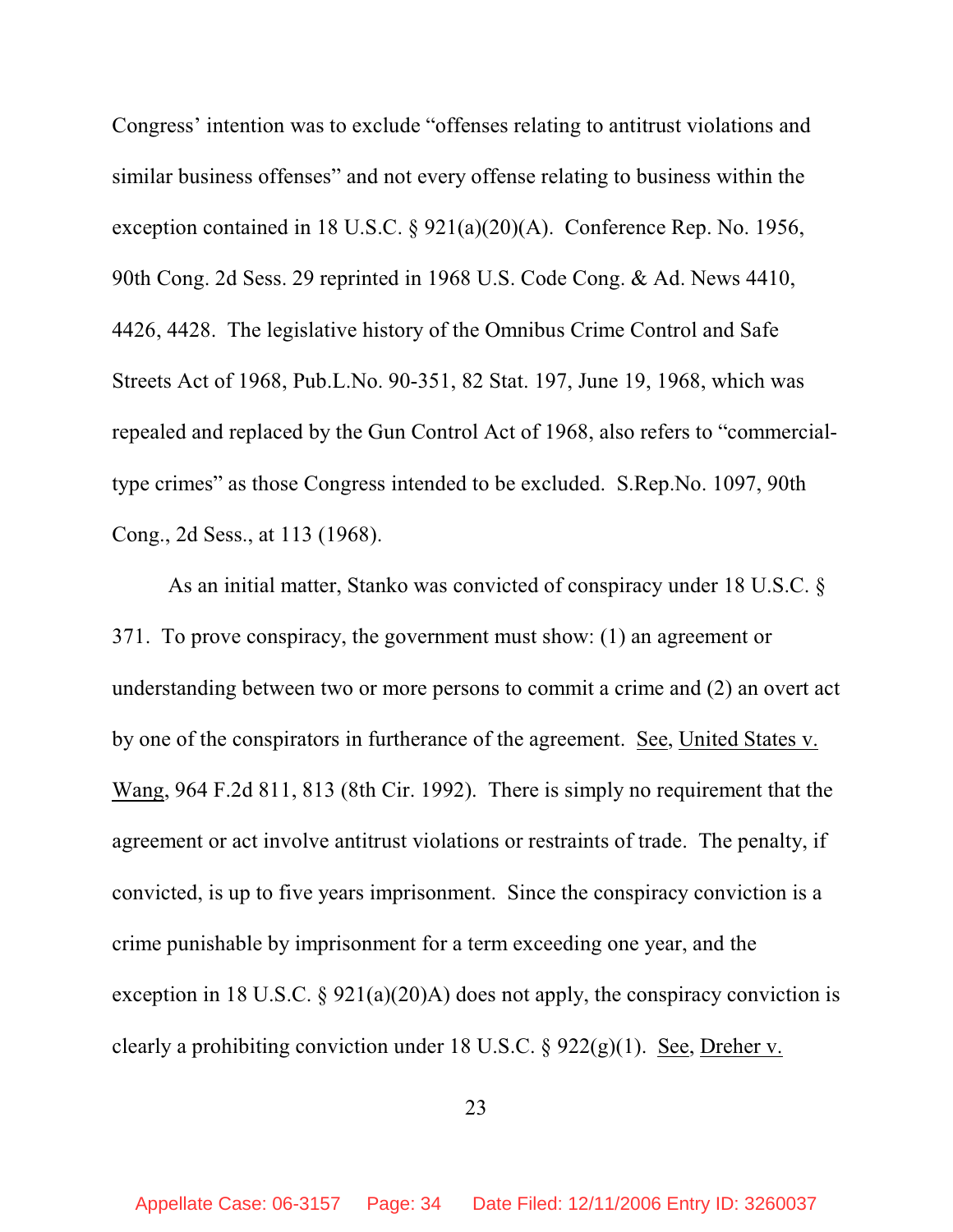United States, 115 F.3d 330, 332-33 (5th Cir. 1997) (A violation of section 371 "in no way depend[s] on whether [it has] an effect upon competition, [it is not an offense that is] excluded from the  $\S 921(a)(20)$  definition of 'crimes punishable by imprisonment for a term exceeding one year.'")

Stanko's other predicate felony convictions were for multiple violations of the FMIA (21 U.S.C. §§ 605, 610, 611, 661, 676). None of these convictions is an exception under 18 U.S.C. §  $921(a)(20)(A)$ . The convictions involved issues of food safety and fraud, not antitrust violations, unfair trade practices or restraints of trade. Stanko's convictions included failing to have meat inspected, with the intent to defraud; misbranding meat products, with the intent to defraud; failing to have meat re-inspected, with the intent to defraud; preparing adulterated meat packed in unsanitary conditions, with the intent to defraud; and misbranding meat products, with the intent to defraud. Misbranding or adulterating meat is not similar to acts designed to repress competition. See, e.g.,United States v. Meldish, 722 F.2d 26 (2d Cir. 1983).

Stanko's convictions do not come under the exception to 18 U.S.C.§  $922(g)(1)$ . For his convictions to be considered antitrust violations, Stanko must prove that the convictions were for monopolizing the market or unlawfully restraining competition. For his convictions to be considered unfair trade practice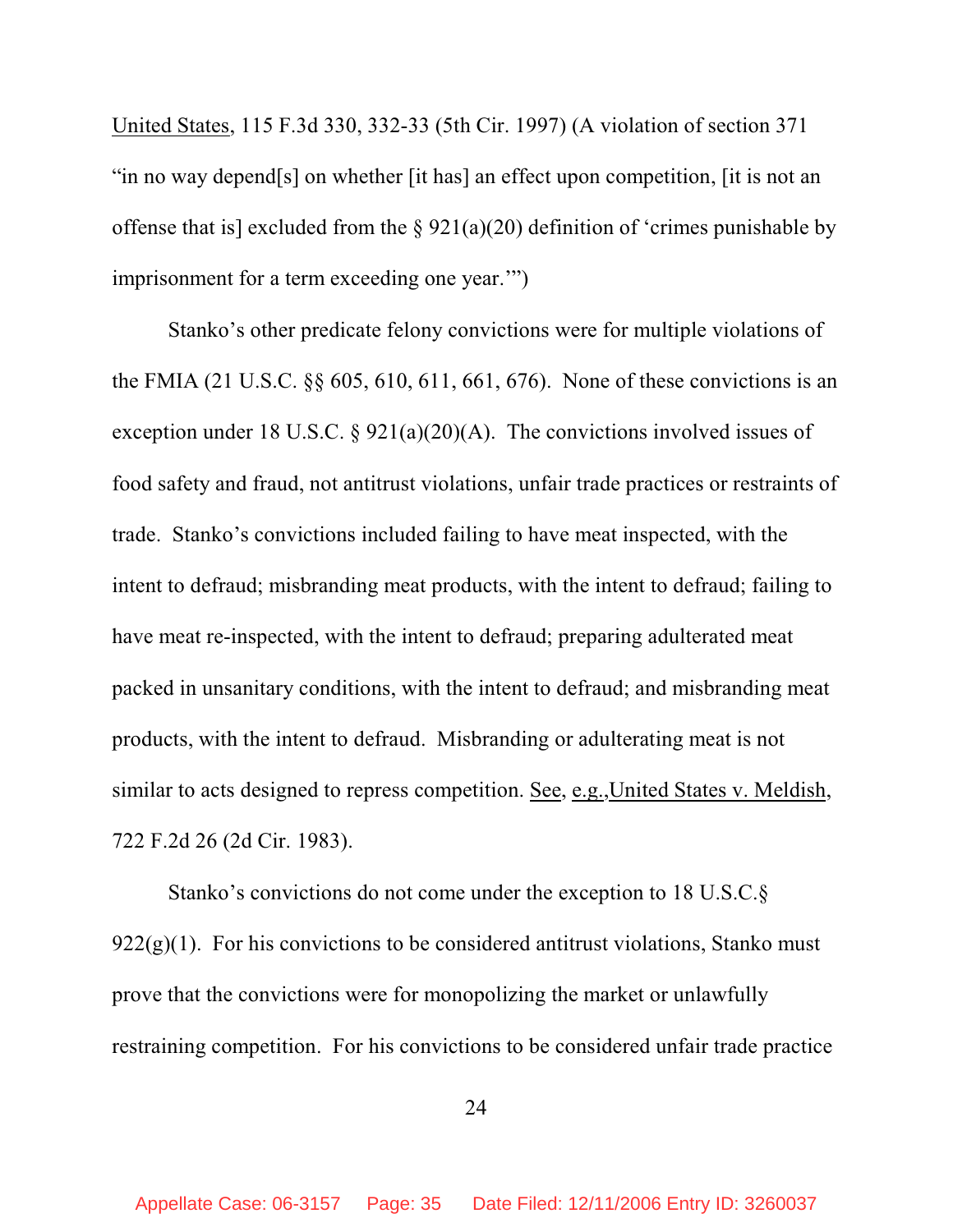violations, Stanko must prove that the essence of his predicate convictions was for unfair competition practices. For his convictions to be considered restraint of trade violations, Stanko must prove that the convictions were for restricting competition or price fixing. The fundamental rule of statutory construction provides that the plain meaning of the words is given the greatest weight in statutory interpretation. Browder v. United States, 312 U.S. 335, 336 (1941).

Additionally, for a conviction to be considered a "similar offense" under the exception in 18 U.S.C. § 921(a)(20)(A) it must be similar in nature to antitrust, or restraint of trade, or unfair trade practices and relate to the regulation of business practices. Simply because a crime was committed for a "business purpose" is insufficient to make it a "similar offense." See, e.g., United States v. Kruckel, 1993 WL 765648 (D.N.J. 1993) (unpublished opinion) (filing false tax returns not "similar offense" under §  $921(a)(20)(A)$ ); Dreher, 115 F.3d at 332-333 (mail fraud and conspiracy to commit mail fraud are not excluded as prohibiting crimes by 18 U.S.C. § 921(a)(20)(A) because the substantive charges "in no way depend on whether they have an effect upon competition"); United States v. Oldroyd, No. 97- 30354, 1998 U.S.App.LEXIS 17501 (9th Cir. 1998) (harboring illegal alien employee not excluded as prohibiting crime by 18 U.S.C.  $\S$  921(a)(20)(A)); but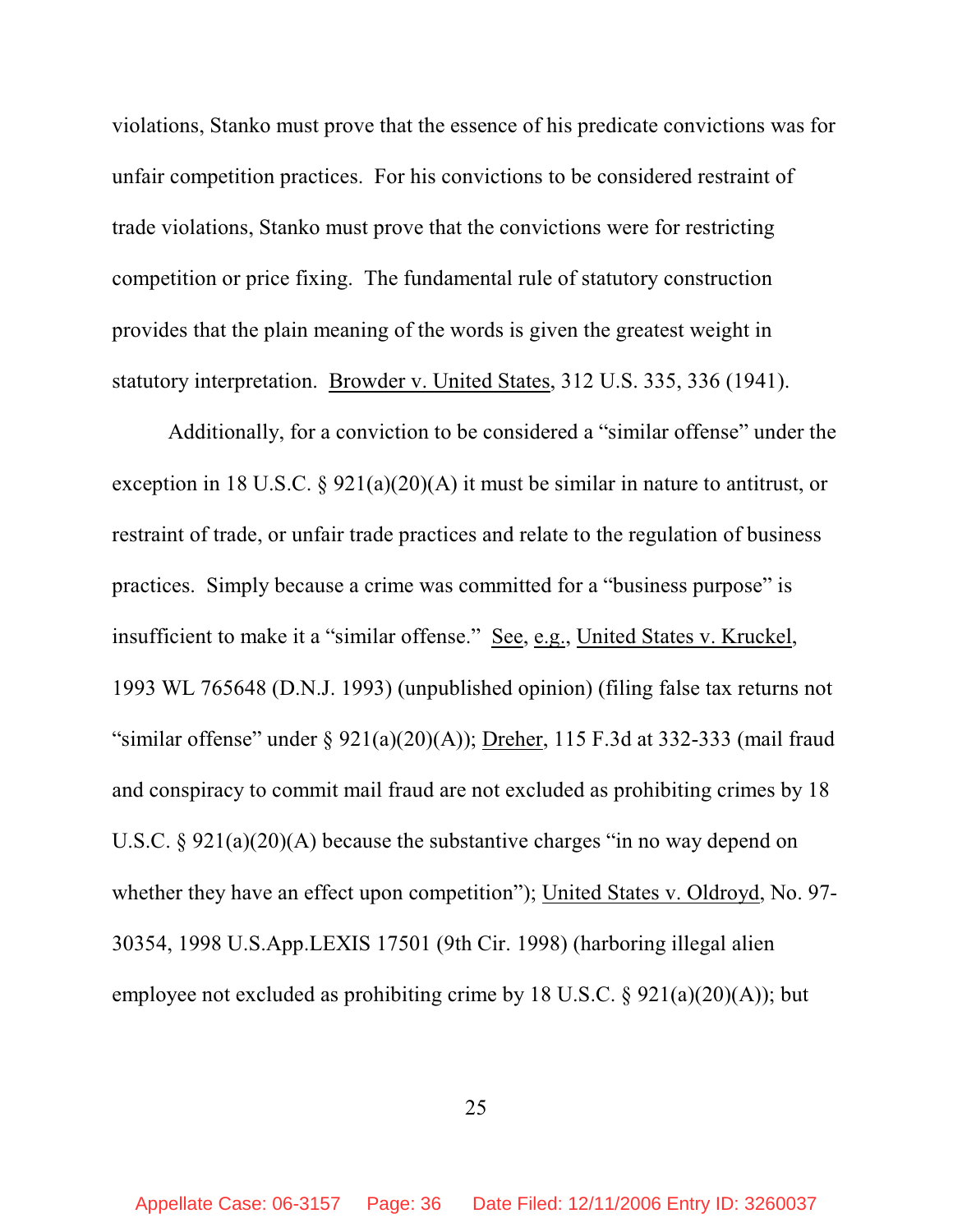see United States v. McLemore, 792 F. Supp. 96, 98 (S.D. Ala. 1992) (rolling back odometers was a trade offense).<sup>2</sup>

#### **B. Lenity and Void-for-Vagueness.**

Words in a statute must be construed in their ordinary and common meanings absent congressional directives to the contrary. Pioneer Inv. Servs. Co. v. Brunswick Assocs. Ltd. Partnership, 507 U.S. 380, 388 (1993). The statute clearly states the elements of the crime in 18 U.S.C.  $\S 922(g)(1)$ , and the definition of "crime punishable by imprisonment for a term exceeding one year" is plainly stated in 18 U.S.C. § 921(a)(20(A).

The court in United States v. Smith, 171 F.3d 617, 621-22 (8th Cir. 1999) held that to determine whether a criminal statute is vague the court must determine "whether 'men of common intelligence must necessarily guess at its meaning and differ as to its application.' " For a conviction under 18 U.S.C.  $\S$  922(g)(1) the Government must prove: (1) that he previously was convicted of a felony; (2) that he possessed a firearm; and (3) that the firearm traveled in or affected interstate

<sup>&</sup>lt;sup>2</sup>The **Dreher** court noted that "the plain meaning of the term 'offenses' in the context of the statute is the charged violation of law, not the facts underlying the violation of law" and that the outcome in McLemore resulted from the government's decision to charge McLemore with a Title 15 offense, which is defined as an unfair trade practice. 115 F.3d at 332. Here, as in Dreher, Stanko's underlying conviction was for a Title 18 offense.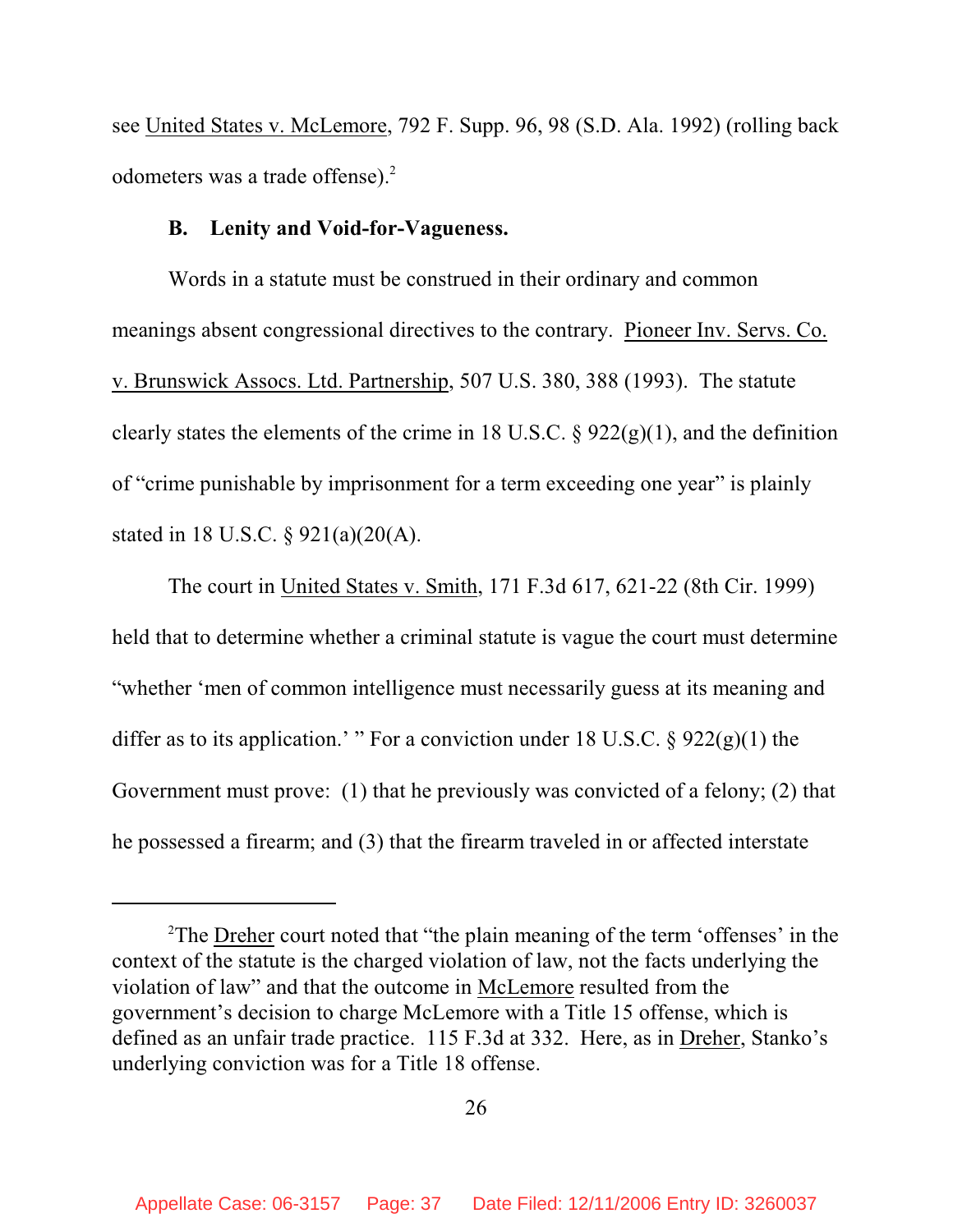commerce. Persons of reasonable intelligence do not have to guess as to the meaning and application of this statute.

It should also be noted, Stanko was aware he was a prohibited person. Upon his completion of supervised release for the Colorado conviction, Stanko received a letter from the United States Probation Office which stated:

We would caution you, should you desire to own, use, or possess a firearm, that even though you are no longer on supervision, you are still bound by the provisions of the Federal Gun Control Act unless relief is granted by the designee of the Secretary of Treasury.

(Tr. 533-535:9, Exhibit 20). Even after receiving that letter, Stanko testified at trial in the instant case the question of whether he could own a gun was a "gray area." (Tr. 535:12-536:10). Stanko testified that because he wanted a definitive declaration that he could own a firearm, he filed a declaratory judgment action in the state of Montana. (Tr. 536-537). The magistrate ruled against Stanko's request for an order that he was not a prohibited person under The Gun Control Act. (Tr. 537:16-25). The district court in the district of Montana also ruled that Stanko was prohibited based on the language of the Federal Gun Control Act. (Tr. 538). Stanko appealed, and the Ninth Circuit ruled that it did not have jurisdiction to hear the case as the question posed was based on a hypothetical scenario. United States v. Stanko, 65 F.3d 176 (9th Cir. 1995) (unpublished). The Ninth Circuit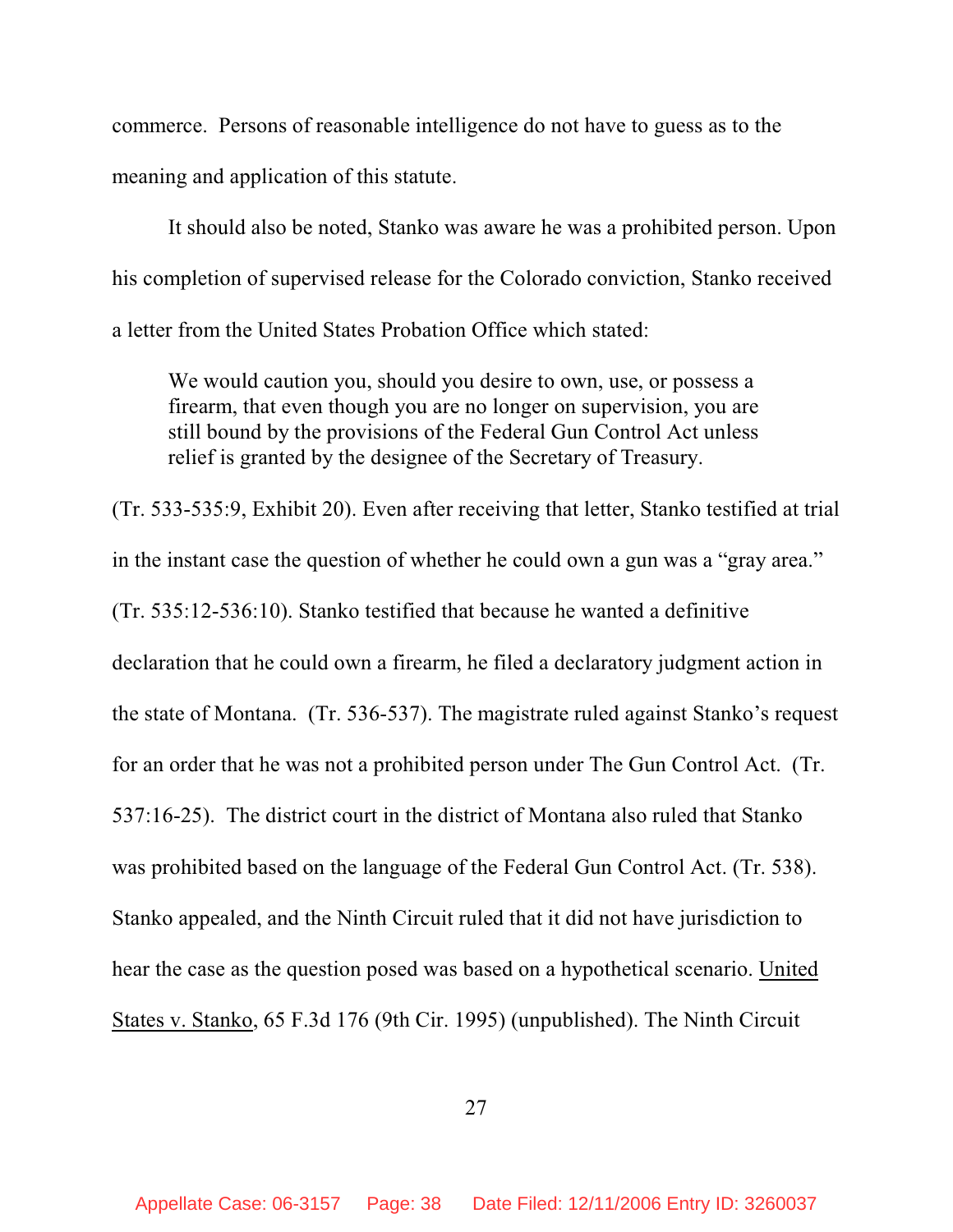reversed the decision and remanded with instructions for the district court to dismiss for lack of jurisdiction. (Tr. 593-596, Exhibits 111 through  $119<sup>3</sup>$ ).

# **III. Exceptions Under § 921(a)(20)(A) Are a Question of Law to Be Decided by the District Court Not the Jury.**

#### **A. Standard of Review.**

The classification of a prior conviction is a question of law reviewed de novo. United States v. Martinez-Villalva, 232 F.3d 1329, 1332 (10th Cir.2000).

#### **B. Argument**.

Stanko and amici argue whether Stanko's prior conviction is a predicate conviction for 18 U.S.C. §  $922(g)(1)$  was a fact issue for the jury to decide. His argument is without merit as case law establishes the decision on whether a conviction is properly considered a predicate to an offense is to be made by the district court. Whether the prior felony falls under an exception is not an element of the offense of being a felon in possession.

As previously stated in Argument II, courts have concluded the exceptions found in 18 U.S.C. §  $921(a)(20)(A)$  are merely a legal definition for the phrase "conviction for a term exceeding one year" in 18 U.S.C.  $\S$  922(g)(1). Bartelho, 71 F.3d at 440. The significance of 18 U.S.C. §  $921(a)(20)(A)$ 's definitional nature is

<sup>&</sup>lt;sup>3</sup>Exhibits 111 through 119 were not received into evidence. (Tr. 686:14).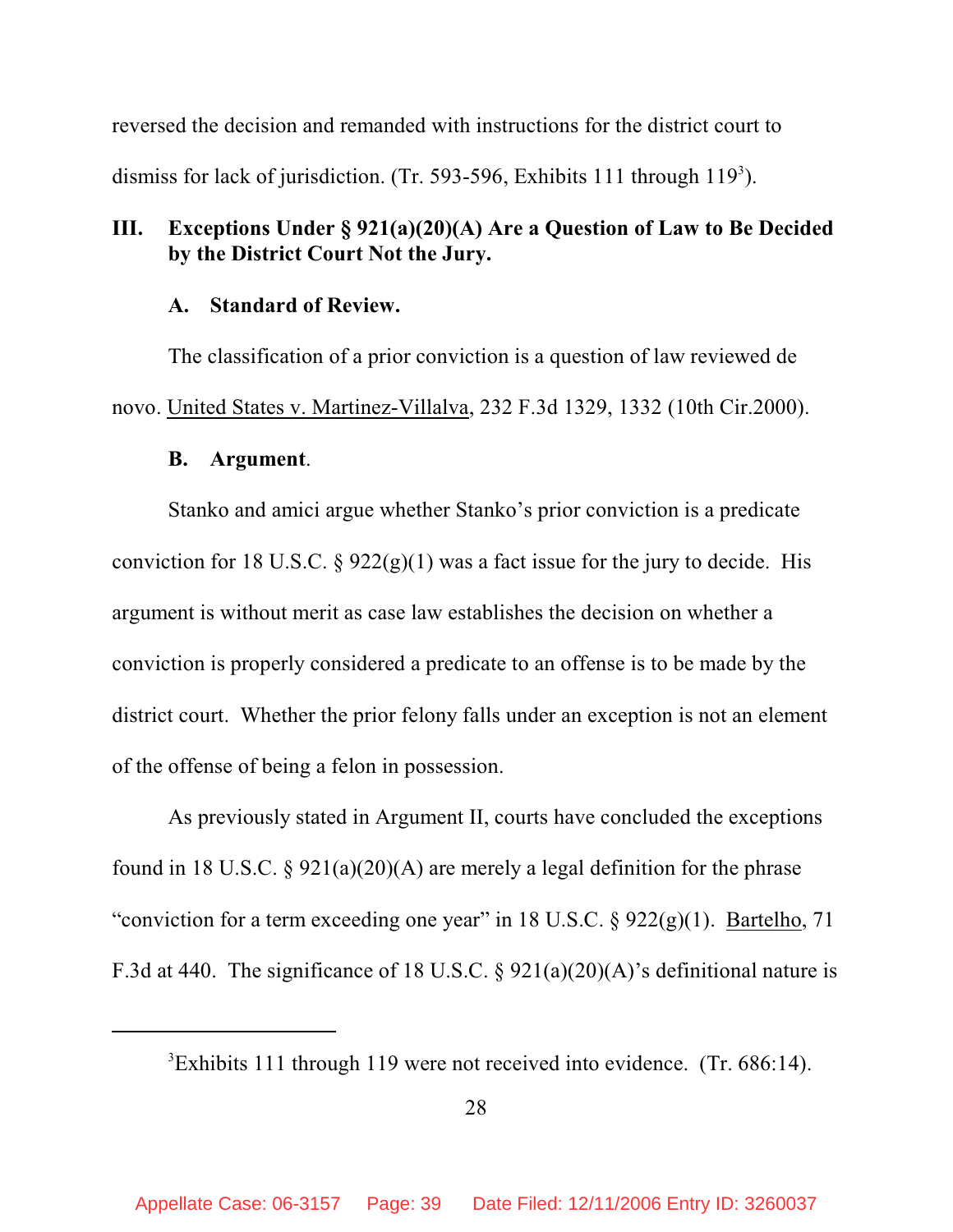that the trial judge bears the responsibility of determining as a matter of law whether a prior conviction is admissible in a 18 U.S.C.  $\S$  922(g)(1) case. See, FED. R. EVID. 104; United States v. Akins, 276 F.3d 1141, 1145 (9th Cir. 2000); Flower, 29 F.3d at 535; Bartelho, 71 F.3d at 440; United States v. Dunn, 142 Fed. Appx. 822, 823-824 (5th Cir. 2005); Daugherty, 264 F.3d at 514; Hartsock, 253 F. Supp. 2d at 35; Thompson, 134 F. Supp. 2d at 1230-31. This is true even though the trial judge's ultimate decision to admit or not to admit a prior conviction may require a factual showing.

In a case raising a similar issue, the district court in United States v. Bethurum, 343 F.3d 712 (5th Cir. 2003) required the government to prove to the jury as an additional element of a 18 U.S.C.  $\S$  922(g)(9) violation that Bethurum also knowingly and intelligently waived his rights to counsel and a jury trial when he pleaded guilty to his prior domestic violence misdemeanor. The Circuit Court reversed and held that those courts which have considered the question have unanimously concluded that the requirements of 18 U.S.C.  $\S$  921(a)(33)(B)(i) are part of the legal definition of a "misdemeanor crime of domestic violence" to be decided by the court as a matter of law rather than a separate and essential element of a violation of 18 U.S.C. § 922(g)(9) which must be proved to the jury beyond a reasonable doubt. See, Akins, 276 F.3d at 1146 ("Because 18 U.S.C. §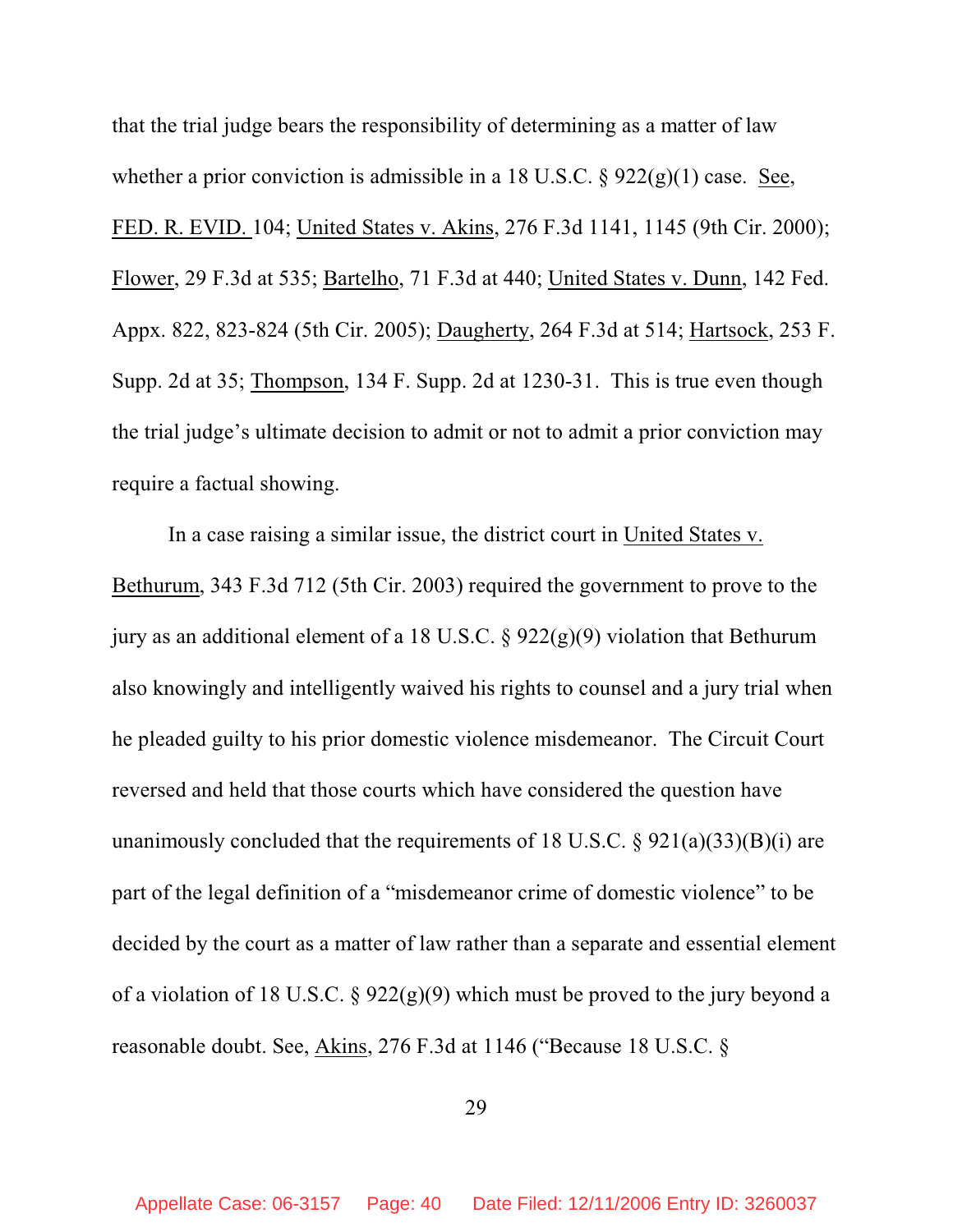$921(a)(33)(B)(i)(I)$  is a legal definition, its application presents a question of law to be decided by the trial judge."); Hartsock, 253 F.Supp2d at 34-35 (rejecting the reasoning employed by the district court in Bethurum and holding that "while the question of whether those rights [to counsel and a jury trial] have been intelligently and knowingly waived may be more fact intensive, the ultimate resolution of the issue still involves a question of law that must be determined by the judge"); United States v. Pfeifer, 206 F. Supp. 2d 1002, 1007-08 (D.S.D. 2002) (ruling as a matter of law on the 18 U.S.C.  $\S$  921(a)(33)(B)(i) waiver question); United States v. Thompson, 134 F. Supp. 2d 1227, 1231 (D. Utah 2001)("Because of the intensive factual and legal examination required to determine whether Defendant knowingly and intelligently waived his right to counsel when he plead guilty to battery . . . the court should conduct such a determination prior to trial.").

Furthermore, in other cases involving weapons-related offenses under 18 U.S.C.  $\S 922(g)$ , courts have treated questions regarding the definitions in 18 U.S.C. § 921(a) as purely legal questions. See*,* Beecham v. United States, 511 U.S. 368, 370-71 (1994) (choice-of-law clause in 18 U.S.C. § 921(a)(20) defines the legal rule for determining what constitutes a conviction under 18 U.S.C. § 922(g)); Daugherty, 264 F.3d at 514 ("The question whether a felony conviction may serve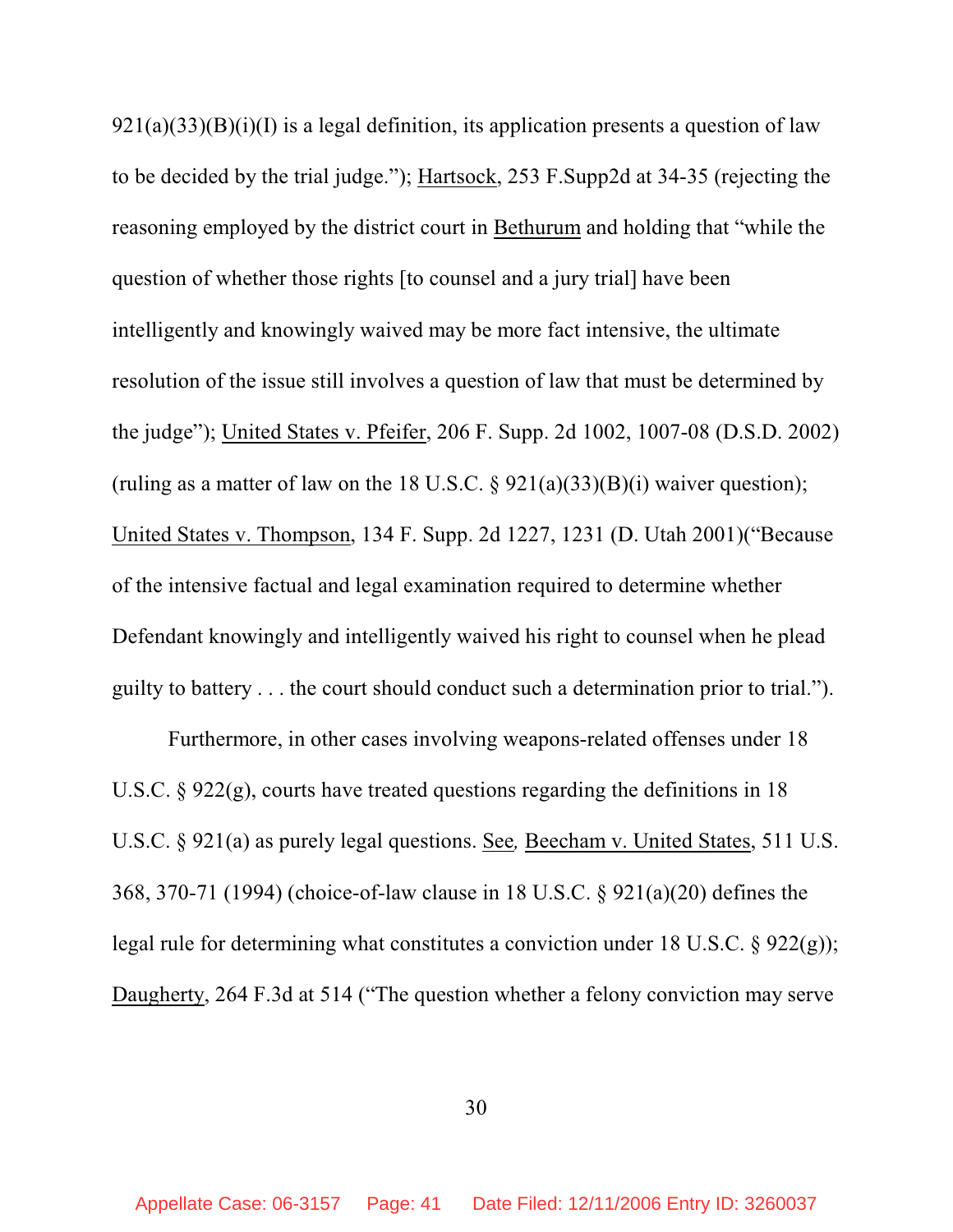as a predicate offense for a prosecution for being a felon in possession of a firearm pursuant to 18 U.S.C.  $\S 922(g)(1)$  is purely a legal one.").

In the present case, the district court considered Stanko's pretrial argument that his conviction for violating the Meat Inspection Act did not qualify as a felony under 18 U.S.C.§ 921(a)(20). After receiving evidence and hearing argument, the district court properly made the determination the "exception set forth in 18 U.S.C. § 921(a)(20) does not apply to defendant's previous conviction." (Filing Nos. 185, 250). See, Flowers, 29 F.3d at 535 ("it is the trial judge's responsibility to determine as a matter of law whether a prior conviction is admissible in a  $\S 922(g)(1)$  case.").

## **IV. THE DISTRICT COURT GAVE THE PROPER JURY INSTRUCTION FOR A VIOLATION OF TITLE 18, UNITED STATES CODE, SECTION 921(G).**

#### **A. Standard of Review.**

"A district court has broad discretion when formulating jury instructions, and a defendant is entitled to a requested instruction only if it correctly states the law and is supported by the evidence." United States v. Poe, 442 F.3d 1101, 1103 (8th Cir. 2006). This Court reviews de novo whether there is sufficient evidence to support the submission of an instruction. Id.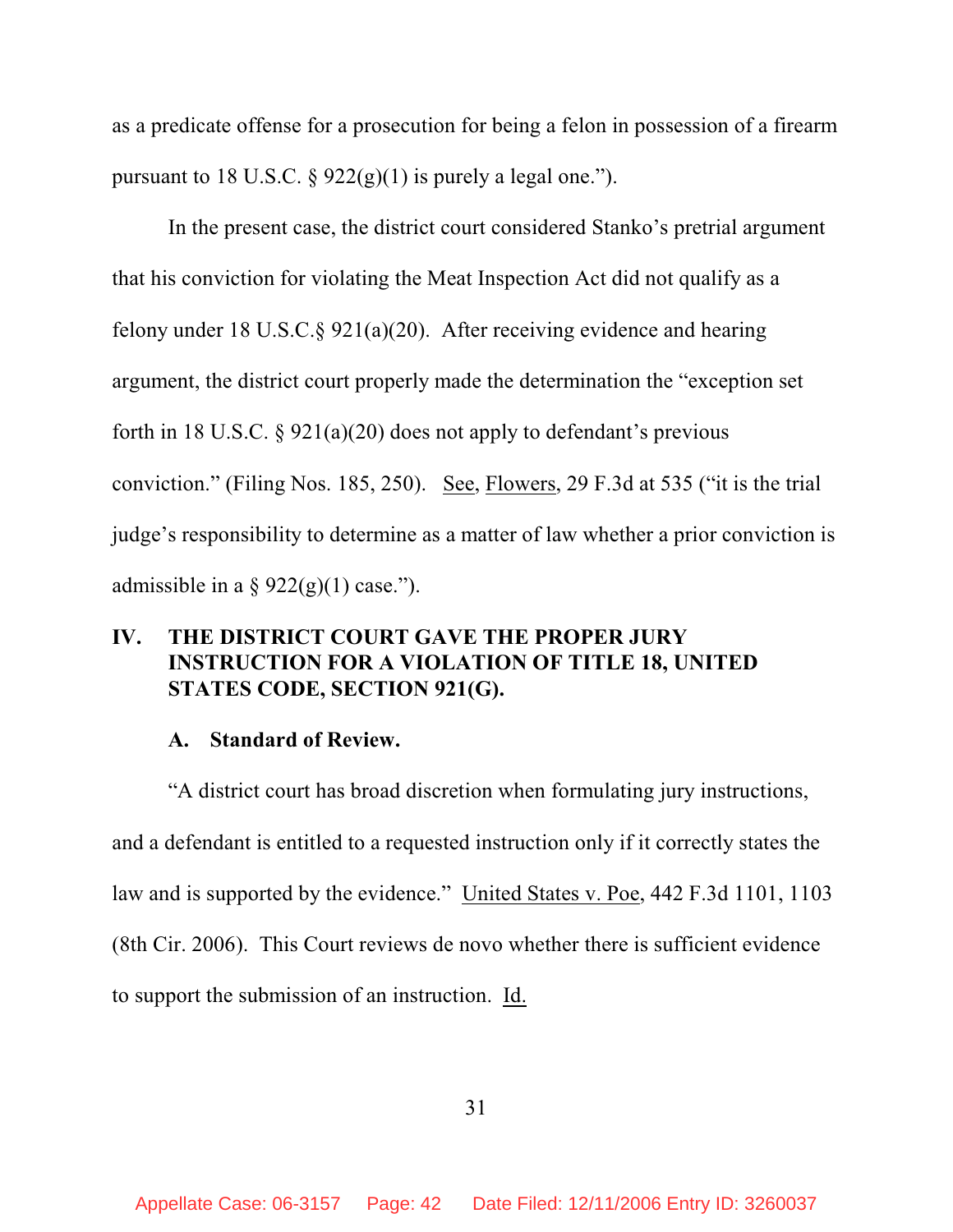#### **B. Argument.**

Stanko and amici argue the district court erred in failing to instruct the jury on the unfair trade exemption and, as a result, Stanko was wrongfully convicted by a jury that did not properly consider each element of the offense.

The district court in the present case held two hearings at which time Stanko presented argument that his FMIA conviction is exempted under the "unfair trade practice exception" set out at 18 U.S.C. § 921(g)(20). The district court determined Stanko's conviction was not exempted and properly instructed the jury on the elements of the offense.

Courts addressing whether the exemption under  $\S 921(a)(20)(A)$  is an element have rejected the notion finding, instead, the section is "merely a legal definition for the phrase 'conviction for a term exceeding one year.'" Bartelho, 71 F.3d at 440. Relying on United States v. Flower, 29 F.3d 530 (10th Cir. 1994), the Bartelho court found the "significance of  $\S 921(a)(20)(A)$ " sdefinitional nature is that the trial judge bears the responsibility of determining as a matter of law whether a prior conviction is admissible in a  $\S 922(g)(1)$  case." Id. See also, United States v. Poe, 442 F.3d 1101, 1103-04 (8th Cir. 2006) (Affirming district court and rejecting defendant's argument that the court erred by refusing the give a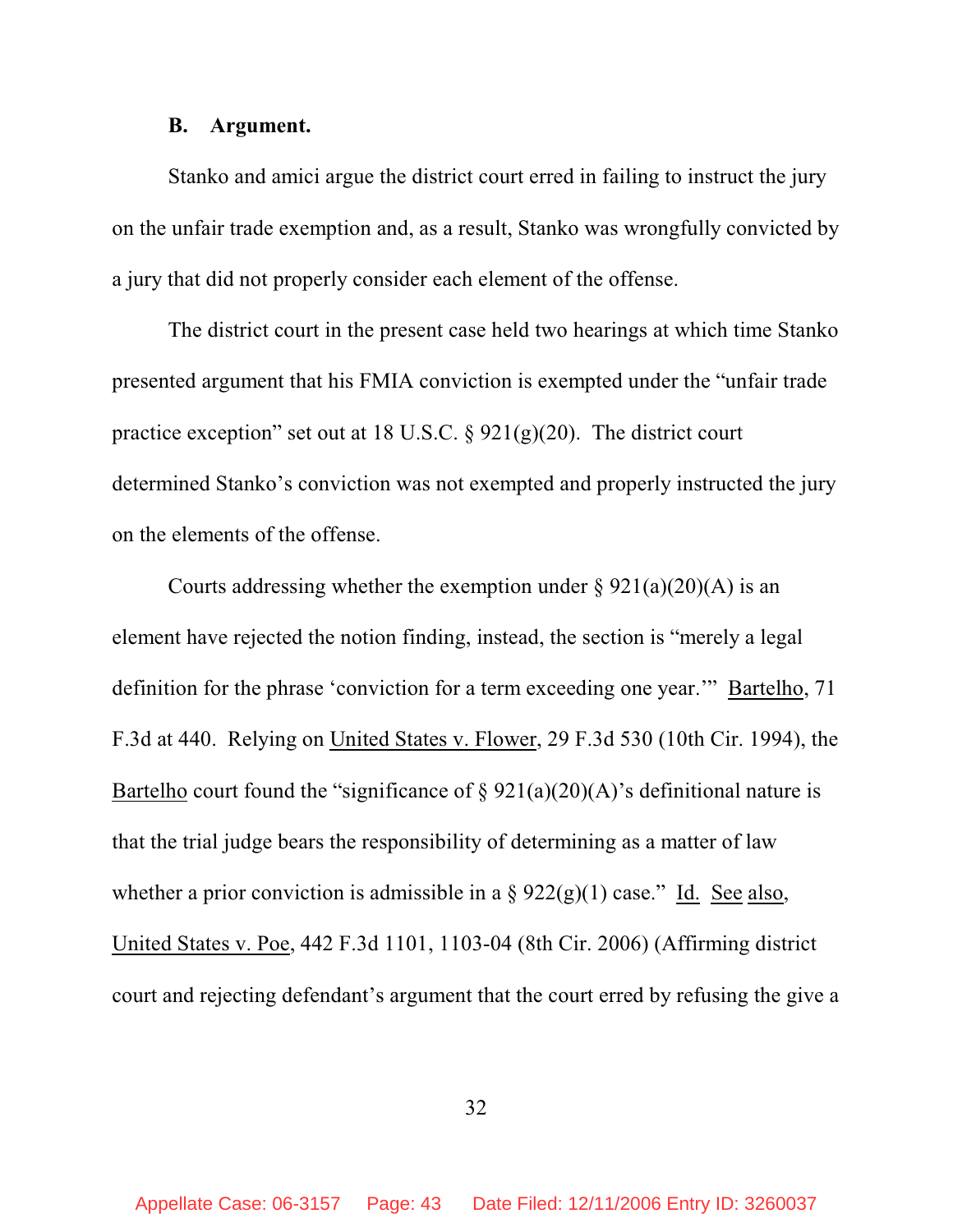jury instruction on his justification defense to the  $922(g)(1)$  charge, noting that a "district court has broad discretion when formulating jury instructions.")

As explained, the classification of Stanko's FMIA conviction as a predicate to the  $\S 921(g)(1)$  offense was properly made by the district court. Once that determination was made, the district court properly instructed the jury on the elements of a violation of Title 18, United States Code, Section 921(g) as charged in the Second Superseding Indictment.

The instruction provided to the jury in the instant case followed the Eighth Circuit Model Jury Instruction 6.18. [FELON IN POSSESSION OF FIREARM] (2006 Ed.). The model jury instruction set out three elements for the offense of 18 U.S.C. § 921(g):

One, the defendant had been convicted of a crime punishable by imprisonment for a term exceeding one year;

Two, the defendant thereafter knowingly [possessed] [received] a firearm, that is (describe weapon); and

Three, the firearm was transported across a state line at some time during or before the defendant's possession of it.

Jury Instruction No. 11, provided to the jury in the present case, clearly instructed the jury on the elements as set forth above. (Filing No. 269, p. 15 of 31).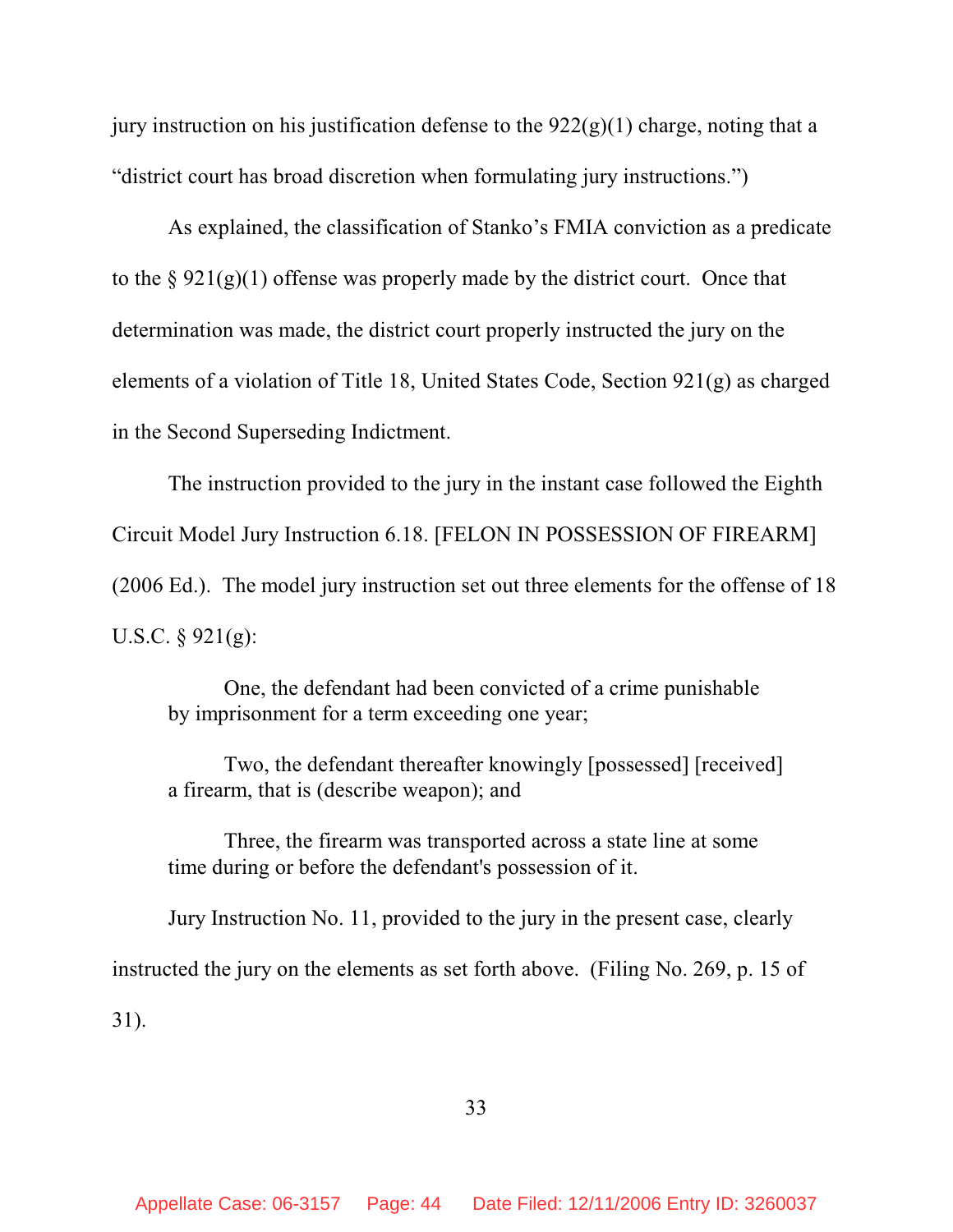Stanko and amici cite United States v. Gaudin, 515 U.S. 506 (1995) and Sullivan v. Louisiana, 508 U.S. 275, 277-78 (1993) in support of their argument. In Gaudin, the Supreme Court held the district court erred in failing to submit the issue of materiality of a statement to the jury. It was uncontested that a conviction under 18 U.S.C. § 1001 "requires the statements be 'material' to the Government inquiry, and that 'materiality' is an element of the offense that the Government must prove." Gaudin, 515 U.S. at 509.

This is not true in the present case. The issue of whether a prior felony conviction can be used as a predicate is not an element of the offense of being a felon in possession and as such, Gaudin is of no support.

In Sullivan, the question presented was "whether a constitutionally deficient reasonable-doubt instruction may be harmless error." Id. at 476. The Sullivan Court refers to an earlier ruling in Cage v. Louisiana, 498 U.S. 39, 111 S. Ct. 328 (1990) as being controlling in the disposition of Sullivan. In Cage, the district court instructed the jury as to "reasonable doubt" stating,

This doubt, however, must be a reasonable one; that is one that is founded upon a real tangible substantial basis and not upon mere caprice and conjecture. *It must be such doubt as would give rise to a grave uncertainty,* raised in your mind by reasons of the unsatisfactory character of the evidence or lack thereof. A reasonable doubt is not a mere possible doubt. *It is an actual substantial doubt.* It is a doubt that a reasonable man can seriously entertain. What is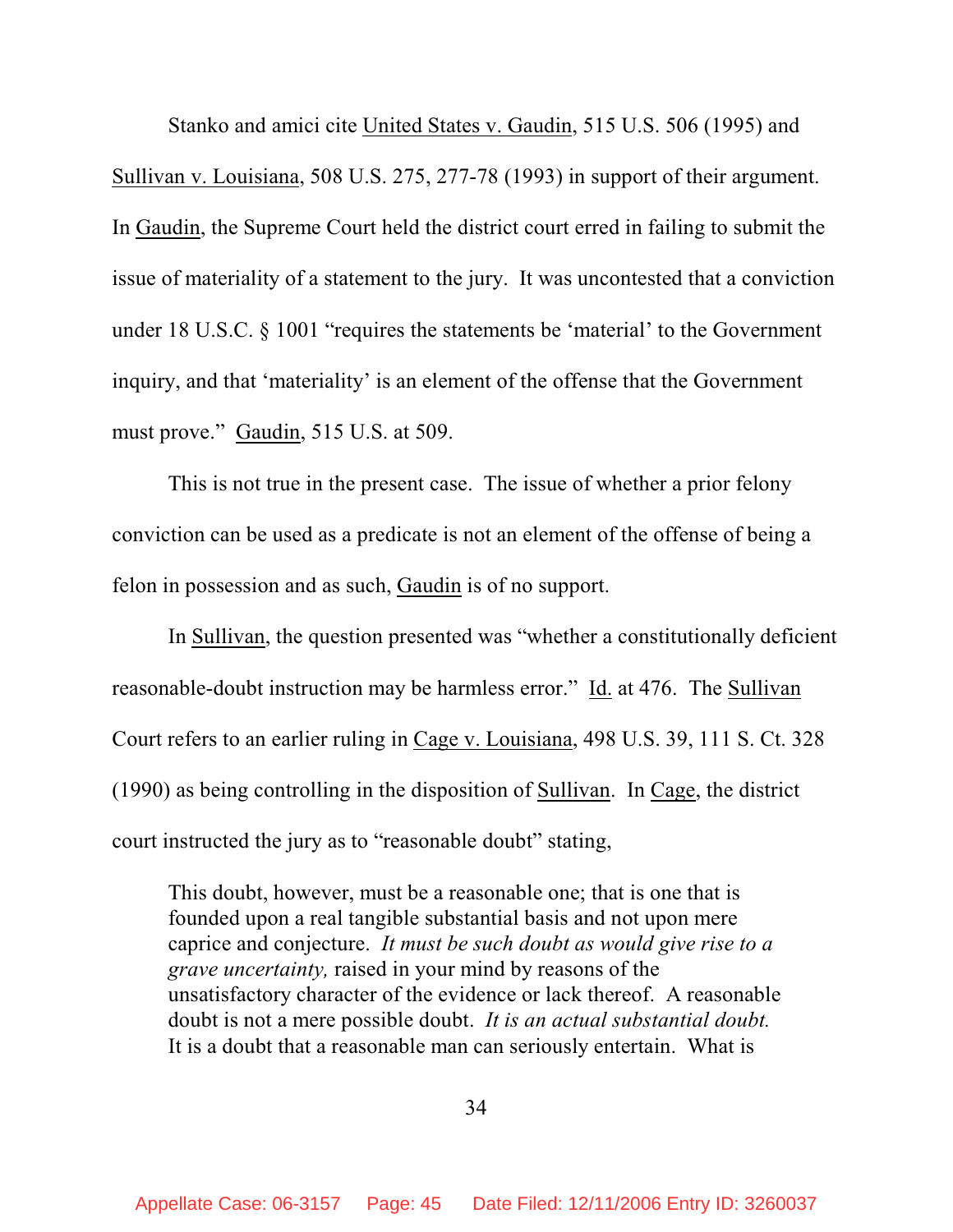required is not an absolute or mathematical certainty, but a *moral certainty*.

Id. at 40. (emphasis in original). The Sullivan Court held the district court's reasonable doubt jury instruction was not harmless error and precluded the defendant from receiving his Sixth Amendment right to jury trial. Sullivan, 508 U.S. at 278.

In the instant case, there was no semblance to a directed verdict as the jury was required to follow the model jury instruction given and determine if Stanko had the required prior felony conviction. They did so and this Court should affirm the conviction.

## **V. THE DISTRICT COURT DID NOT ERR IN DENYING STANKO'S MOTION FOR GRAND JURY RECORDS.**

On April 1, 2005, Stanko filed a Motion and Brief for Access to Grand Jury Materials Relating to the Grand Jury's Composition, the Defendant's Alleged Bank Fraud Conviction and the Government's Representation of Stanko's Felon Status: Challenge to the Constitutionality of Rule 6(e). (Filing No. 21). In his motion, Stanko sought grand jury materials alleging the grand jury may have been misled regarding the factual basis for the indictment. (Filing No. 21, p. 3). Stanko claimed his Meat Inspection Act conviction is exempted under the "unfair trade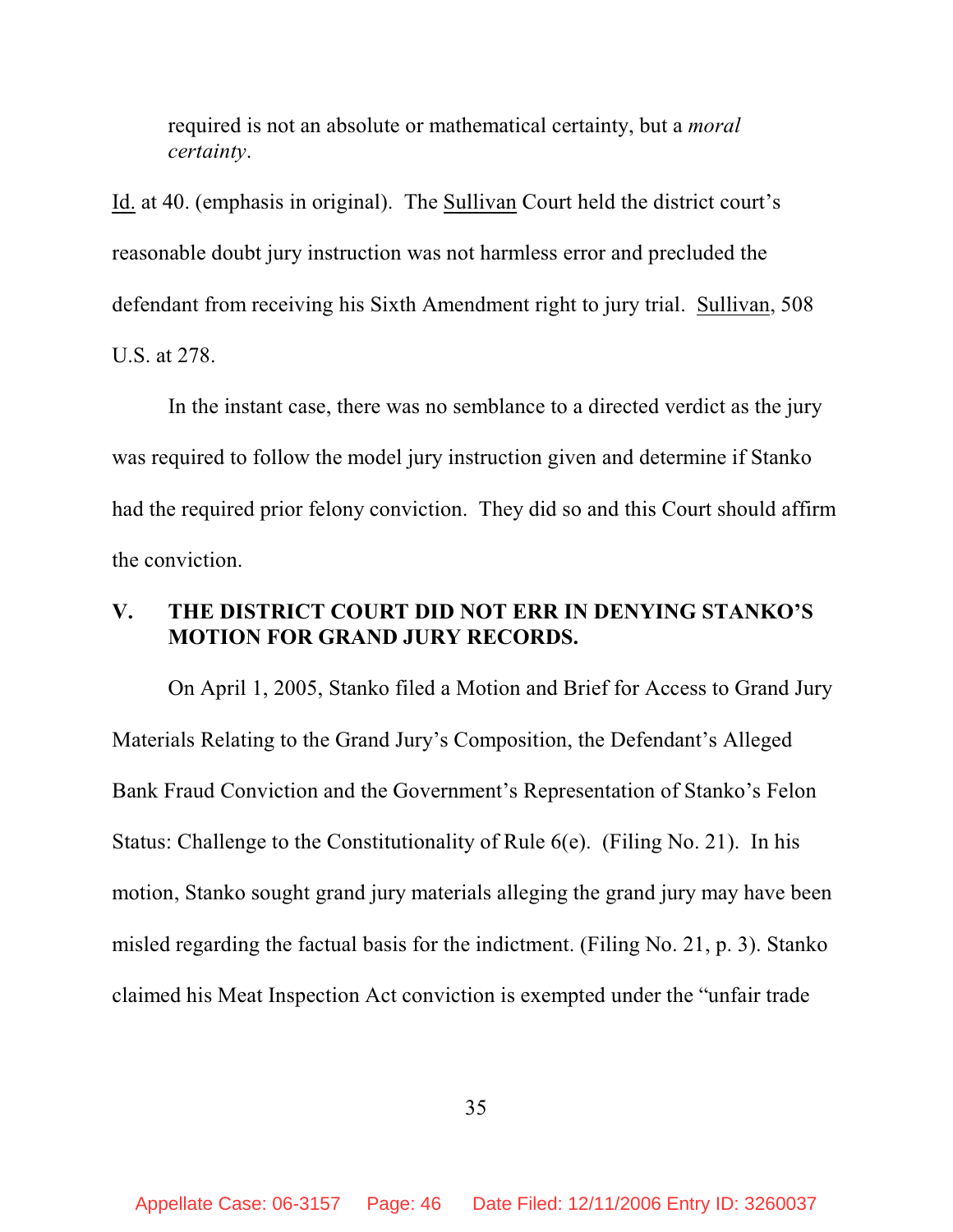practice exception" set out at 18 U.S.C.  $\S$  921(g)(20) and that the grand jury should have been alerted to this fact. (Id.).

Stanko argues on direct appeal the text of the indictment "is barren of any mention of the full statutory definition provided by Congress in 18 U.S.C. §  $921(a)(20)(A)$ " and as a result the flaws render the indictment and conviction fundamentally defective. (Appellant's brief, p. 26-27). Stanko's claim is without merit and should be denied.

Federal Rule of Criminal Procedure 6(e)(3)(C) permits disclosure of grand jury matters under certain circumstances. It is well established, however, that a defendant must show a "particularized need" for the information before the Court will consider releasing it. United States v. Broyles, 37 F.3d 1314, 1318 (8th Cir. 1994), cert. denied, 514 U.S. 1056 (1995); United States v. Sileven, 985 F.2d 962, 965 (8th Cir. 1993). More than a "bare allegation that the records are necessary to determine if there may be a defect in the grand jury process" is necessary to constitute a particularized need. See, United States v. Warren, 16 F.3d 247, 253 (8th Cir. 1994).

After carefully reviewing the motions, briefs in support and in opposition, the evidence, the record, and the relevant case law, the district court denied Stanko's motion. (Filing No. 106). The district court noted the government had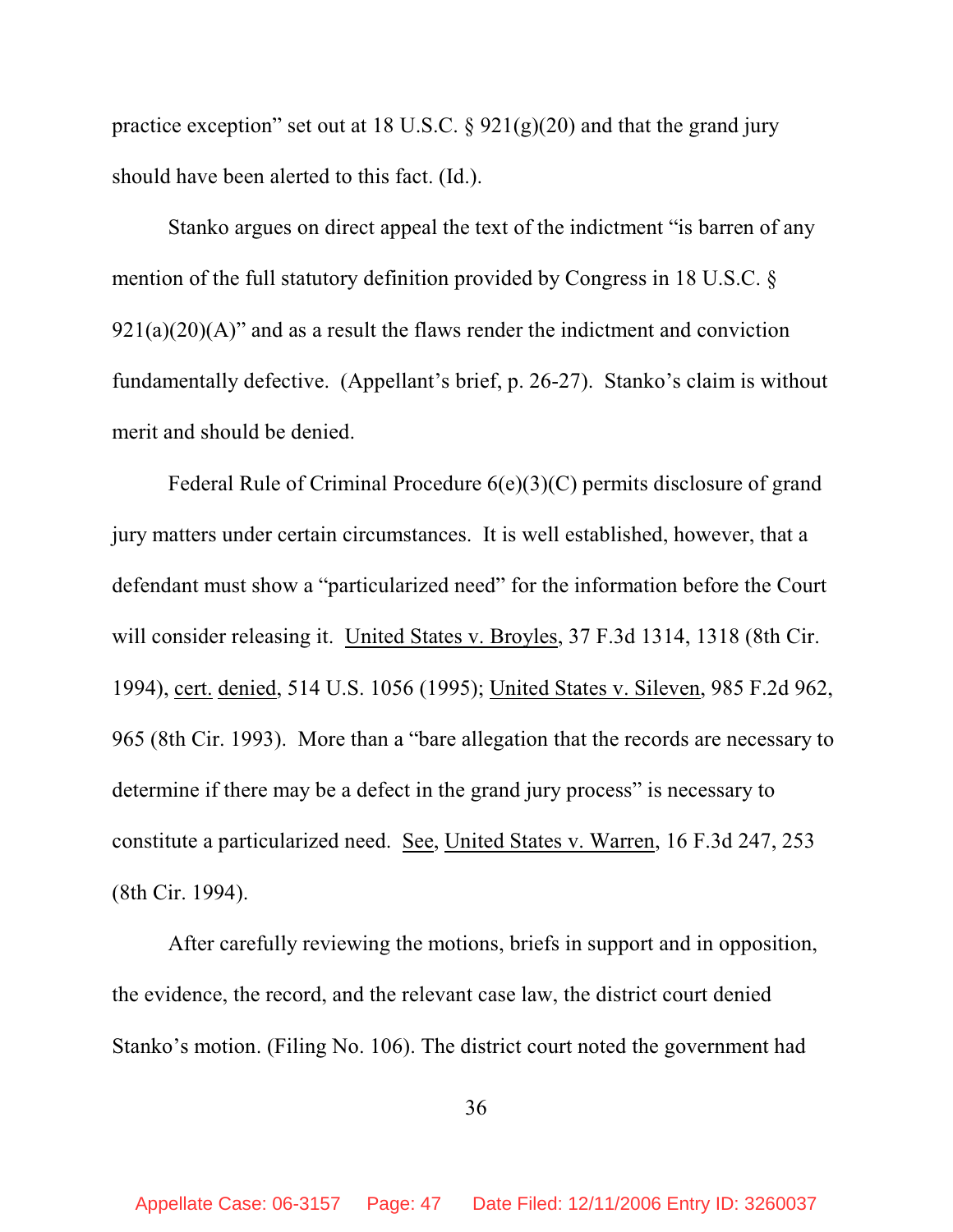filed a superseding indictment after it determined Stanko's bank fraud conviction had been reduced to a misdemeanor, (Filing No. 106 pp. 3-4 of 6). The district court further noted Stanko contended in his motion that "a person convicted of an antitrust, unfair trade practice, or other business regulation offense is not considered a convicted felon for purposes of a felon in possession charge." (Filing No. 106, p. 4 of 6). The district court found:

that whether the Federal Meat Inspection Act felony applies in this case is a legal argument that will be presented at trial. Nothing in the grand jury transcript will assist the court in determining the merits of this argument. Consequently, defendant's motion for the grand jury transcript, Filing No. 89, is denied, and the government's motion, Filing No. 101, is granted.

(Filing No. 106, p. 4 of 6). The district court properly determined the question of whether Stanko's FMIA conviction applied to the present case was not an issue for the grand jury to determine. See, United States v. Warren, 16 F.3d 247, 253 (8th Cir. 1994) citing United States v. Zangger, 848 F.2d 923, 925 (8th Cir.1988) ("prosecutor is under no obligation to give the grand jury legal instructions"); accord United States v. Larrazolo, 869 F.2d 1354, 1359 (9th Cir.1989) (prosecutor has no duty to outline the elements of the crime as long as the elements are at least implied and the instructions are not flagrantly misleading).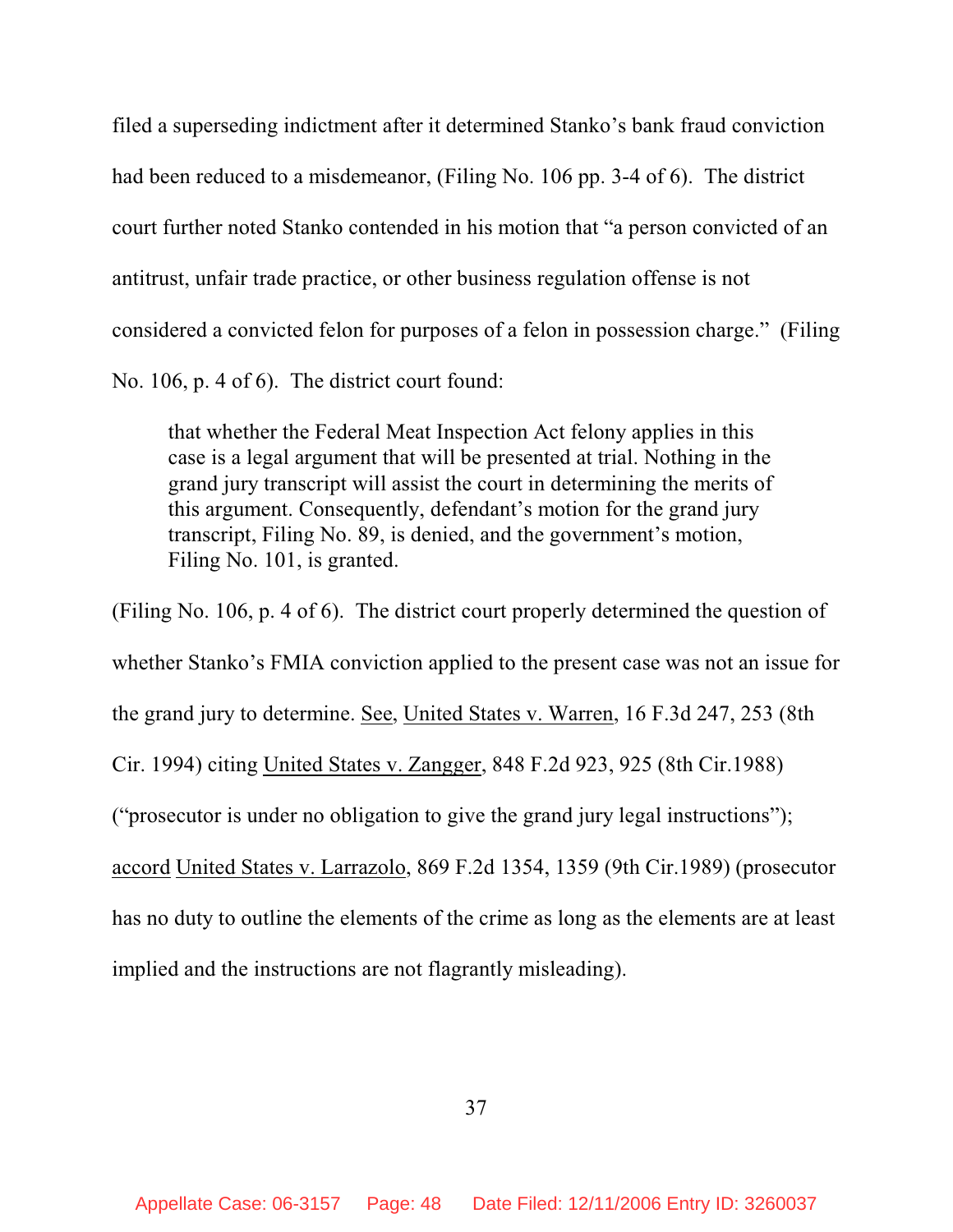### **CONCLUSION**

For the foregoing reasons, the United States respectfully requests this court

affirm the sentence of the Defendant, Rudolph George Stanko.

Respectfully submitted,

UNITED STATES OF AMERICA

JOE W. STECHER United States Attorney District of Nebraska

 s/ Frederick D. Franklin By: FREDERICK D. FRANKLIN #18313 Assistant U.S. Attorney 1620 Dodge Street, Suite 1400 Omaha NE 68102-1506 (402) 661-3700

### **CERTIFICATION OF DISKETTE AND WORD PROCESSING**

Pursuant to Rule 28(b) of the Eighth Circuit Rules of Appellate Procedure, I hereby certify the enclosed computer diskette containing the full text of the Appellee's Brief has been scanned for viruses, using Trend Micro Officescan, and is virus-free. The brief was created using WordPerfect 9. Dated this  $8<sup>th</sup>$  day of December, 2006.

> s/ Frederick D. Franklin FREDERICK D. FRANKLIN Assistant United States Attorney